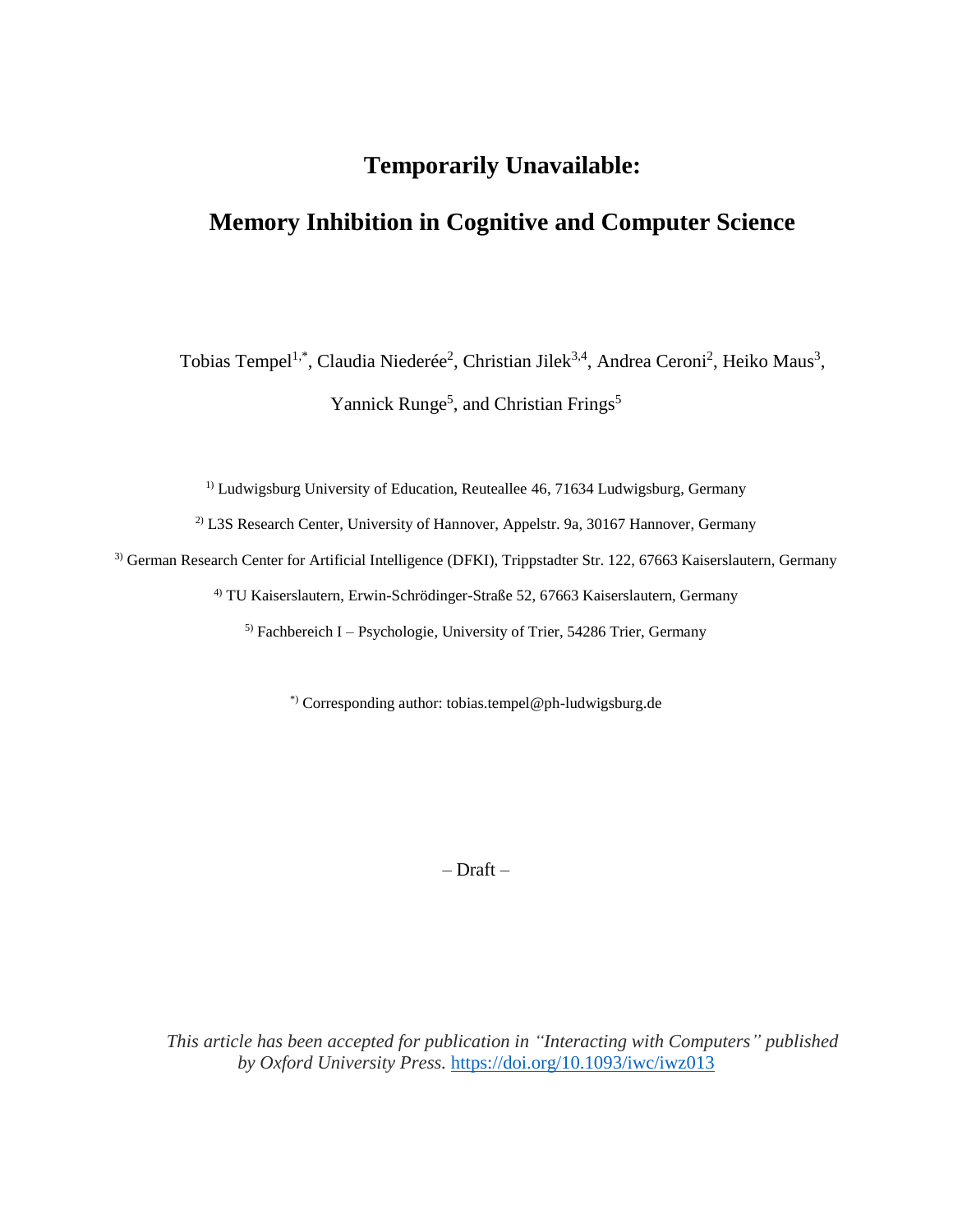# **Abstract**

Inhibition is one of the core concepts in Cognitive Psychology. The idea of inhibitory mechanisms actively weakening representations in the human mind has inspired a great number of studies in various research domains. In contrast, Computer Science only recently has begun to consider inhibition as a second basic processing quality beside activation. Here, we review psychological research on inhibition in memory and link the gained insights with the current efforts in Computer Science of incorporating inhibitory principles for optimizing information retrieval in Personal Information Management. Four common aspects guide this review in both domains: 1. The purpose of inhibition to increase processing efficiency. 2. Its relation to activation. 3. Its links to contexts. 4. Its temporariness. In summary, the concept of inhibition has been used by Computer Science for enhancing software in various ways already. Yet, we also identify areas for promising future developments of inhibitory mechanisms, particularly context inhibition.

Keywords: inhibition; memory; interference; context; forgetting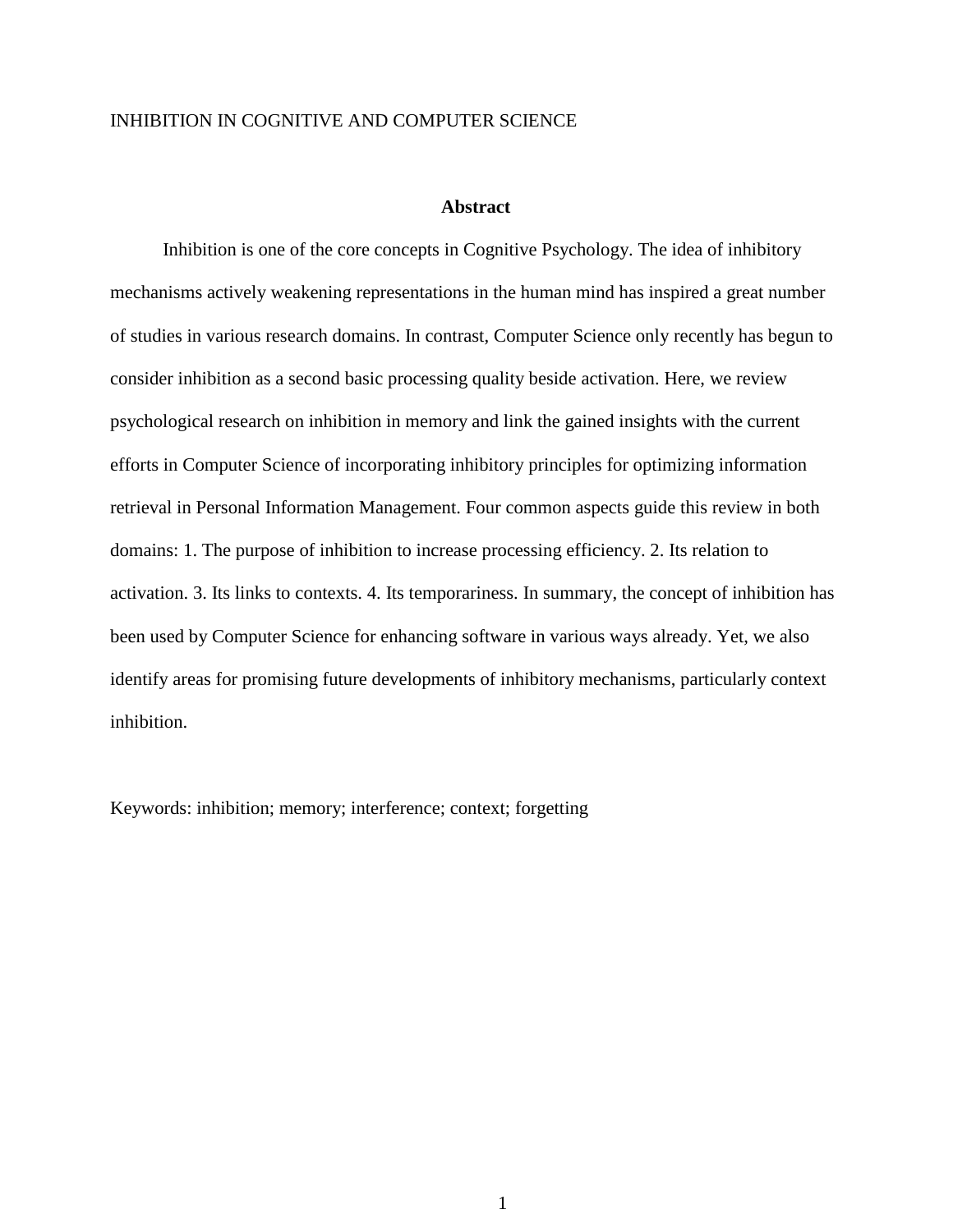#### **1. Introduction**

The term 'inhibition' has been widely used in Psychology to describe a plethora of phenomena. Inhibition can take place at the level of neurotransmitters in the synaptic cleft, neurons can inhibit each other's fire rate, it can be shown at a physiological level – for instance by measuring the EEG, and finally it can be investigated on a purely behavioral level. Behavioral inhibition typically means something like 'making a content/action less accessible or suppressing it altogether' in order to enhance processing of relevant information. In cognition, thus, the concept of inhibition implies cognitive mechanisms that actively lower currently irrelevant or interfering information. Psychological theories that posit the existence of inhibitory mechanisms in our mind have elicited much research across diverse fields of Cognitive Psychology like perception, attention, action control, and memory but have also been transferred to other research fields like Developmental Psychology as, for instance, understanding the aging brain or the developing brain is closely linked to understanding how the brain handles irrelevant or interfering information – that is how or whether the brain can inhibit such information.

The two areas in Cognitive Psychology in which inhibition is traditionally investigated to the largest extent are the research fields of attention and memory. In attention research, typically the interference due to distracting stimuli or actions is analyzed in experimental paradigms that try to tap a specific form of cognitive inhibition. For example, in the *Negative Priming* task (for a review, Frings, Schneider, & Fox, 2015) it is typically analyzed how an irrelevant distractor stimulus is inhibited. In the cuing task that elicits the *inhibition of return* effect (Posner, Choate, Rafal, & Vaughn, 1985) it is typically analyzed how an irrelevant location is inhibited. In task switching (Kiesel et al., 2010) lowering competition by a just previously performed task while currently executing a novel task is achieved by inhibiting that previous task. Finally, in the go-no-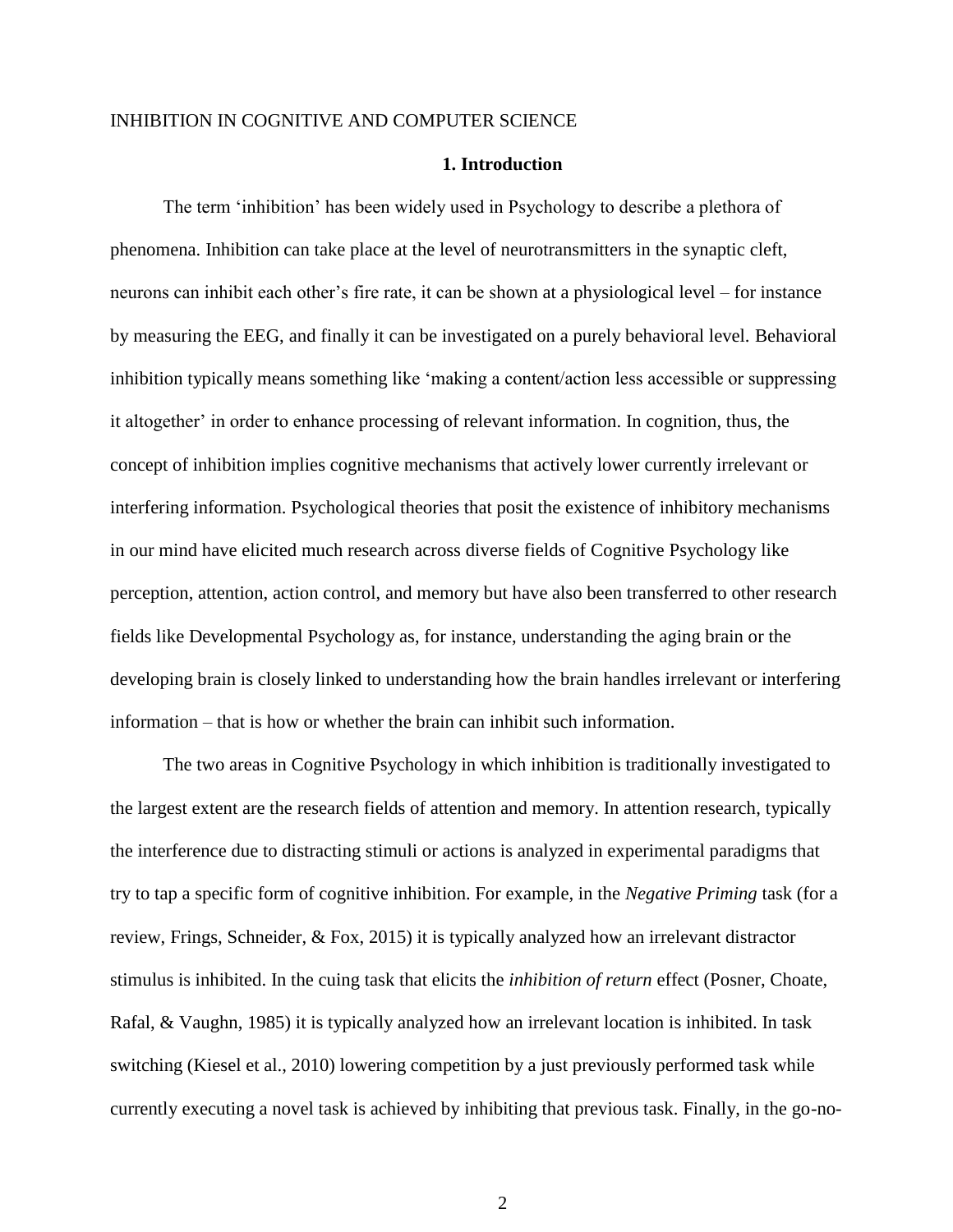go-task prepotent motor responses have to be inhibited (e.g., Logan & Cowan, 1984).

While the results from inhibition research in attention and action control has clear implications for applied research (e.g., implications for traffic behavior), the purpose of this article is to link the concept of inhibition in Cognitive Psychology to the concept of inhibition in Computer Science. By definition this type of inhibition is thus concerned with inhibiting representations of information – in other words this article focuses on inhibition in memory. Our approach also focuses on output variables as to understand inhibition, that is, we look at human and artificial representational systems and how input variables or internal processes can be modulated by making information already represented in the system less accessible thereby enhancing output performance. For this conjoint approach we thus look at inhibition from a behavioral perspective.

Yet, we should right from the start acknowledge that the concept of inhibition – partially because it is used in so many different areas of research – was often subject to a heated debate (see e.g., volumes by Dagenbach & Carr, 1994; Brainerd & Dempster, 1995; Gorfein & MacLeod, 2007). Researchers argue for decades whether cognition can be explained and described without using the concept of inhibition – and in many research areas this debate is still not consensually solved. For the purpose of this article, however, we think that the debate about the concept of inhibition is secondary as the behavioral outcomes (that presumably were elicited by inhibitory functions) are the central aspect of our approach. Therefore, we do not provide an extensive overview over the evidence that has been reported in favor or against inhibitory functions but focus on carving out what is essential to the concept of inhibition in memory.

#### **2. Inhibition in memory: A psychological perspective**

In memory, inhibition results in forgetting. Inhibitory processes weaken stored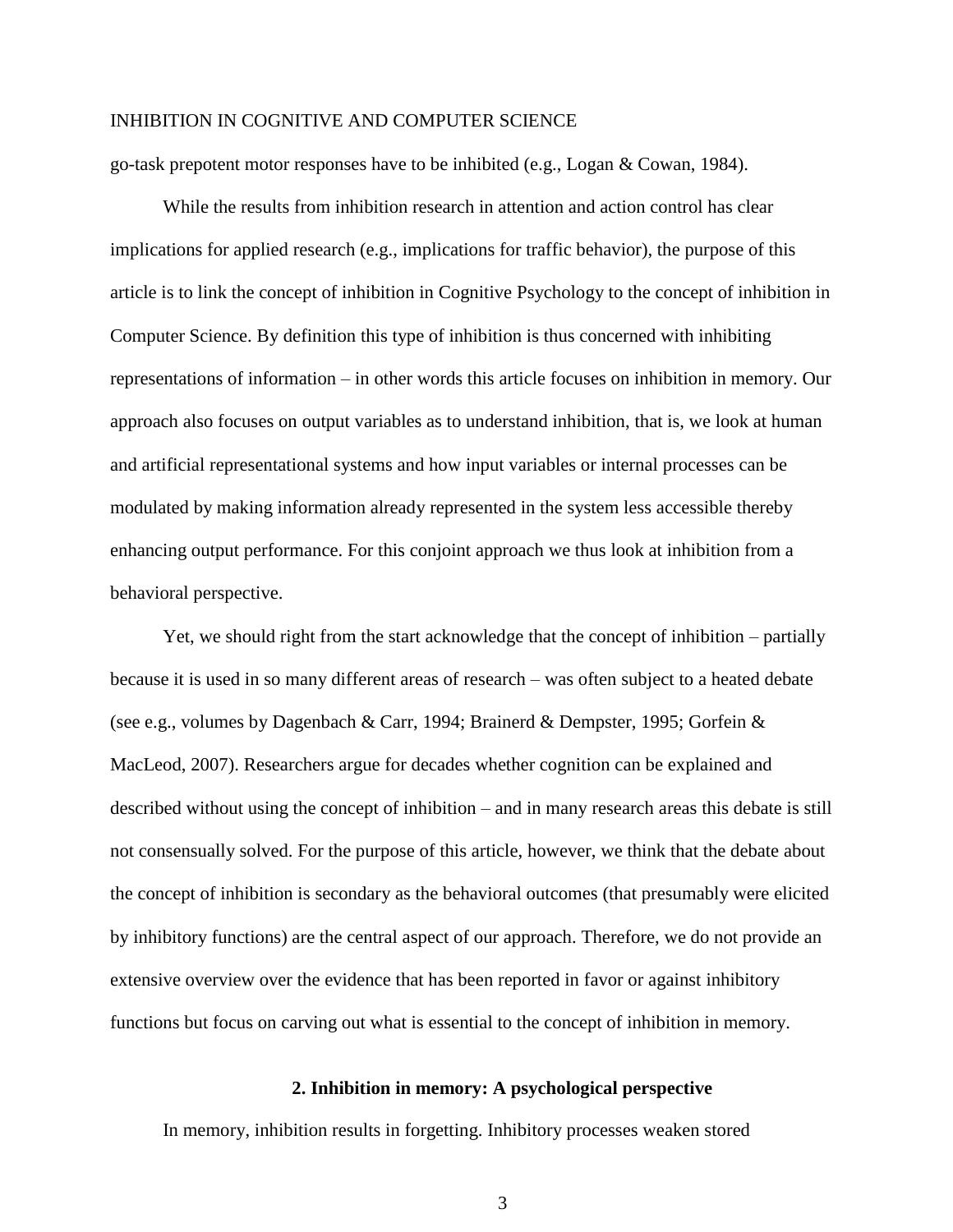information. Crucially, this occurs in an active fashion: Inhibition in memory means that forgetting is not only a mere by-product of storing new or strengthening existing representations, causing impaired access to non-strengthened representations, but can reflect the effects of processes that purposefully decrease a representation's current activation level. Moreover, these effects go beyond the classic distinction between accessibility and availability. Tulving and Pearlstone (1966) introduced these concepts to memory theories by demonstrating that memory performance crucially depends on suitable retrieval cues. The present cues determine the accessibility of a trace whereas availability is independent from cues. Thus, a presently inaccessible memory trace may be available and, thus, turn accessible when the right cue is provided.

Inhibition affects availability because it weakens representations independently from associated cues. Cue independence is an essential feature of forgetting effects that have been attributed to inhibition. When memory performance remains impaired (relative to a defined baseline measure) independently of which cues are presented, such a pattern is interpreted as inhibitory mechanisms impacting an individual memory trace's activation level. Inhibition makes thus traces unavailable. Yet, inhibition effects are typically not assumed to be permanent. A release from inhibition after a certain period of time, in fact, is a standard finding and corresponds to the adaptive purpose of inhibition of momentarily improving processing efficiency by weakening currently irrelevant and interfering information (that may become relevant and important in a novel context again). This temporariness goes beyond the classic concept of availability that never has been considered to be able to recover over time. Once a memory became unavailable, it was considered to be lost, unless re-encoded. The concept of inhibition, however, specifies that unavailability can be reversible as inaccessibility by definition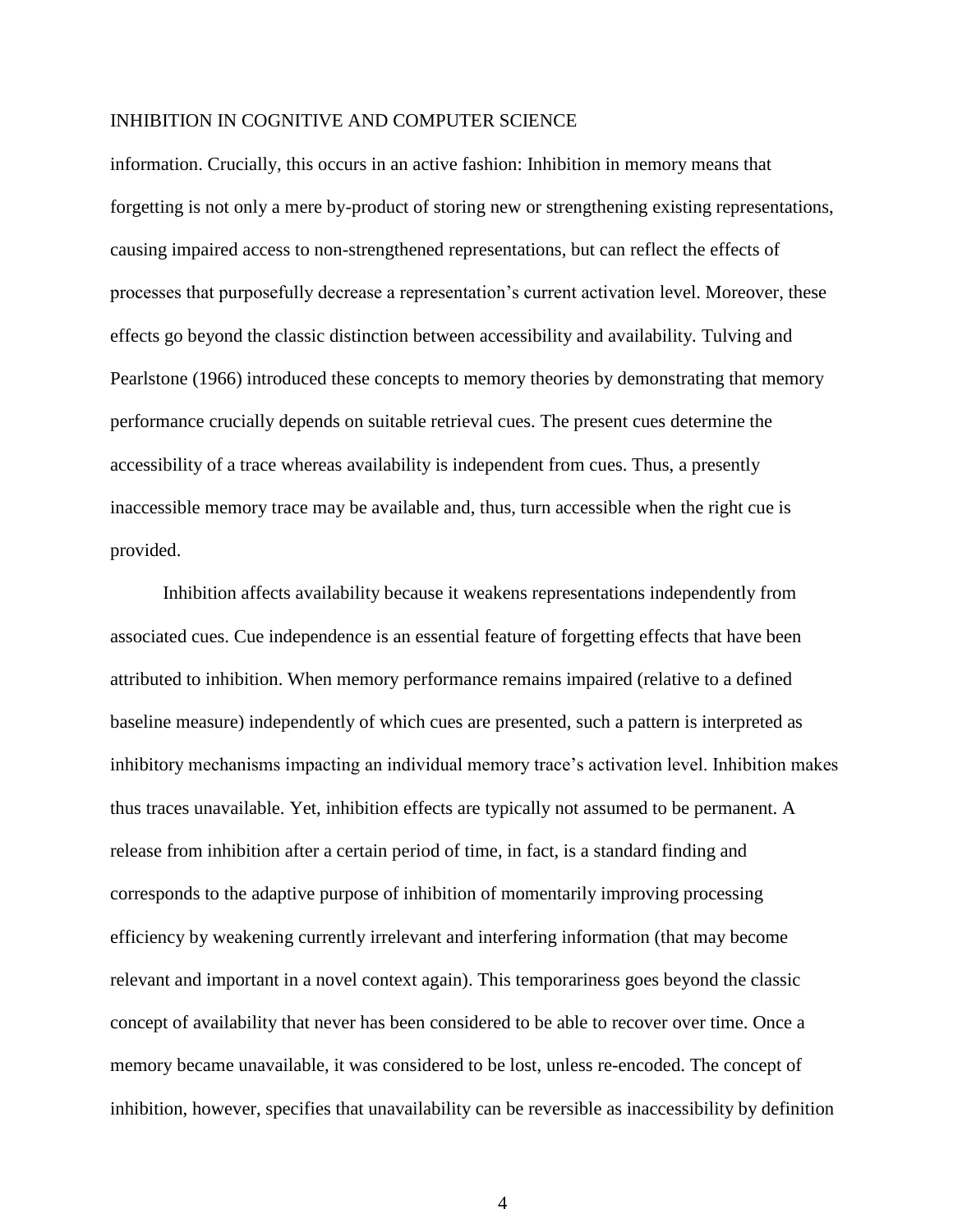is. Unavailability does not necessarily mean that something was deleted. Inhibition makes memories temporarily unavailable.

Several aspects characterize the concept of inhibition. We focus on four of such aspects, each of which defines inhibition in a cognitive as well as in a computer system: its purpose for increasing processing efficiency, its relation to activation, its links to mental or tasks contexts, and its temporariness. We will first summarize what is known with respect to these four aspects of inhibition in memory before we discuss and transfer these concepts to inhibition in Computer Science.

#### **2.1 Processing efficiency**

In general, inhibition is considered a basic processing quality beside excitation, responsible for more refined as well as more efficient processing than could result from mere spreading activation among cognitive representations. Inhibition facilitates focusing on relevant information. Any information that is irrelevant with regard to current internal or external demands but nevertheless becomes either cognitively represented through perception or activated within memory can absorb resources and, thus, impair processing aimed at achieving current action goals. Typically, inhibition is closely linked to interference. When currently irrelevant information distracts from accomplishing a task, inhibiting that information resolves interference.

Although memory research suggests that inhibition can be triggered automatically as well as result from voluntary suppression, it is always considered to be purposeful with regard to enhancing processing efficiency. *Retrieval-induced forgetting* denotes the phenomenon that selectively retrieving only a subset of information from memory lowers the accessibility of the non-retrieved rest of that set (Anderson, Bjork, & Bjork, 1994). This effect apparently reflects inhibition that occurs as a by-product of memory retrieval. Preceding research had shown that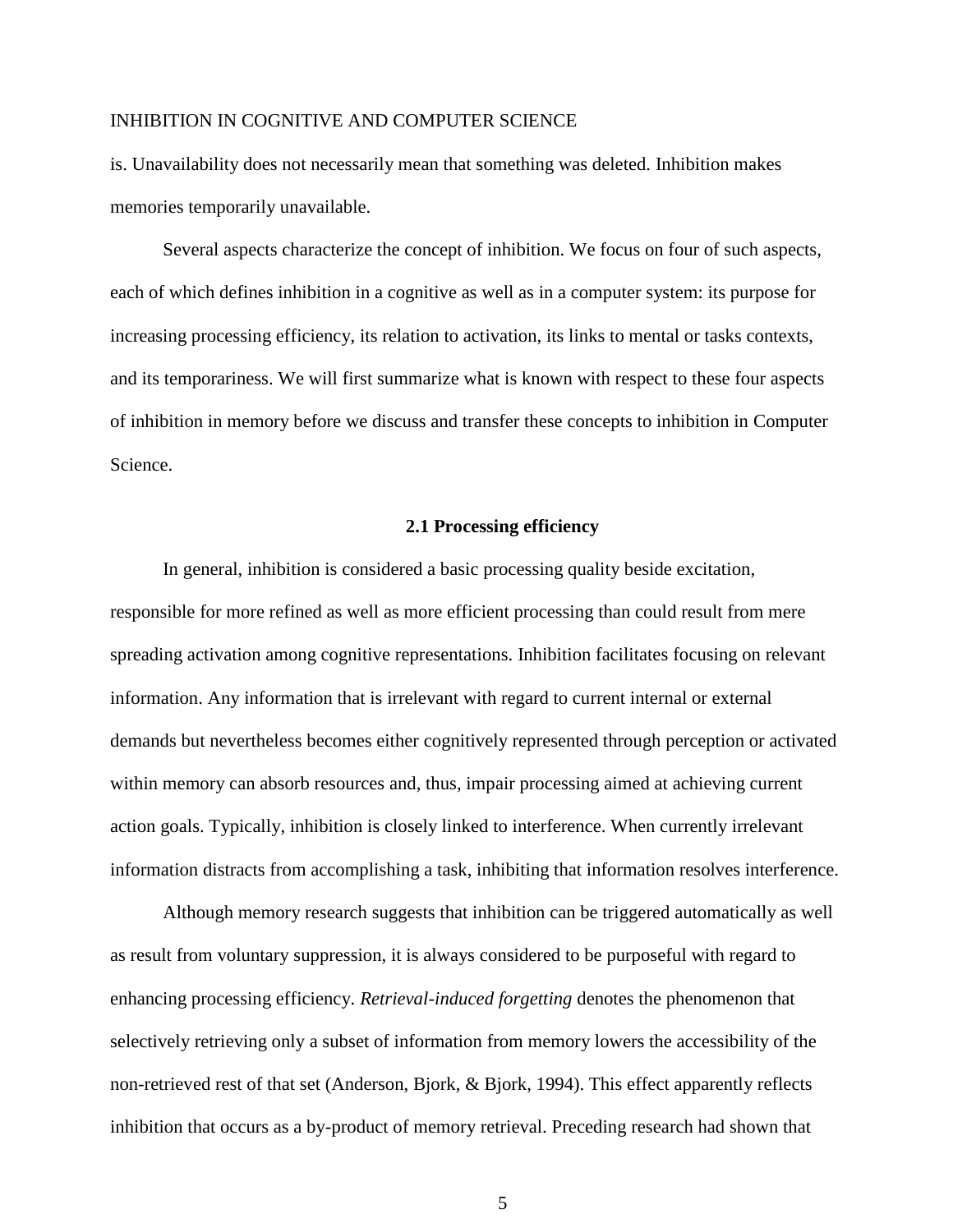retrieval can invoke interference by examining extensively such effects as the fan effect (Anderson, 1974), proactive interference (Underwood, 1948), retroactive interference (Müller & Pilzecker, 1900), or output interference (Smith, 1971). Retrieval-induced forgetting additionally suggests that an inhibitory mechanism serves to resolve interference arising during retrieval attempts. Typically, retrieval-induced forgetting is analyzed in a paradigm that consists of three main phases. In the learning phase, participants study several sets of items in combination with a shared (category-)cue that defines the specific set of items. In the subsequent retrieval-practice phase, participants are cued to recall half of the studied items from half of the sets. In the test phase, recall performance for all items is tested. Retrieval-induced forgetting manifests itself in significantly lower recall of non-practiced items from practiced sets as compared to non-practiced items from non-practiced sets. This effect has been demonstrated for a wide variety of materials, for example, different kinds of verbal materials (Anderson & Bell, 2001; Anderson et al., 1994; Carroll, Campbell-Ratcliffe, Murnane, & Perfect, 2007; Tempel & Frings, 2015a), images (Ciranni & Shimamura, 1999; Koutstaal, Schacter, Johnson, & Galluccio, 1999; Shaw, Bjork, & Handal, 1995), or motor actions (Tempel & Frings, 2013, 2014a, 2014b, 2015b; Tempel, Loran, & Frings, 2015). Several properties of retrieval-induced forgetting point to inhibition. First, only selective retrieval induces forgetting but retrieval-free kinds of selective practice (restudy) does not (Ciranni & Shimamura, 1999; Staudigl, Hanslmayr, & Bäuml, 2010; Tempel & Frings, 2016a). Second, the strength of interference predicts retrieval-induced forgetting (Chan, Erdman, & Davis, 2015; Tempel, Aslan, & Frings, 2016), whereas, third, its occurrence is independent from whether retrieval facilitates access to retrieved items (Hulbert, Shivde, & Anderson, 2012; Storm & Nestojko, 2010; Tempel & Frings, 2017). Fourth, retrieval-induced forgetting does not only emerge in tests using the same cues as during retrieval practice but also in tests probing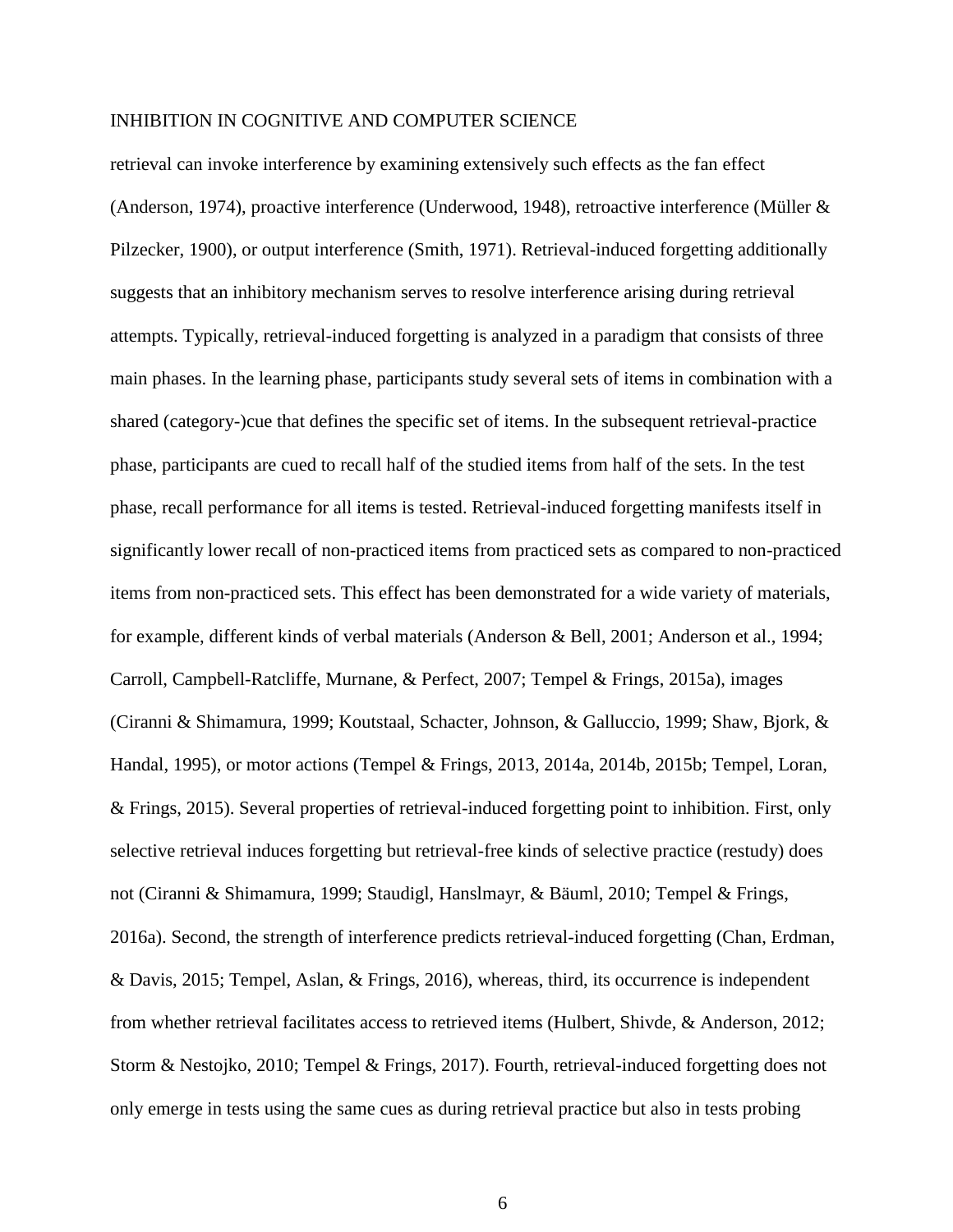memory with independent cues (Anderson & Spellman, 1995; Weller, Anderson, Gómez-Ariza, & Bajo, 2013). Together, these properties indicate that the purpose of inhibition is the resolution of interference arising during retrieval attempts and that the observed forgetting effect is not the consequence of blocked access during the final test but reflects that individual item representations are affected. Blocking here refers to any theoretical explanation that assumes observed forgetting to result from previously strengthened traces getting in the way of retrieval routes. Blocking in this general sense involves changes in the relative amount of spreading activation arriving at traces of the forgotten items due to associative strengthening or weakening.

Inhibition can also result from voluntary interference control. The *think-no-think* paradigm examines effects of thought suppression (Anderson & Green, 2001). It also consists of three phases, starting with a learning and ending with a test phase. However, the second phase now requires participants either to recall or explicitly not to think about an item while they are presented with item-specific cues. The instructed thought suppression then entails an impaired accessibility to suppressed items in the test phase. This forgetting effect does not reflect blocking either. It regularly occurs even in the absence of any strengthening of previously to-be-recalled items. Thus, any impairment of previously suppressed items cannot be the result of practiced items blocking access to them. Moreover, the forgetting effect is cue independent, that is, it also emerges when a novel stimulus is provided as a cue in the test phase. For example, when participants are asked to recall a word from the learning phase that is an *insect* starting with the letter *r* after they had learned the word pair *ordeal – roach* and *ordeal* had been presented as a corresponding suppression cue for *roach* during the think-no-think phase. Again, this effect has been demonstrated for a variety of different materials, for example, words (Anderson & Green, 2001, Anderson et al., 2004; Hertel & Calcaterra, 2005), images (Depue, Curran, & Banich,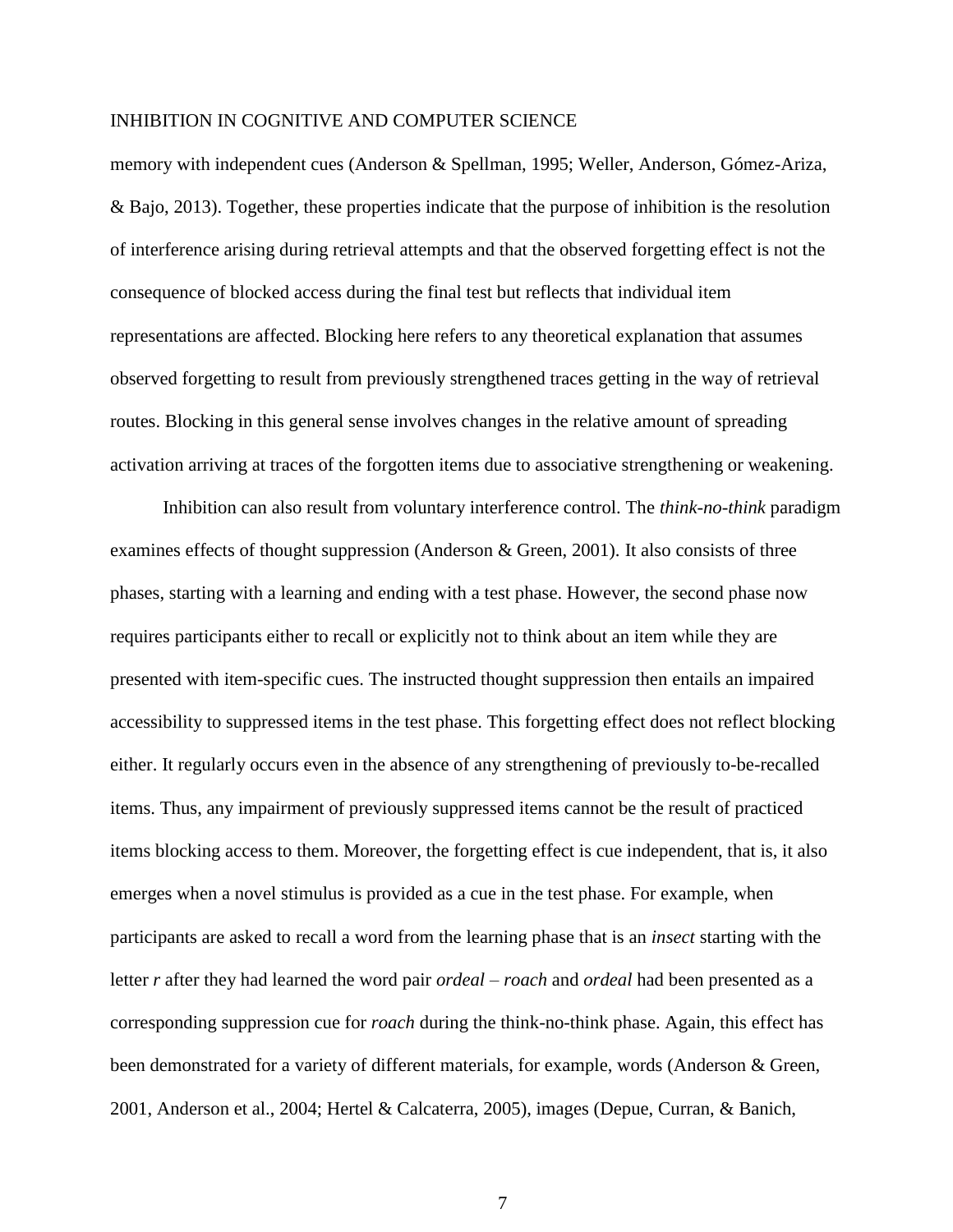2007; De Vito & Fenske, 2017), and autobiographical memories (Küpper, Benoit, Dalgleish, & Anderson, 2014; Noreen & MacLeod, 2013; van Schie, Geraerts, & Anderson, 2013). The paradigm is an adaptation of the older go-no-go and the stop-signal tasks that are typically used to examine behavioral inhibition, that is, the voluntary stopping of a motor response (e.g. Logan & Cowan, 1984). It shows that we are able to recruit inhibitory mechanisms intentionally, controlling our ongoing cognitive processes.

*Directed forgetting* is another form of voluntary suppression. However, it does not pertain to precluding items from entering consciousness but it aims at deleting them from memory – at least, temporarily. In the list-method of directed forgetting, participants are asked to forget an initially learned item list before proceeding with encoding a second list. To their surprise, however, memory for both lists is assessed in a final test phase and compared with a control group that did not receive a forget instruction but was told to memorize and retain both lists. Typically, the forget instruction results in lower memory performance for the to-be-forgotten list 1 as compared to the control group but also in better memory for list 2. An inhibition of list 1 reduces interference between lists and, thus, facilitates access to list 2 (Bjork, 1989). Additionally, it has been demonstrated that directed forgetting can selectively affect only a part of previously encoded information (Delaney & Nghiem, 2009; Kliegl, Pastötter, & Bäuml, 2013). Therefore, mere mental segregation cannot account for costs and benefits of directed forgetting but this finding suggest targeted inhibition. In a related paradigm, the item method, several items are presented each followed by either an instruction to forget the just presented item or to retain it for a later test. Thus, the instructions to remember or forget items are interleaved within one item list (Basden & Basden, 1996). Typically, directed forgetting is beneficial here as well, enhancing memory for the to-be-retained information, that is, recall of those items is better than in a control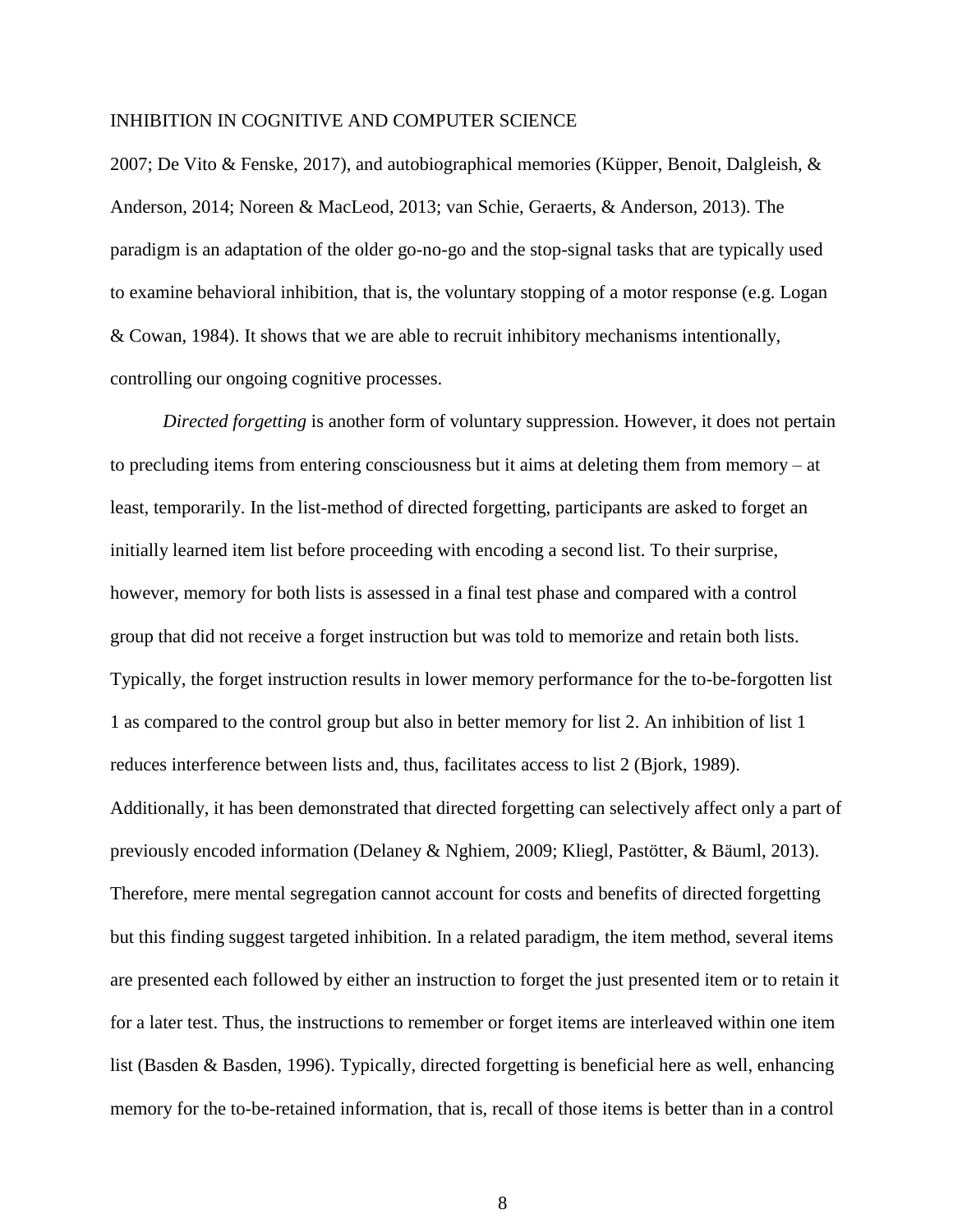group not receiving any forget instruction. Both forms of directed forgetting have been demonstrated with a variety of materials, mostly words (for an overview see MacLeod, 1998) but also pictures (Hourihan, Ozubko, & MacLeod, 2009; Quinlan, Taylor, & Fawcett, 2010) or actions (Sahakyan & Foster, 2009; Tempel & Frings, 2016b).

#### **2.2 Relation to activation**

Inhibition increases processing efficiency because it lowers activation levels of cognitive representations that might get accessed via spreading activation because of strong associations to currently operating representations. However, access is precluded despite such strong associations when they are targeted by an inhibitory mechanism that serves to lower temporarily irrelevant information. Thus, inhibition sharpens the contrast between what now is important and what now is to be neglected. This might be achieved by impacting a single dimension of activation, that is, inhibition lowers access to memory representations because it subtracts a certain amount from the sum of spreading activation that the representation received through associations with stored knowledge and current percepts. Alternatively, there might be two coexisting levels of activation and inhibition that receive input via separate excitatory or, respectively, inhibitory links. The net accessibility then resulted from both the activation and inhibition system.

In any case, whether inhibition does occur depends on the strength of activation of competing information. If there is no competition, there is no need for inhibition. This general aspect applies to all inhibition effects. The think-no-think paradigm a priori involves an initial activation of items that makes them push to become aware but must be excluded actively from conscious recollection. Retrieval-induced forgetting only occurs if associations to a shared retrieval cue are strong enough for producing interference during retrieval attempts (Chan et al.,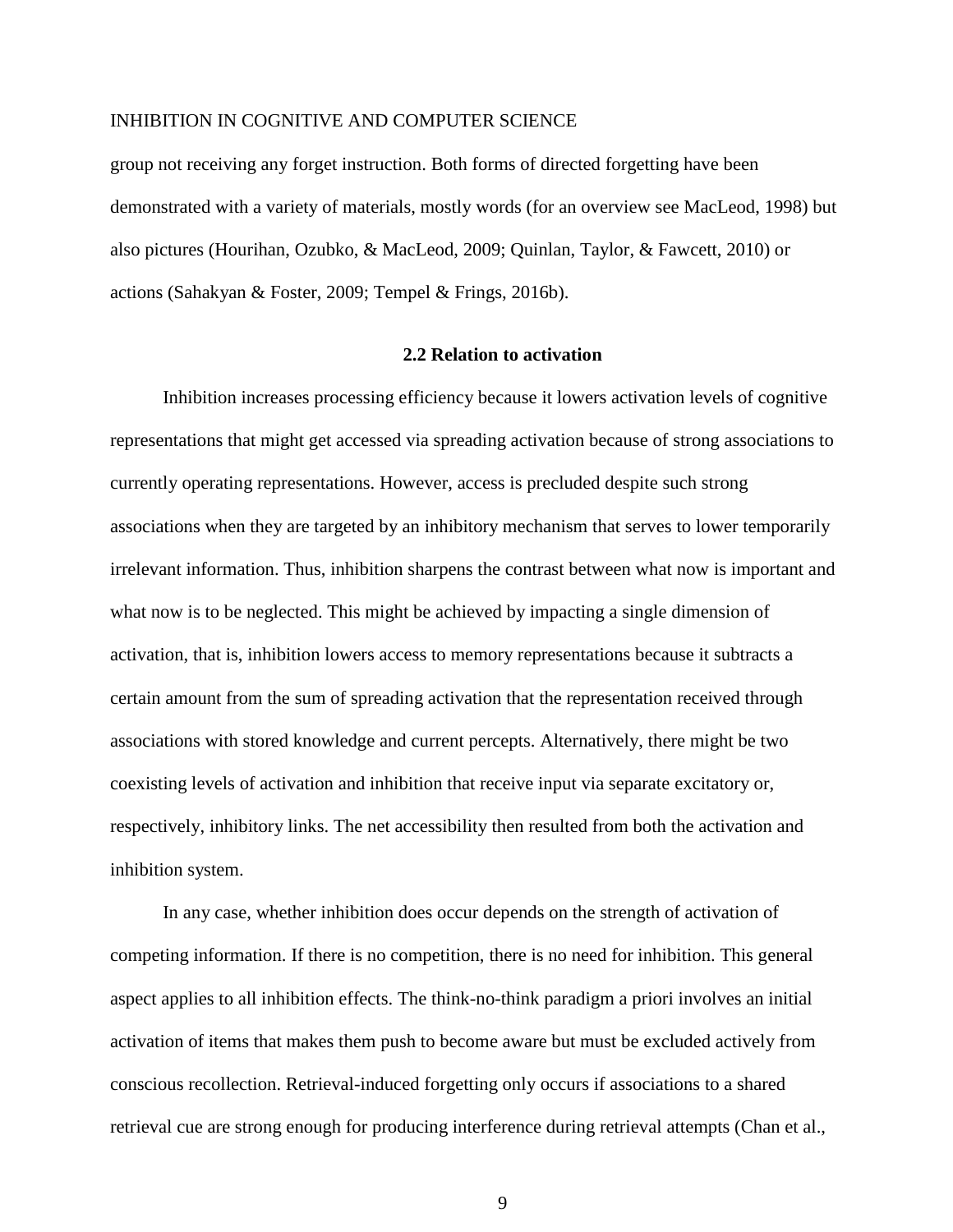2015; Tempel et al., 2016). Directed forgetting only weakens a to-be-forgotten list if a further item list is encoded, that is, if there is a potential for interference between lists (Pastötter & Bäuml, 2007), and stronger interference produces stronger directed-forgetting effects (Pastötter & Bäuml, 2010; Sahakyan & Goodmon, 2007). The dependence on activation of competing information, again, speaks of the adaptiveness of inhibition. Inhibition does not just by itself target some representations in memory and weakens them but it is recruited for weakening irrelevant information in order to facilitate accomplishing currently active task goals. Such goals may differ and comprise the encoding or recall of a new item set (directed forgetting), the targeted retrieval of related information (retrieval-induced forgetting), or explicitly precluding items from entering consciousness (think-no-think paradigm). It might seem that the latter example involves a kind of pure inhibition. However, it has been demonstrated that the strength of forgetting as a consequence of no-think-trials depends on the strategy to accomplish this demand, with distracting oneself by some means (e.g. thinking of some other items or recalling extra-experimental memories) entailing stronger forgetting (Hertel  $&$  Calcaterra, 2005). Thus, even inhibition during instructed suppression trials depends on activating alternative representations.

#### **2.3 Links to contexts**

Inhibition creates contexts. In cognitive psychology, the term context can either refer to external or mental contexts. External context comprises features of the present surroundings, for example the desk and working utensils in an office room, the blue sky outside the window, or traffic noise from a nearby street. Mental-context features may comprise, for example, thoughts of upcoming tasks, spontaneous memories, or a current mood state. Inhibition structures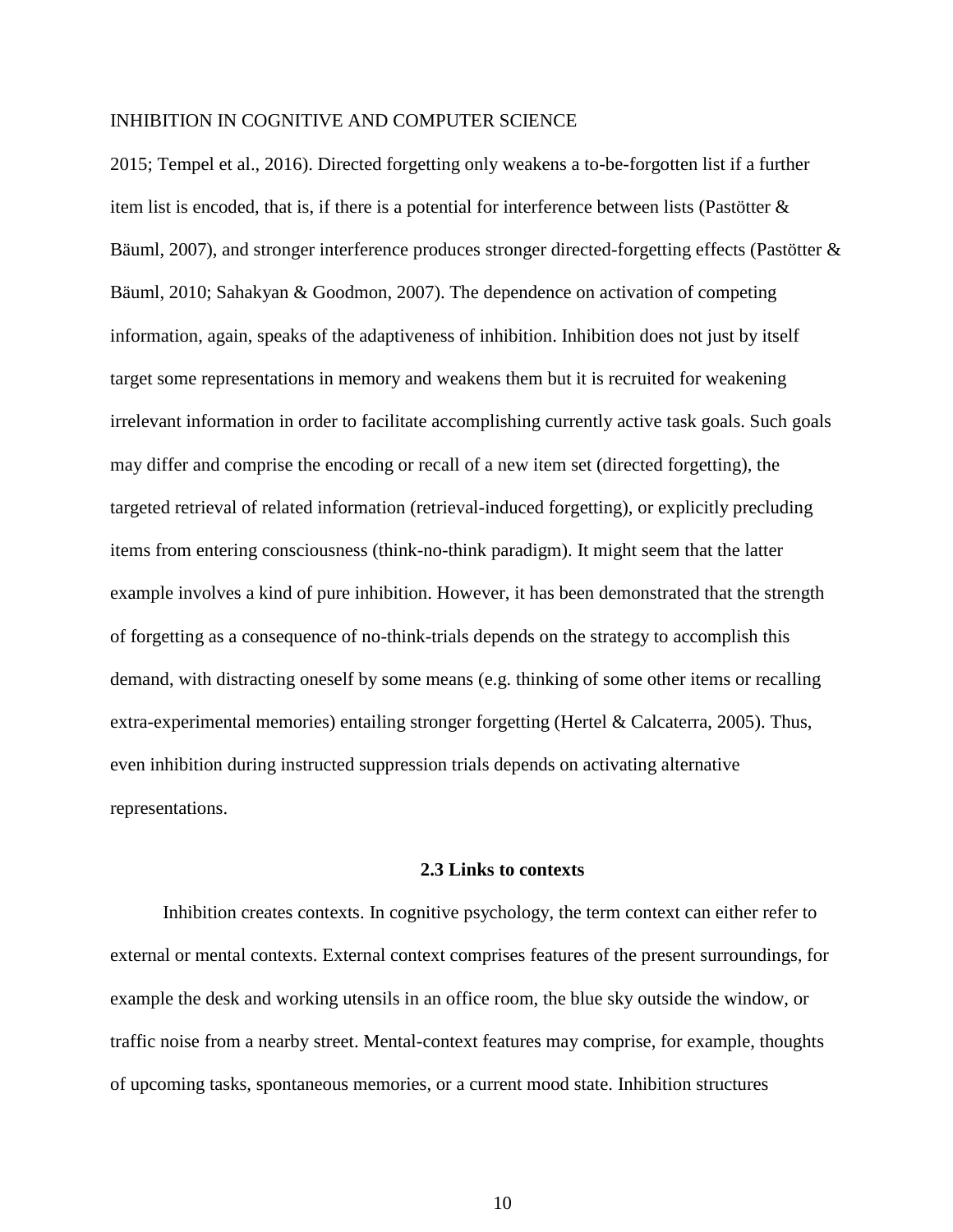cognition by mental contexts that may or may not be linked to the present surroundings.

Indeed, some theoretical models suggest that changes in mental context could be an alternative explanation of effects considered to reflect inhibition (Jonker, Seli, & MacLeod, 2015; Sahakyan & Kelley, 2002). However, the concepts are not mutually exclusive. In particular, inhibiting some information stored in memory segregates it from other representations, thus, establishing a separate set of items in memory or, if bound to already given set-defining features, it additionally deepens the contrast between sets. Context changes per se typically involve impaired accessibility in memory. A classic study by Godden and Baddeley (1975), for example, showed that divers that were tested on a word list they had learned under water were able to recall more words when tested under water as compared to being tested on land. The opposite was true as well. When tested on a word list they had learned on land, the divers were able to recall more words on land as compared to being tested under water. A variety of more subtle context manipulations have been examined since and also were found to affect memory performance with better recall if the test context matched the encoding context compared to nonmatching conditions (Smith & Vela, 2001). Importantly, even mere mental context changes are able to impact memory (Sahakyan & Kelley, 2002). For example, the instruction to recall a specific event or scenery from autobiographic memory (e.g. imagining to walk through one's parents' home), impairs access to items that were encoded just before. Shifts in spontaneous thoughts or images popping into the stream of consciousness may occur naturally, also linked to external demands. Thus, a mental context change could be recruited to separate item sets and thereby foster organization in memory. In principle, such shifts do not necessitate assuming inhibitory mechanisms but they can also involve inhibition. In fact, most findings that have been interpreted as evidence of inhibition could be seen as resulting from mental context changes as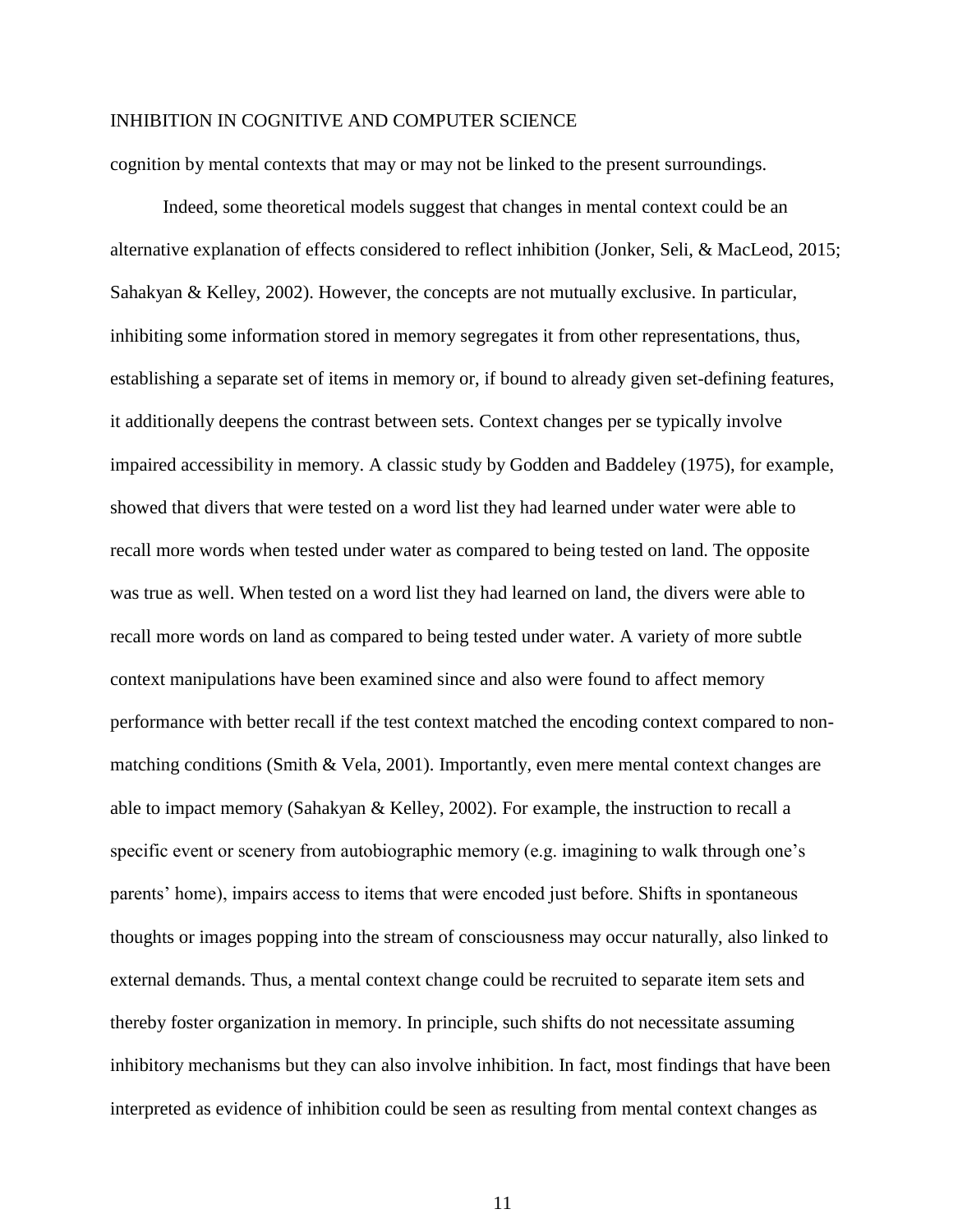well. This does not speak against inhibition, however, because both might be linked with each other, especially, if inhibiting a set of items is regarded as an act of segregation in memory always involving a mental context change. Demonstrations of the cue independence of retrievalinduced forgetting and forgetting effects in the think-no-think paradigm suggest that mental context changes are in fact a consequence of inhibition but that inhibition persist in novel contexts because independent probes minimize the overlap of task features between encoding and recall trials. Moreover, inhibition effects also have been found with implicit memory tests that preclude recall attempts in which context representations could be used as retrieval routes (e.g. Perfect, Moulin, Conway, & Perry, 2002; Veling & Van Knippenberg, 2004). Taken together, assuming mental context changes is not able to account for the full range of inhibition effects that have been reported. Rather, mental context changes seem to occur in concert with inhibitory processes.

#### **2.4 Temporariness**

Inhibition is not permanent. In fact, its temporary nature is a crucial aspect of its adaptiveness. Inhibition weakens information that is currently irrelevant but it does not completely erase it from memory. When information becomes relevant again for a new task or in a new context, persisting inhibition would be maladaptive. Apparently, it is not however. Inhibition vanishes after it has served its purpose. Suitable cues are able to trigger a release from inhibition that even might occur as a mere product of passing time. Correspondingly, inhibition effects in memory have been found to vanish after a day or a week (MacLeod & Macrae, 2001; Nørby, S., Lange, M., & Larsen, A. 2010; Storm, Bjork, & Bjork, 2012) and when features of the encoding context are reinstated that trigger a release from inhibition (Jonker et al., 2015; Sahakyan & Kelley, 2002). However, relative to the total number of studies demonstrating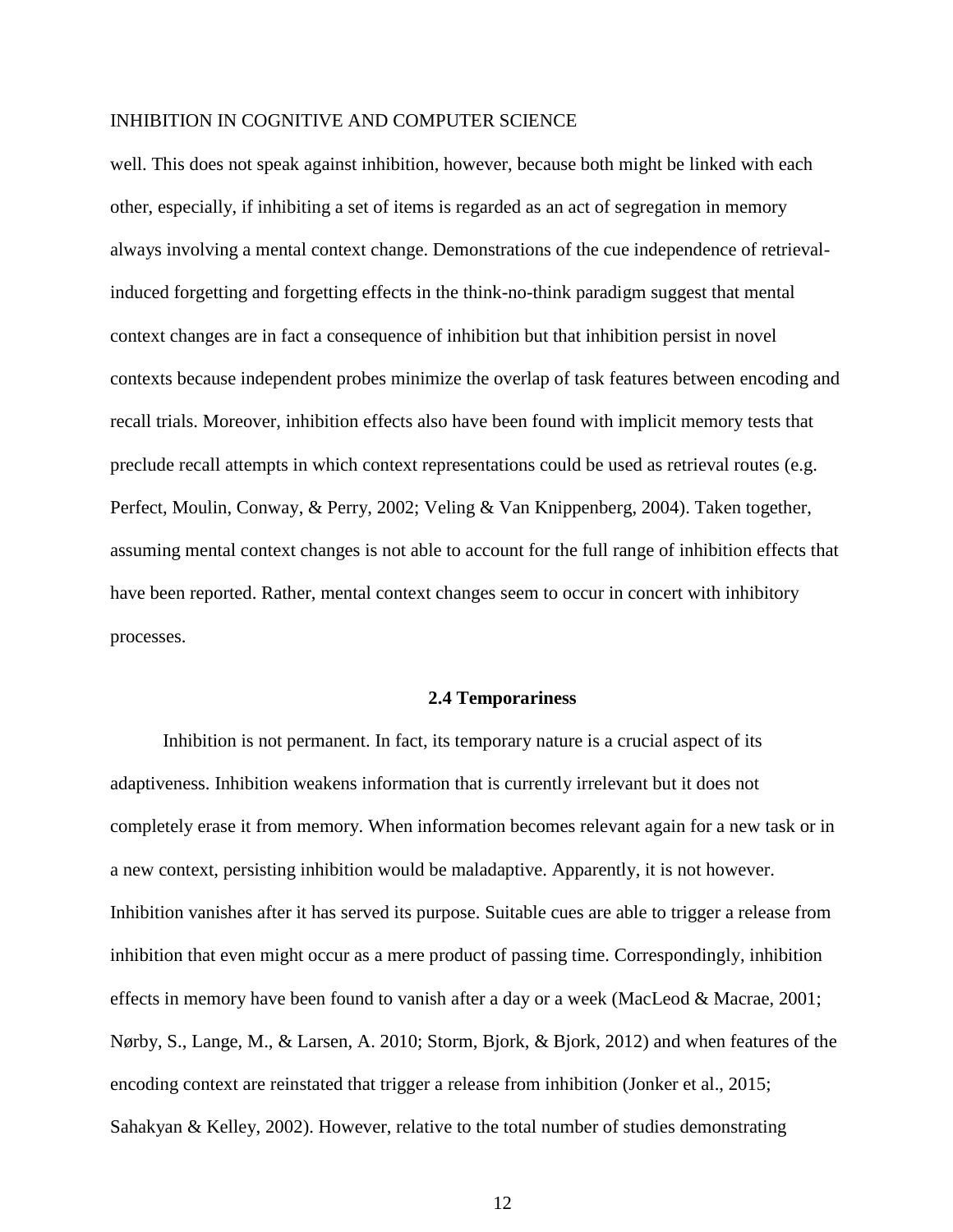inhibition effects, investigations on their duration or context-induced releases from inhibition are rather rare. Although temporariness is well documented, it is hardly possible to predict the specific persistence, therefore.

Depending on the precise representation that is targeted by inhibition, relevant context features may differ for triggering a release from inhibition. In retrieval-induced forgetting and the think-no-think paradigm, inhibition affects representations of individual items in order to preclude them from entering consciousness when appropriate retrieval cues are present. In contrast, list-method directed forgetting involves inhibition of the representation of a whole set of items instead of single items. Thus, providing copy cues in a recognition test (i.e. the very stimuli that have been encoded before) still results in forgetting effects when individual items had been inhibited (e.g. Hicks & Starns, 2004; Racsmány, Conway, Garab, & Nagymáté, 2008; Spitzer & Bäuml, 2007; Veling & Van Knippenberg, 2004) but triggers a release from inhibition when the representation of an item set had been inhibited because access occurs independently from this inhibited representation (Geiselman, Bjork, & Fishman, 1983).

#### **3. Inhibition in Computer Science: Learning from cognition**

In many areas, the way human mind and body work has shaped the development of new technologies, either to support humans or to take inspiration from them (e.g., Human Computer Interaction, Booth, 2014; Augmented Reality, Billinghurst, Vlark, & Lee, 2015; Neural Networks, Graupe, 2013). Here, we particularly focus on incorporating the principle of cognitive inhibition in Personal Information Management (PIM). PIM refers to the practice and study of activities performed by people to acquire, organize, maintain and retrieve information for everyday use (Jones, 2007). In PIM, first discussions on psychological issues in the field date back to Lansdale (1988; for more recent considerations see Elsweiler et al., 2008; Vavoula &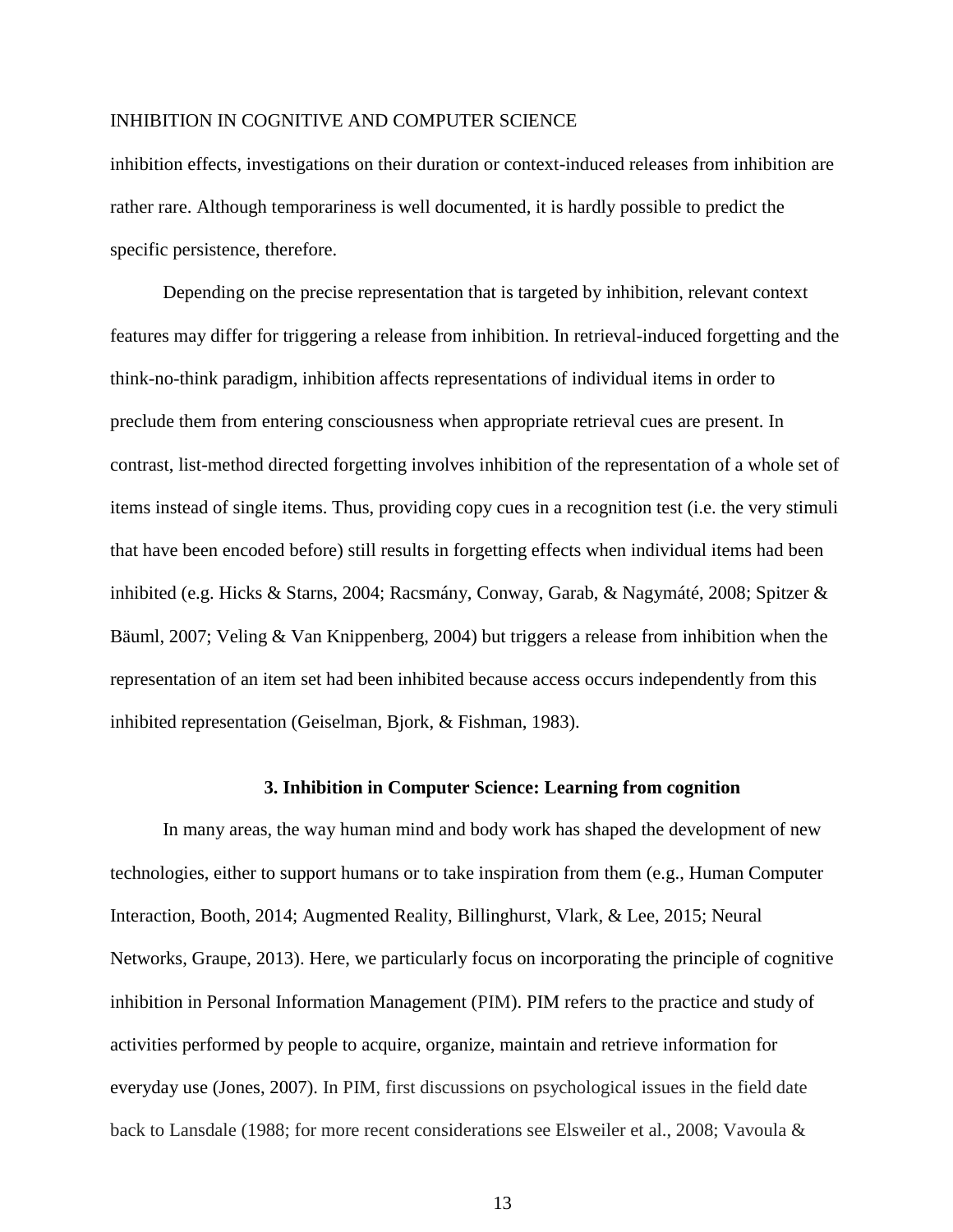Sharples, 2009). The most recurrent insight borrowed from Cognitive Psychology is the episodic and associative nature of human memory as well as the important role of context: when trying to recall or retrieve previously stored information (documents), contextual information captured at storage time can facilitate the retrieval process. Based on this assumption, many systems for personal information management and search (Lamming & Newman, 1992; Lansdale & Edmonds, 1992; Dumais et al., 2016; Chen et al., 2009) treat contextual information of a given file (such as creation time and location, involved people, other accessed files, co-occurrent events) as memory cues and exploit them for search.

However, we see context in a much broader sense, especially inspired by the notion of context from Cognition. Considering approaches using context in Computer Science, one finds different views on what context is comprised of as well as context models that are influenced by the respective area of research (see, e.g., overviews in Brézillon, 1999; Dourish, 2004; Hoseini-Tabatabaei et al., 2013; CONTEXT conference series, e.g. CONTEXT 2017, Brézillon, Turner, & Penco, 2017). Those approaches taking context serious provide a clear definition on how context is defined as well as clarify its role in their systems by providing formal models representing context to acquire, store, identify, compare, retrieve and reason about contexts.

In general, context in Computer Science is often used to deal with the situation surrounding and influencing a goal, task or object in focus which being a priori not available and usually acquired during runtime from the physical environment or available information space. Such context is used to characterize the situation and to contribute to the understanding of the goal/task/object in focus as defined by Dey (2001): "Context is any information that can be used to characterize the situation of an entity. An entity is a person, place, or object that is considered relevant to the interaction between a user and an application, including the user and applications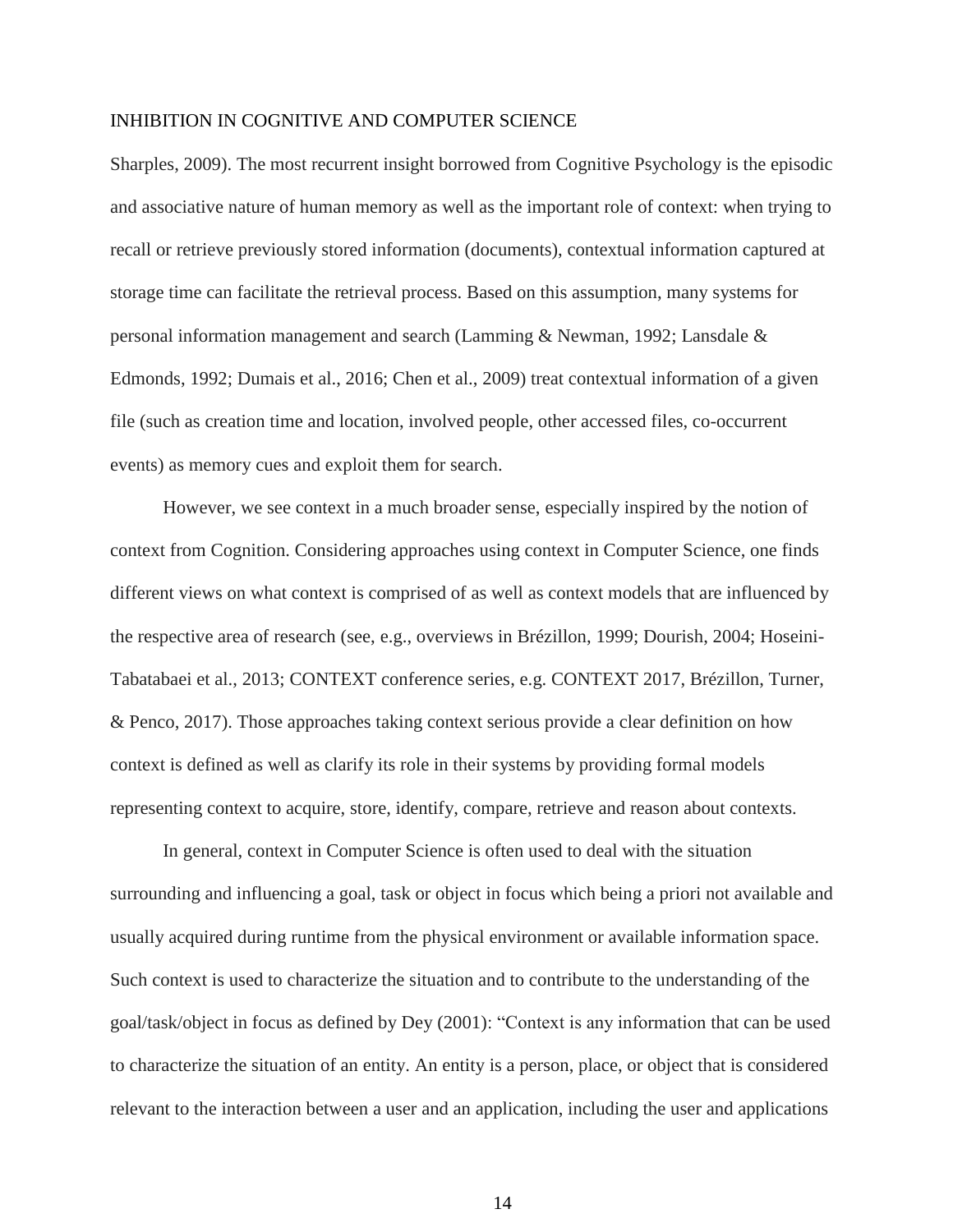themselves." (p. 4)

Treating context as an associative set of concepts or information items and being used to allow a better interpretation of a situation and act accordingly, i.e., context-aware, is another successful adoption of insights from Cognition. For instance, the famous CYC approach with its rich dimensions to express context as a region in an n-dimensional space to represent common knowledge in formal reasoning (Lenat, 1998). Close to our view on context is the approach taken by Schwarz (2010). There, contexts were each represented by a probability distribution of concepts and their probability being in and influencing a specific context. The concepts originate from a personalized semantic network maintained by a service running on the user's computer. This service also observes the user's desktop activities and treats these observations as evidences to adapt the contextual probability distributions using Bayesian Inferences. This allows for context-aware applications such as a computer desktop allowing to switch between contexts. The interface is then adapted accordingly by providing the application windows which were active in that context, thus also hiding non-relevant ones (Schwarz, Kiesel, & van Elst, 2008).

The associative nature of human memory also inspired the works by Katifori et al. (2010) and Tran et al. (2016), which identify task-related, currently relevant information items by tracking usage activity and propagating such signals of importance or activation over semantically related resources. In particular, Tran et al. (2016) model a short-term forgetting process by applying a negative exponential decay to the importance of accessed resources, which nevertheless can become important again when semantically related resources are accessed. This work was conducted as part of a bigger project aiming at establishing a short- and long-term information management inspired by the selective forgetting mechanisms in the human memory (Niederée et al., 2015). Finally, instead of dealing with on-demand recall and searches, Rhodes &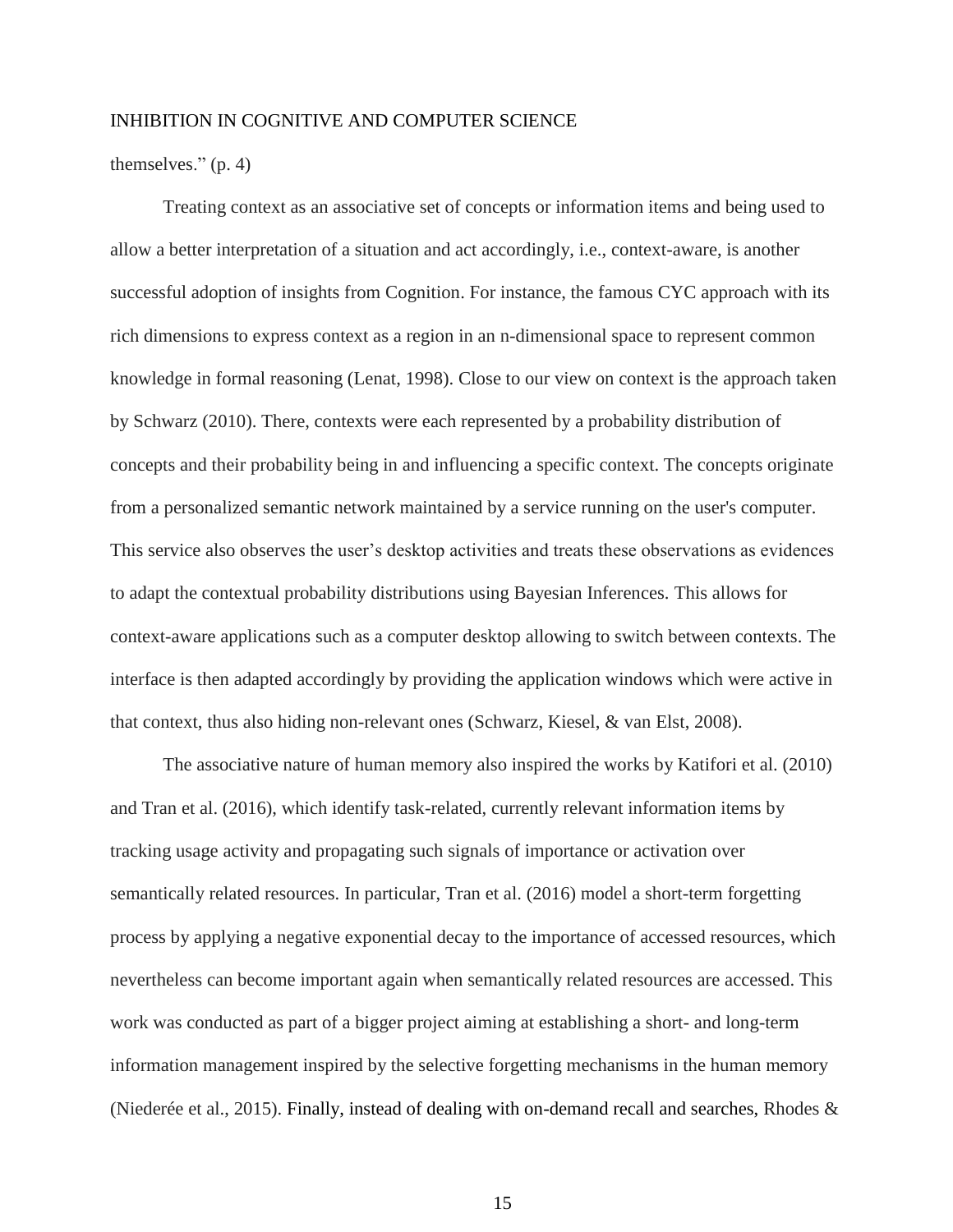Starner (1996) presented an autonomous agent to augment human memory by continuously searching for potentially useful information based on the current user activity. Such an agent handles situations where users do not remember enough to realize that they have forgotten something in the first place.

Whereas such software typically uses a semantic-network structure and adopts the principle of spreading activation, an explicit consideration of inhibitory mechanisms often is neglected although some principles of such software in fact do resemble inhibitory processes. In the following, we will give an overview of existing software already incorporating inhibitory mechanisms and additionally outline paths for future development. We investigate the concept of inhibition in Computer Science along the same four functional aspects discussed in human cognition.

#### **3.1 Processing efficiency**

Dealing with large quantities of information and information overload are crucial challenges in Computer Science and, in the age of digitization and the internet, are gaining even more in importance (Bawden & Robinson, 2009). Thus, there is active research in informationtechnology methods that help users in better dealing with the large amounts of information such as methods for supporting effective search.

Looking into such methods, it can be observed that there is a preference for propagating useful information, while inhibiting unwanted information is not in the focus of most methods for dealing with information overload. Information Retrieval (Manning et al., 2008), for example, which is the primary access method for large information spaces such as the Web, relies on the idea of finding the most important or relevant information in an information space given an information need (typically articulated as a search query) and ranking them in order of relevance.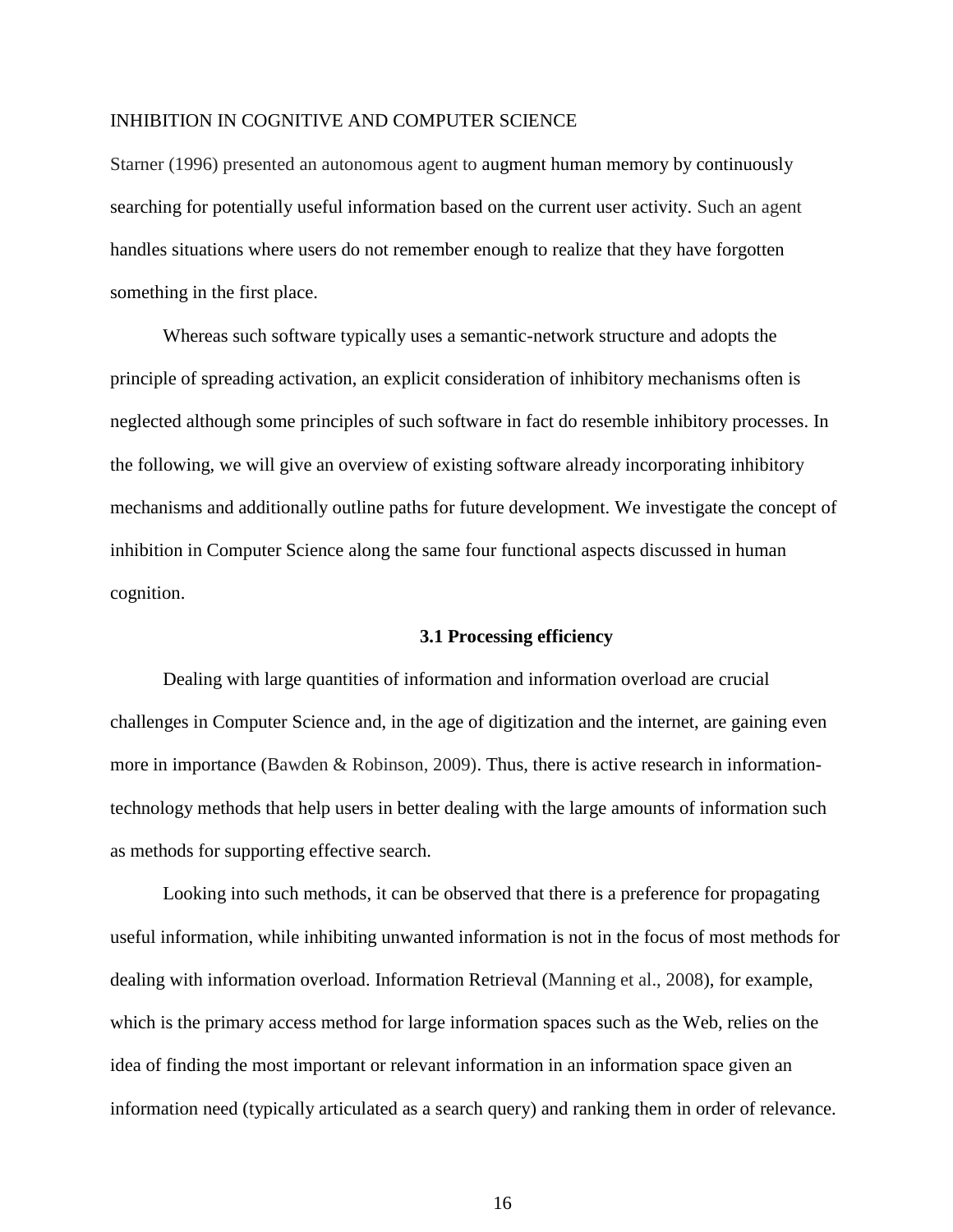Also Recommender Systems (Goldberg et al., 1992), which pro-actively suggest information to the user and are very popular in the commercial context, follow the principle of selecting the most promising information (e.g. based on what "similar" users liked) and providing it to the user. This also explains the popularity of the spreading activation concept as an adoption of cognitive science concepts in Computer Science (Crestani & Lee, 2000; Rocha et al., 2004; Katifori et al., 2010), where relationships between information items are exploited for better estimating their importance and the dynamic changes in importance.

When methods in Computer Science additionally made explicit use of inhibitory mechanisms, the motivation for introducing forms of inhibition always has been related to efficiency and/or protection, thus, following the idea of adaptive inhibition in cognitive theories. Efficiency here refers to improving machine efficiency as well as human efficiency, e.g., by avoiding to loose focus or putting attention to unimportant things. When performing tasks with a computer, interruptions triggered by messengers, emails, etc. are an important issue for human attention; their negative impact on task performance has, for example, been thoroughly investigated (e.g. Adamczyk & Bailey, 2004; Horvitz et al., 2001; Horvitz & Apacible, 2003). Inhibitory methods such as temporarily blocking selected applications or all types of system messages are today a common practice to reduce interruptions. They are supported by many applications such as Skype and also by operating systems. Another inhibition-based method supporting human efficiency, is spam filtering, where especially filtering junk or spam in email messages (see Blanzieri & Bryl, 2008 for an overview) is important for personal information management. In email spam filtering useless content is identified and suppressed, e.g., not shown in the incoming mails, sorted out or marked for not wasting attention to it. Typically machine learning is used for classifying email messages into legitimate messages and spam (Sahami et al.,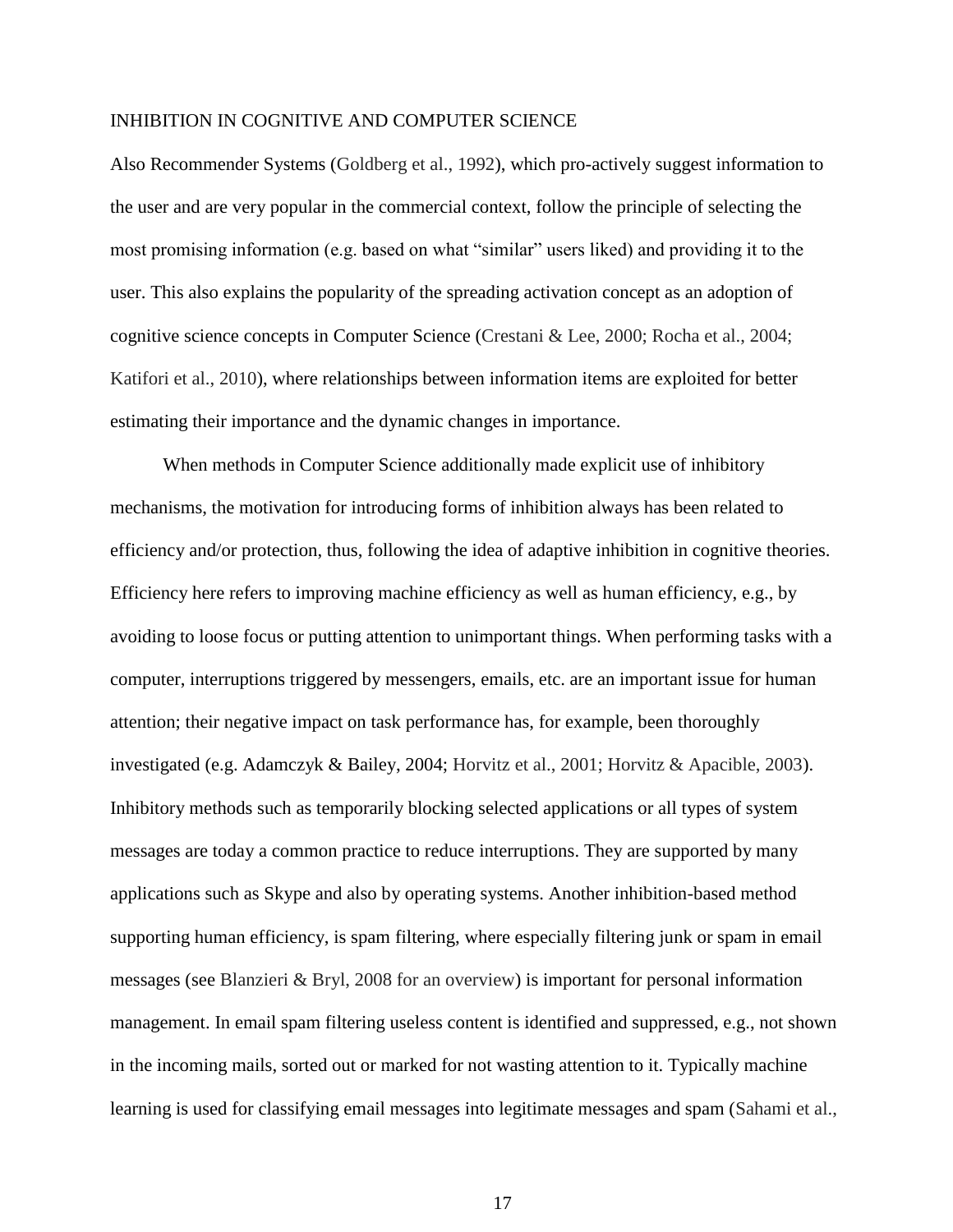1998; Sculley & Wachman, 2007). On a more generic level, there are also methods of information visualization, which apply inhibition by hiding part of the information, e.g., by applying hierarchical aggregation (Elmqvist & Fekete, 2010), thus hiding unnecessary detail. The importance of adequate and selective information visualization has already been recognized in the 1990s (Shneiderman, 1996) and is even more important now in the age of Big Data.

In addition to improving human efficiency, inhibition-based methods are also used for increasing computing efficiency. One example for such methods is index pruning (Carmel et al., 2001), where entries, which only have a minor effect on retrieval results, are deleted from the information retrieval index. The retrieval index is an auxiliary data structure, which ensures the efficiency of information retrieval methods. By index pruning, index size is considerably decreased easing its storage and processing. Another inhibitory method for improving computing efficiency is memory caching. In such fast but limited memory structures less popular content is swamped out in favor of more important or more frequently used content. Memory caching is core for the efficiency of technologies such as Web search engines (Fagni et al., 2006; Baeza-Yates et al., 2007) and can also be combined with index pruning (Skobeltsyn et al., 2008).

Protection of information is a second important purpose for introducing inhibitory methods in Computer Science. This, for example, includes the socially-driven forms of inhibition in Social Media platforms such as Facebook, where access to information is restricted e.g. based on group membership (see e.g. Liu et al., 2011) as well as many other forms of access control.

#### **3.2 Relation to activation**

*Activation* and *inhibition* are dual concepts. The former means making (temporary) important information items vivid and accessible, while the latter is about ignoring the unimportant ones. We will discuss different ways of combining activation and inhibition. Before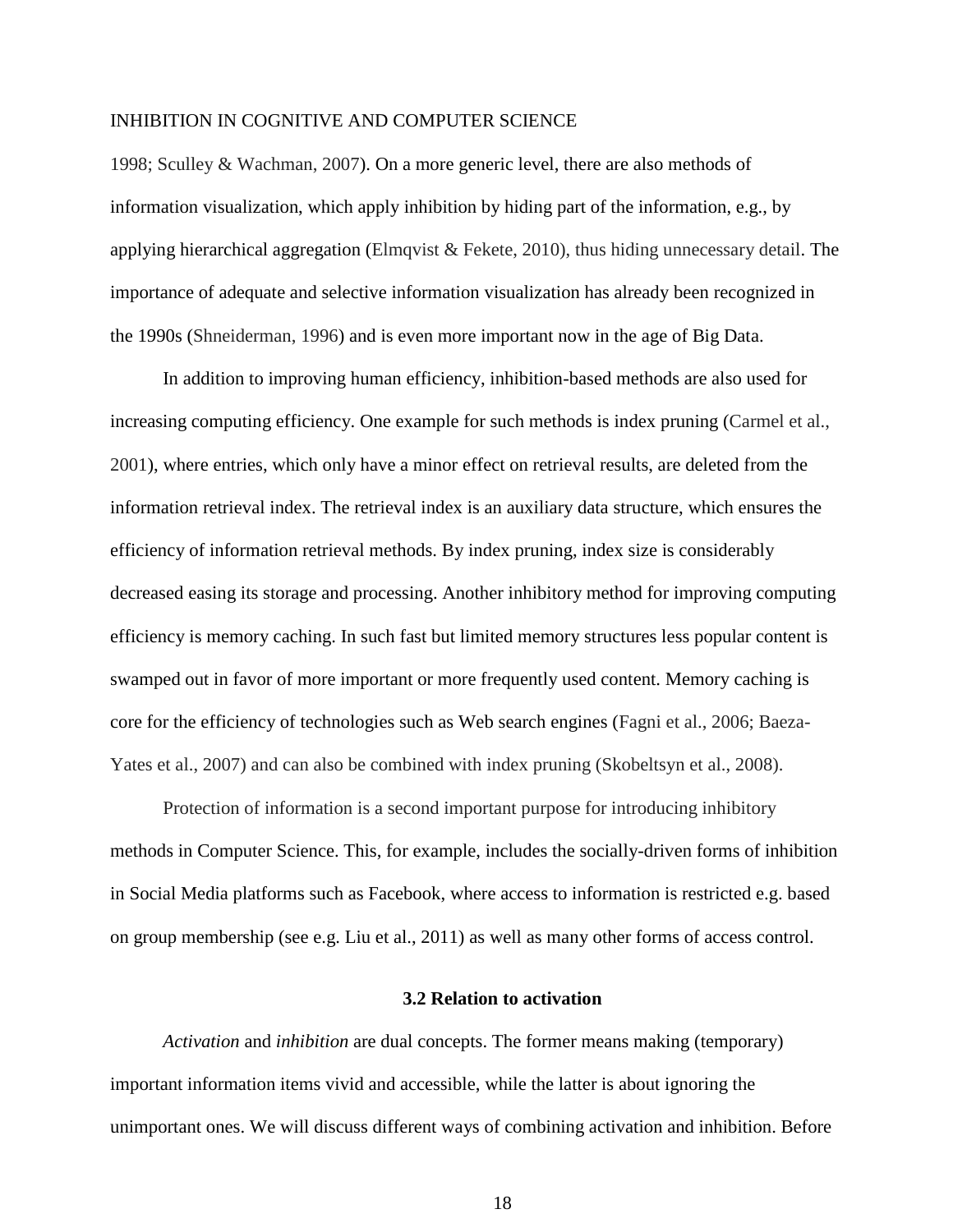delving into their description, we first introduce how short-term importance and activation mechanisms can be modeled in systems for personal information management.

| <b>Name</b>                 | <b>Function</b>          | <b>Parameters</b>                                           |
|-----------------------------|--------------------------|-------------------------------------------------------------|
| Polynomial Decay            | $(t - t_a)^{\alpha} + 1$ | $\alpha$ : decay rate                                       |
| Ebbinghaus Curve            | $\frac{(t_a-t)}{s}$      | s : relative memory strength                                |
| <b>Weibull Distribution</b> | $-\alpha (t-t_a)^s$      | $s$ : forgetting steepness<br>$\alpha$ : remembering volume |

**Table 1: Common time-decay functions used in literature (Tran et al., 2016).**

The importance of an information item (e.g. textual document, image, presentation, etc.) with respect to the user attention is often modeled based on its usage activity. The activation level is decreased over time to simulate forgetting behaviors (Katifori et al., 2010; Tran et al., 2016). In particular, Tran et al. introduce the term *memory buoyancy* to represent how much an item is vivid in the short-term memory of the user (still estimated via usage activity). We adopt this notion for the rest of our discussion. The basic building blocks are time-decay functions like those listed in Table 1, where  $t$  is the current time point and  $t_a$  is the last time the given resource was accessed. The parameters of such functions regulate how fast the decrease of importance is, with numerical values that should be identified based on the characteristics of the particular scenario at hand.

Spreading activation mechanisms are then applied to raise the memory buoyancy of a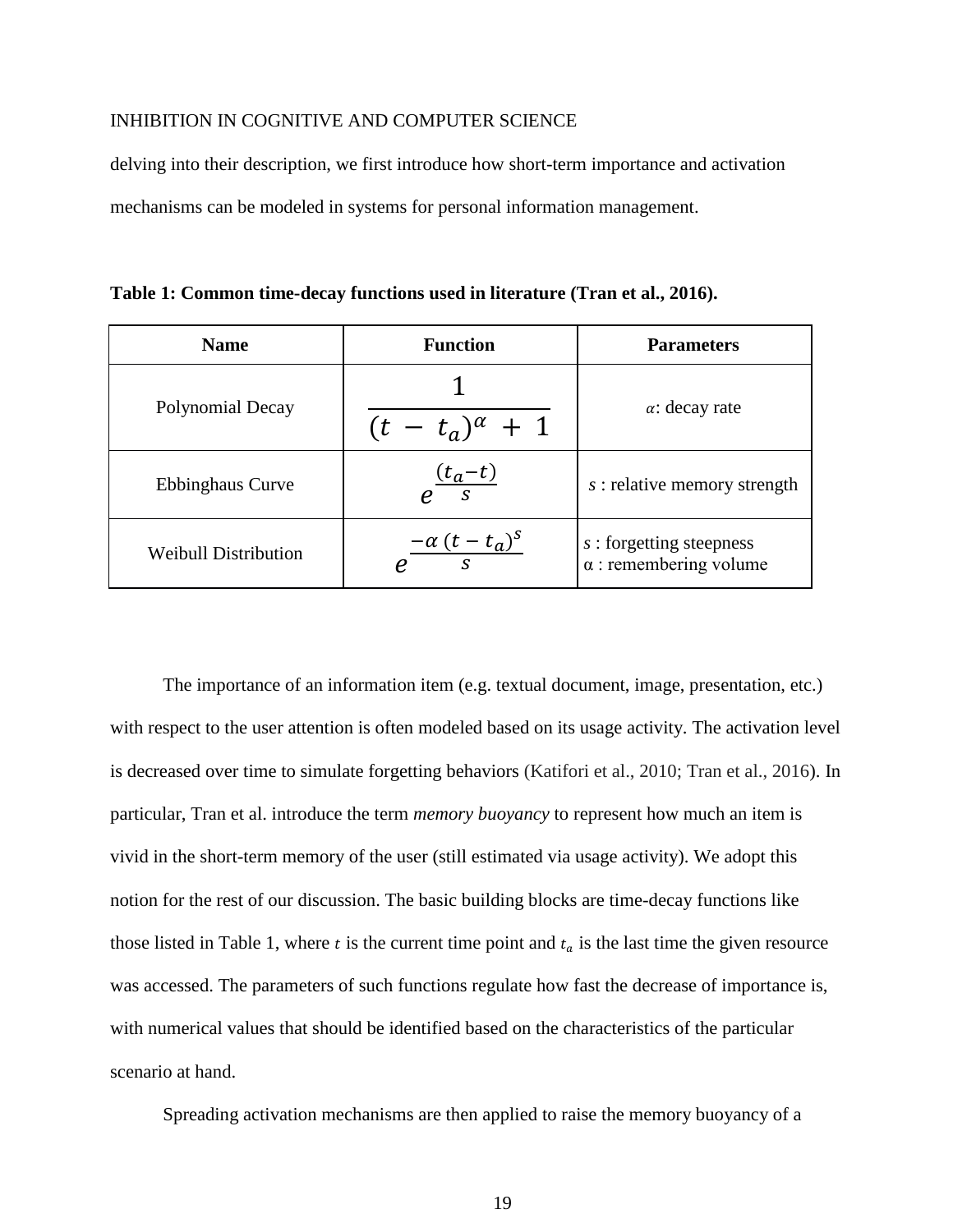resource when other related ones are accessed. An example is given in Figure 1 (left), which shows different temporal behaviors of the memory buoyancy of a given resource. The continuous line represents the spontaneous decay in case the resource was only accessed once at the beginning of the curve. However, the access and usage of semantically related resources (e.g. belonging to the same event or involving the same persons) would activate the "remembering" of the resource under consideration, making its memory buoyancy higher. This is the case represented by the dashed line of Figure 1 (left), where the peaks represent time points when related resources were accessed.





Figure 2 presents an implementation of memory buoyancy based on the works of (Tran et al., 2016; Jilek et al., 2016). The memory buoyancy curves show activation and decay of concepts of a user's personal semantic network over a period of time. Evidences are derived from direct user interaction such as accessing a concept (here, working on the tasks "Extended Abstract" and "Chapter"), influenced via spreading activation over semantically related resources (here, the project ForgetIT, being a topic of the tasks), or by semantic triggers such as completing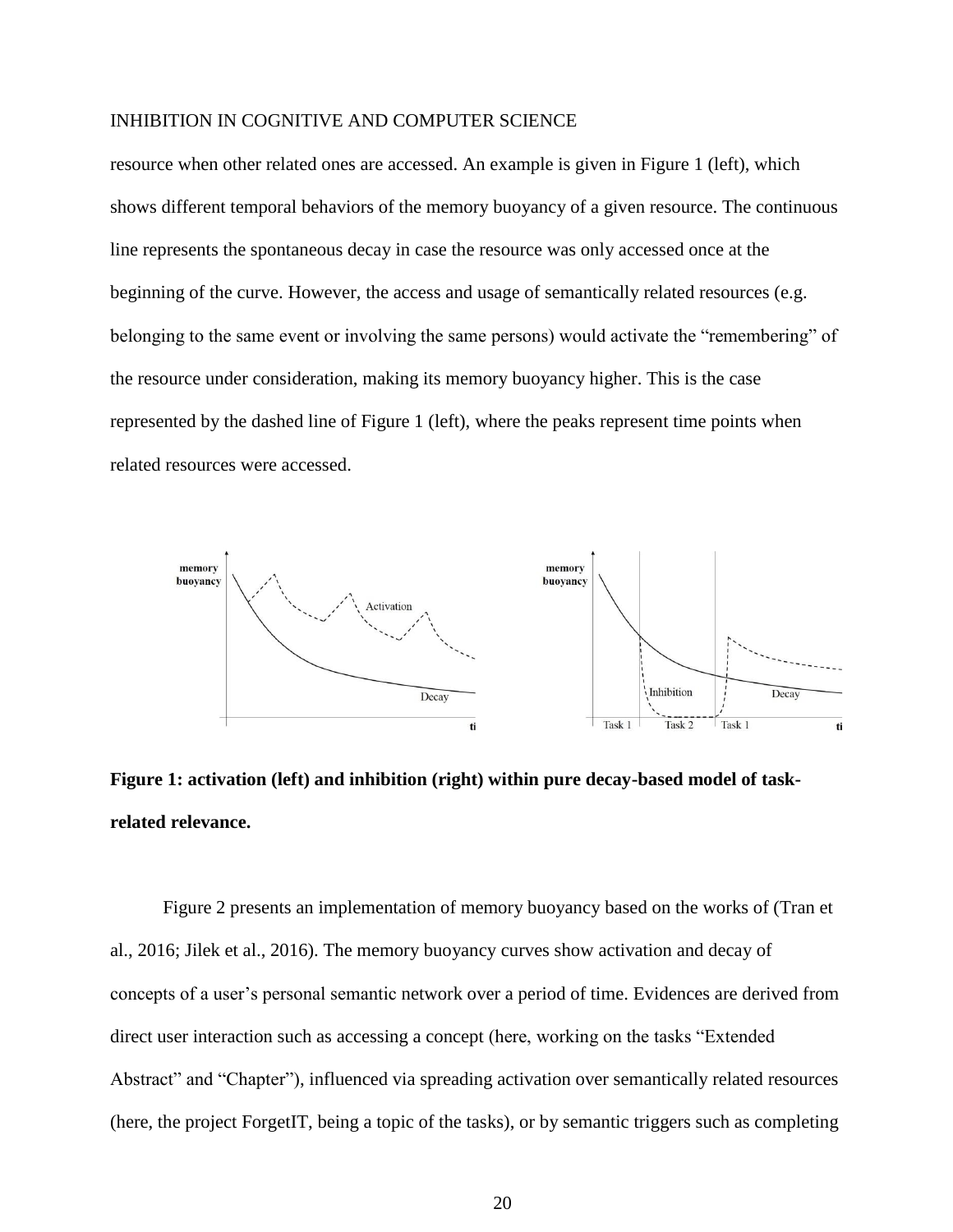a task (finishing the task "Extended abstract" leads to an explicit forgetting by decreasing its memory buoyancy).



**Figure 2: Memory buoyancy graphs of concepts in the Semantic Desktop system presented in (Jilek et al. 2016).**

*Information Hiding.* An aforementioned inhibition-based method consists in hiding those information items that are currently not important. Being irrelevant and interfering information hidden from the view of the user (i.e. inhibited), he or she could stay more efficient and focused towards the goal with a decluttered information space. An important scenario for combining activation and inhibition is created, when combining information hiding with search. Search as an activation-oriented mechanism, which highlights information relevant to a user's information need (see above), can be combined with the inhibition-oriented mechanism of information hiding exploiting the concept of memory buoyancy described above: only those relevant resources (identified by the search method) with "sufficiently" high values of memory buoyancy would be shown in a search result. This can be achieved through a *hiding* function that uses a threshold for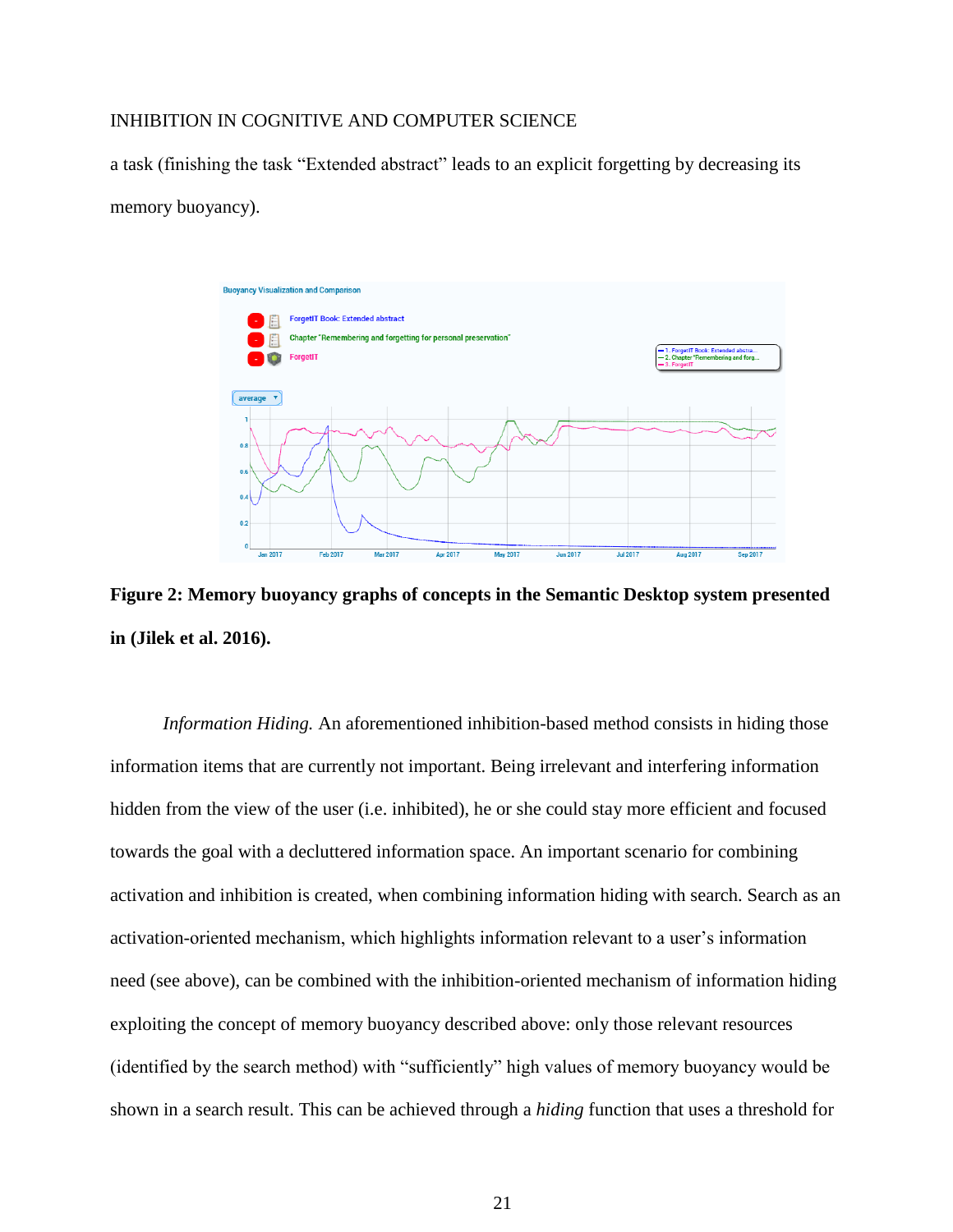deciding what to hide:

$$
hiding(r, t) = \begin{cases} 1 & if \quad mb(r, t) < \tau \\ 0 & otherwise \end{cases}, \quad 0 \le \tau \le 1
$$

where  $mb(r,t)$  is the memory buoyancy of resource r at time t and  $\tau$  is a given threshold that regulates the amount of resources to be hidden. Thus hiding would act as an information filter here. Clearly there is not a unique value of  $\tau$ : it should be tuned based, for instance, on the actual application domain and user preferences.

When listing search results, we use binary hiding decisions. In other scenarios (e.g. on the desktop), it is also possible to smoothly hide resources (their icons) by varying their transparency according to their memory buoyancy, for instance:

$$
hiding(r, t) = 1 - mb(r, t)
$$

where  $0 \leq \text{hiding}(r,t) \leq 1$  is the degree of transparency of a resource. According to this, the less a resource is accessed the more it will become transparent. In the above equation we have used a linear dependency between memory buoyancy and hiding (transparency), but other types of relations could be investigated as well.

Figure 3 shows an example from the Semantic Desktop system: different views on the same event and its attached information items are shown over a period of time. The first image shows the event while it was taking place with its multitude of items such as attendees, locations, e-mails, tasks and presentations. The next two images show how items are hidden over time. This is because their memory buoyancy value drops below a certain threshold (here 0.5 in a range from 0 to 1). If users are still interested in that part they have to explicitly request the forgotten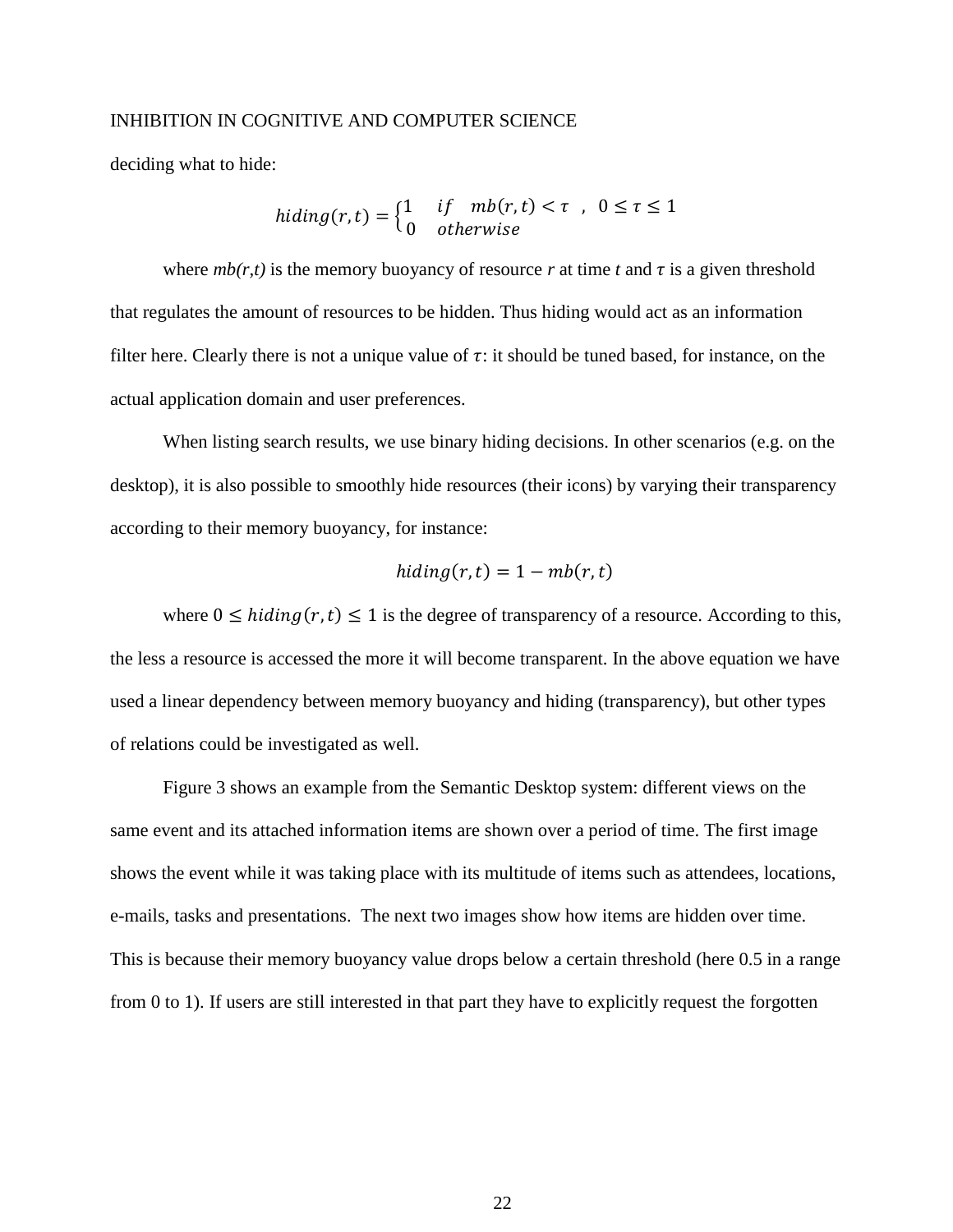items by pressing the button 'show forgotten' which then lists all connected items again.



**Figure 3: Using memory buoyancy for information hiding in the Semantic Desktop system: information items with low memory buoyancy value are hidden from direct view of a user when browsing the semantic network.**

*Ranking.* A more advanced way of combining search and inhibition is achieved, when incorporating inhibition mechanism with ranking. As mentioned before, ranking consists in sorting a set of documents that match a user query according to how much they are relevant to the query itself (which encapsulates an information need of the user). Ranking is important because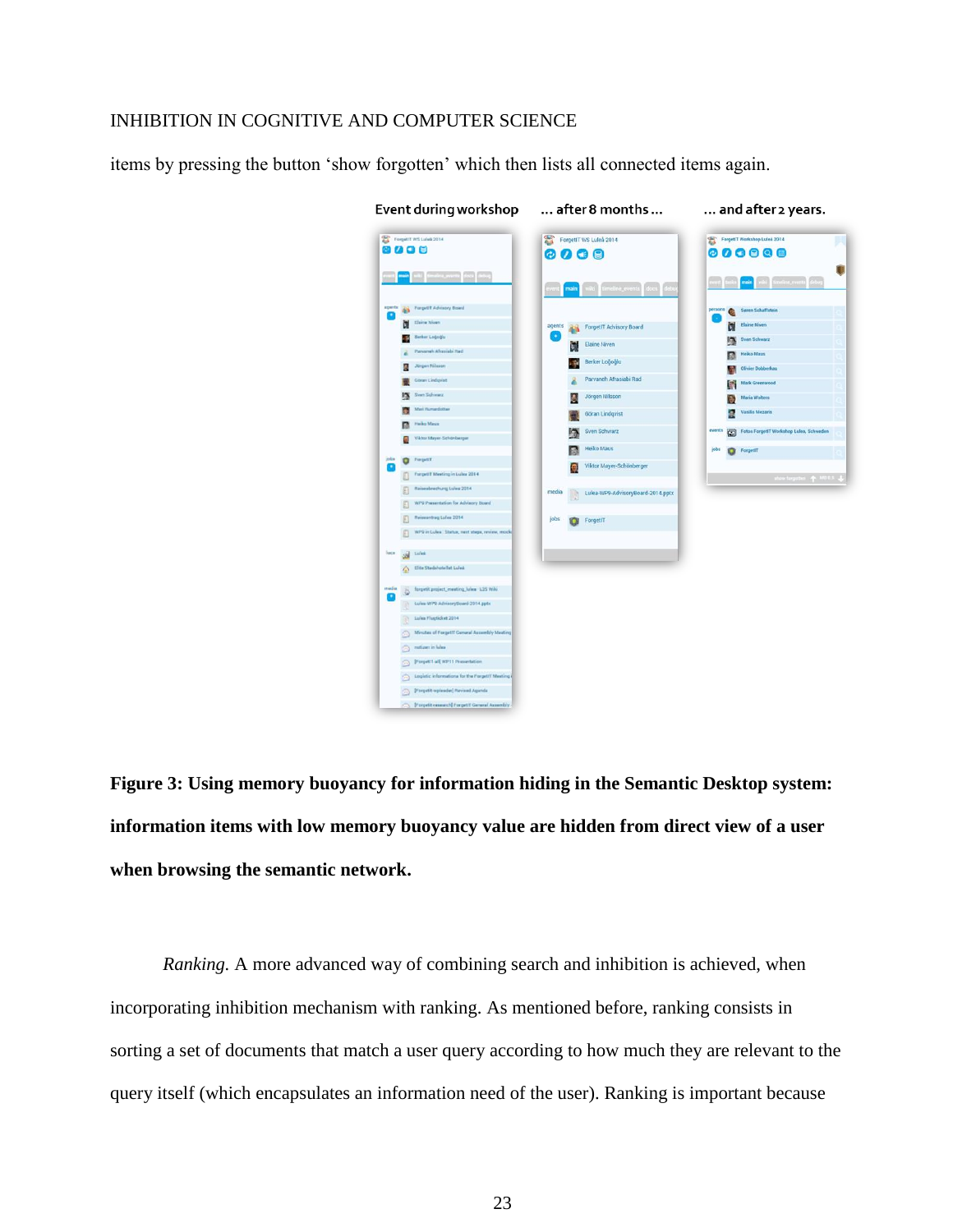users usually "digest" only a limited number of results, typically the first ones shown, due to drop of attention or limited time. After ranking, the highly relevant documents (according to the search method) are on top of the list and, therefore, more visible and prominent to the user.

While this indirectly implies that irrelevant documents get inhibited by staying at the bottom of the search result list, we want to integrate inhibitory contributions into ranking functions more explicitly. We propose to realize this by exploiting usage activity, its semantic propagation, and any other contextual information that might be available as it is incorporated in memory buoyancy. When searching, we would like to penalize documents with low memorybuoyancy values in the ranking, similarly to how was discussed for the case of information hiding. The way of combining search information hiding and search can be considered as a very simple form of doing this.

However, there might be other situations where the pure relevance of a resource should be considered as well. For instance, if a document is really relevant to the query), then the user might still need/want it irrespectively of when it was lastly used. This case, especially, encompasses all those situations when we are looking for one specific resource, which we cannot find indeed because we forgot its location due to not using it.

More generally, we would like the ranking to incorporate both relevance and inhibition and to properly balance them. Assuming the *relevance* and *inhibition* functions can be computed at time *t* given a query *q* and for each retrieved resource *r*, then a simple linear ranking function combining relevance and inhibition is the following:

 $score(r, q, t) = f(relevance(r, q), inhibition(r, t)) = \alpha \cdot relevance(r, q) - \beta \cdot inhibition(r, t)$  $\alpha + \beta = 1$ 

where relevance pushes items up, while inhibition turns them down. The  $\alpha$ ,  $\beta$  parameters regulate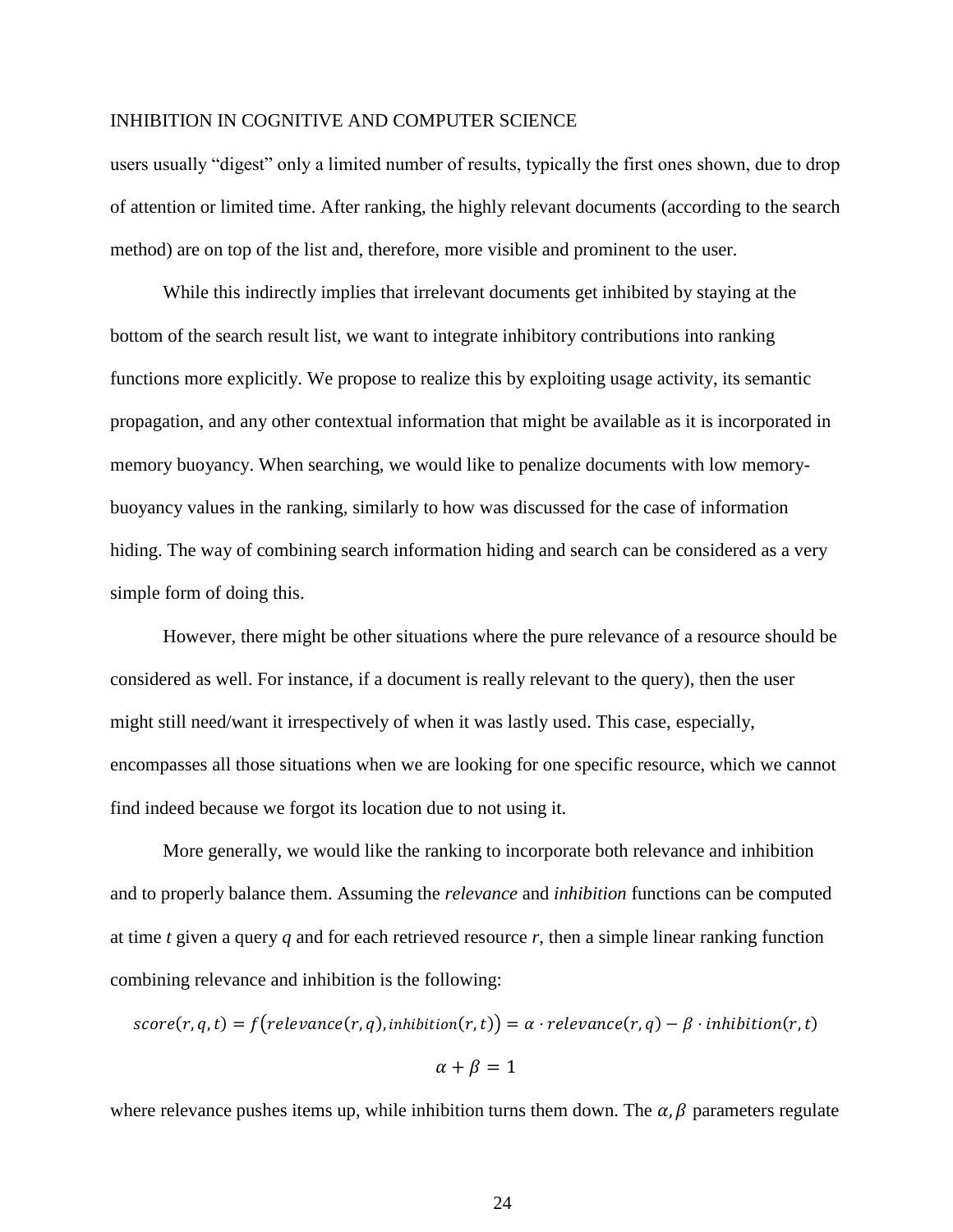the contributions of these two aspects and should be identified based on the characteristics of the application scenario and user preferences. Query-document relevance can be computed, for instance, based on standard measures such as *tf - idf*, *bm25*, *language modeling* (Manning et al., 2008). Inhibition can be modeled based on the memory-buoyancy value, but other inhibitory behaviors referring to specific scenarios and exploiting particular information at hand could be plugged in as well. An inhibitory contribution would stay applicable also when moving away from personal information search, for instance in web search: Inhibition can be modeled in this case based on search history, collective view counts of web pages over time, as well as popularity trends of topics related to the queries.

#### **3.3. Links to contexts**

Defining task context in Personal Information Management might be one of the prime ways to incorporate inhibition in computer systems. Tran et al. (2016) followed this approach by linking task switches to sudden drops in the memory buoyancy of information units that had been relevant to a preceding task but were unrelated to the current task (Figure 1, right). At some point in time, the user stops working on Task 1 and starts Task 2, which is semantically very different from the previous one. The solid line illustrates the slow decrease of memory buoyancy due to non-use and non-activation. Incorporating inhibition, the importance level is temporarily decreased at a much faster rate (dashed line) so that the resource quickly gets discarded for the new task. In case the user goes back to Task 1, the inhibitory effect would vanish and the memory buoyancy would be reset to its former value. This also shows the *temporariness* of inhibition (see below). Note that the patterns shown in Figure 1 are meant for exemplification purposes only: the actual amount of inhibition depends on different aspects such as, for instance, the characteristics of the handled resources as well as the temporal and semantic gap between the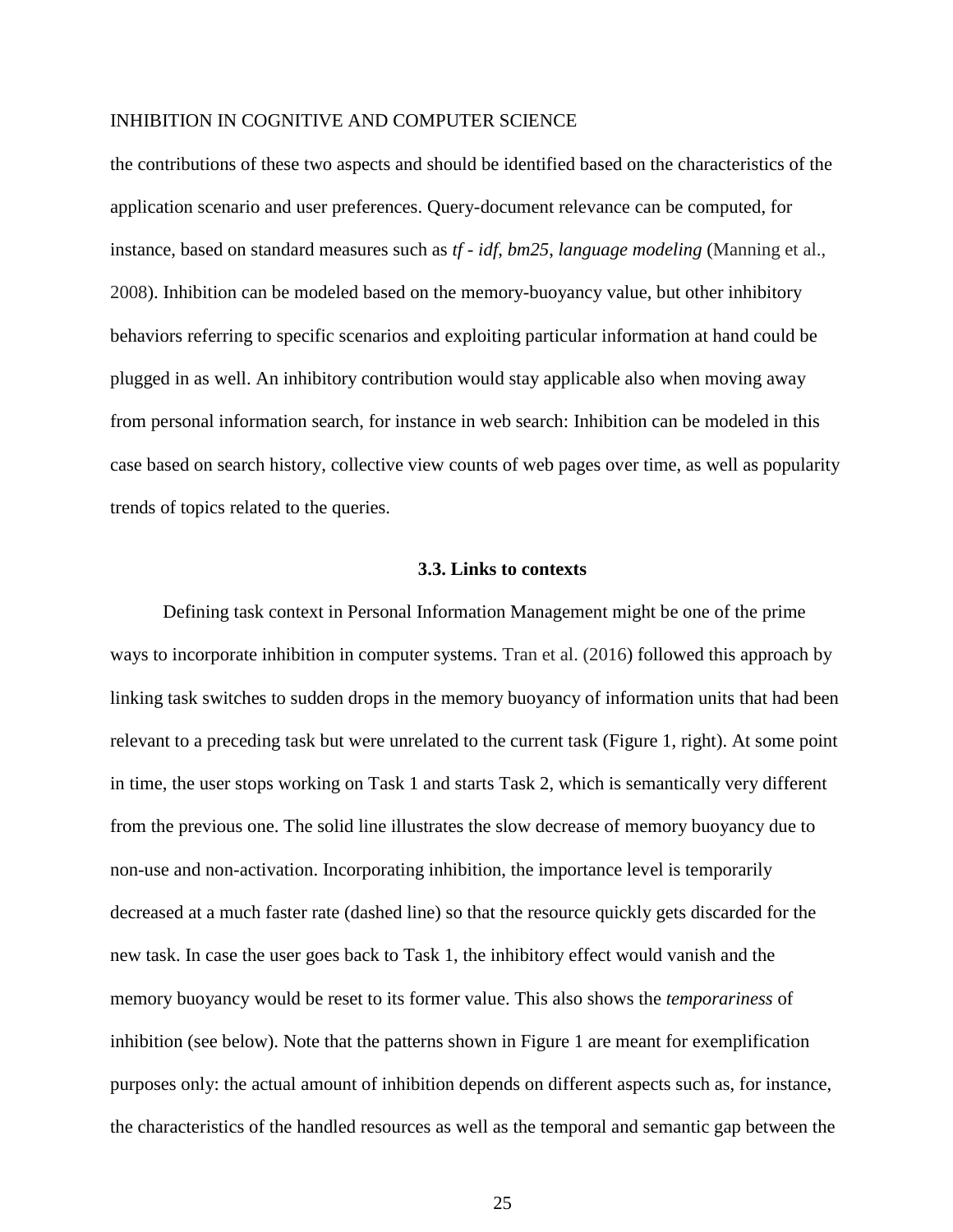tasks involved in the switch. This inhibitory mechanism is very similar to the kind of inhibition presumably underlying directed forgetting in the human mind. In both, context segregates two sets of information and inhibition precludes the irrelevant set from interfering while the relevant set is operated with.

In Personal Information Management two types of inhibitory mechanisms can serve this purpose: i) inhibitory mechanisms for quickly abandoning the resources only relevant to the previous task and not to the new one (context switching support) and ii) inhibitory mechanisms that prevent activation of resources outside the current context (context limiting support). The granularity of "context" may range from rather implicit short-term contexts like search queries to explicit long-term contexts associated with tasks. Within this spectrum are also medium-term contexts or sub-contexts etc. Information hiding and ranking as described above can be enhanced by making use of information about contexts for deciding which information to show to the user. Furthermore, resources (weakly or strongly) associated with a task could be ranked by taking into account additional information like closeness to inhibited contexts, etc. As mentioned above, a prerequisite for the inhibitory methods is that we know which information items are related to a specific context. This can be achieved by users giving explicit feedback as well as by background applications tracking and analyzing user activities (Biedert, Schwarz & Roth-Berghofer, 2008; Maus et al., 2011). If activation crosses the borders of the current context, inhibition comes into play to prevent activation of items outside the current context. This approach follows the basic idea of inhibition: For a certain cue several task contexts could be relevant – the more similar they are the higher is the possibility of interference. Such interference is prevented by applying inhibitory measures causing some items to be suppressed while a certain task context is active.

*Implementation in Semantic Desktop.* The first type of inhibitory mechanism has already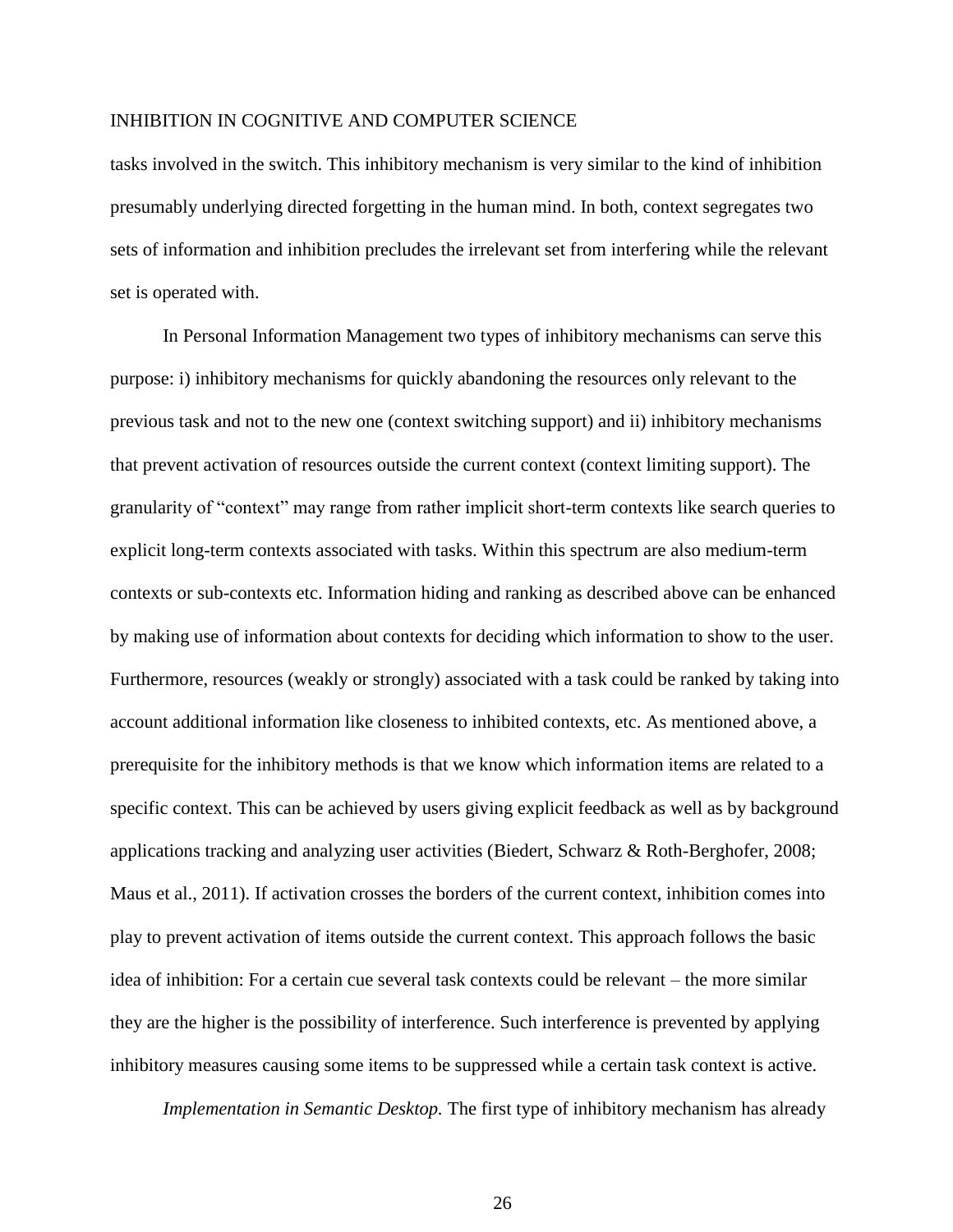been implemented in the context of the Semantic Desktop in (Schwarz, 2010; Maus et al. 2011). In the following, we discuss ideas for realizing the second mechanism, Context Limiting Support, in more detail. Basically, we enhance Spreading Activation algorithms (that have also been used for implementing the previously mentioned memory buoyancy, see Figure 2) with inhibitory effects. As a prerequisite, we assume that users are aware of the concept "context" (Gomez-Perez et al., 2009) and that they successfully/willingly organize their data accordingly, e.g. information items are stored using a personal information model (PIMO) (Sauermann et al., 2007; Maus et al., 2013), which reflects a user's mental model in a semantic network and is based on the so-called Semantic Desktop approach (Sauermann et al., 2005). Thus, all things belonging to the same context in the user's mind – calendar events, files, emails, bookmarks, topics etc. (see Figure 3 for an example) – are actually stored within a corresponding context in their PIMO. For example, a context "Vacation in Spain 2017" could contain the calendar entries belonging to this holiday trip as well as files (tickets, photos, …), emails (booking, holiday greetings, …) and bookmarks (offers from various travelling sites, interesting places to visit, …).

Switching to another task means switching to another context and, hence, causes the corresponding areas of the semantic network in the background (i.e. the user's PIMO) to be stimulated. Figure 4 illustrates this: It shows a semantic graph consisting of information items – also called things – (depicted as nodes) and relations between them (edges). Additionally, three areas corresponding to three different contexts (of tasks in this example) are highlighted with a blue, yellow and red circle. Technically, contexts are subsets of (connected) semantic nodes in the graph. Contexts are either defined explicitly by specifying the enclosed nodes, or they emerge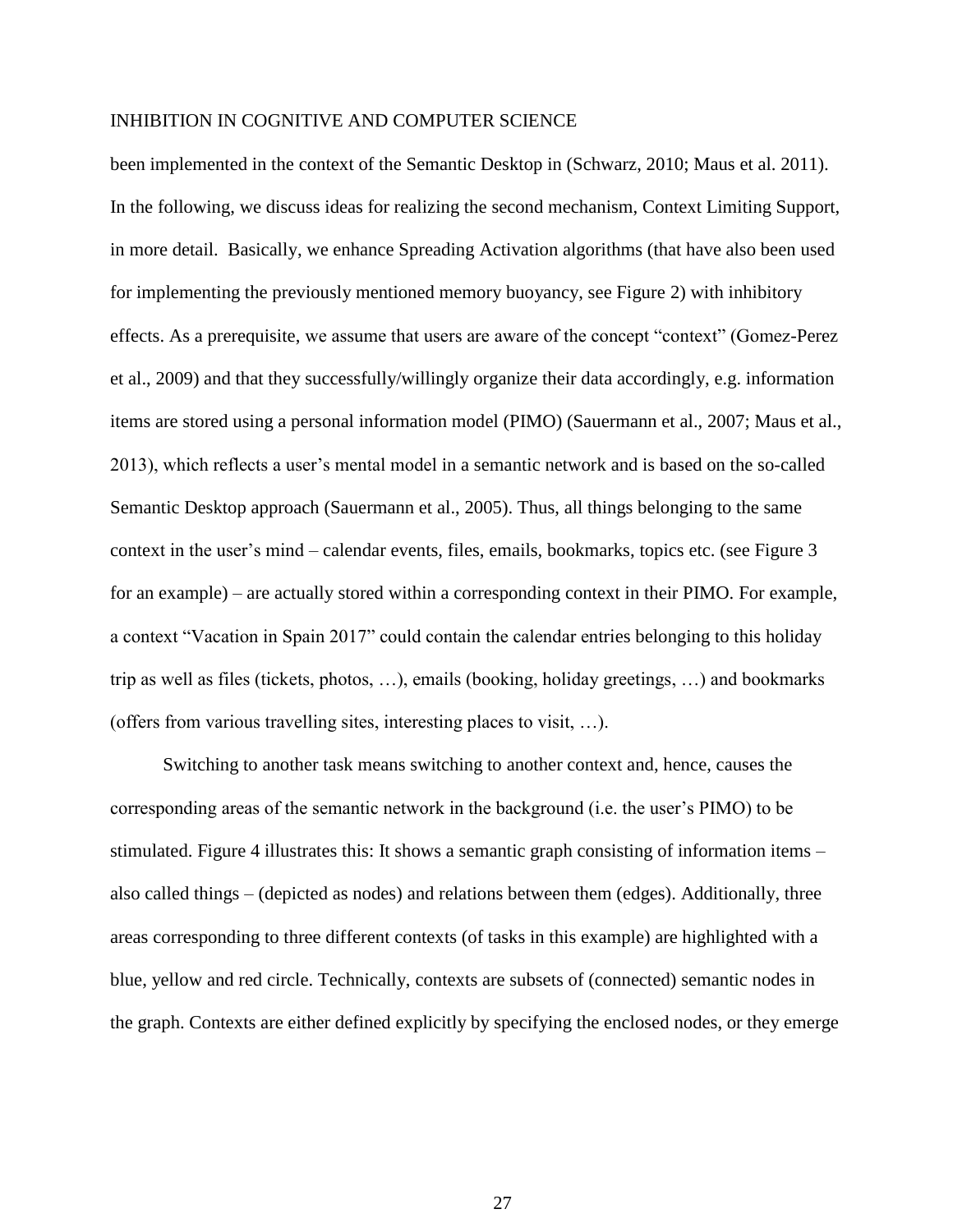as graph extensions originating from specified nucleus nodes.



**Figure 4: Spreading Activation with inhibitory effects in a semantic graph.**

In the first image (a) things explicitly belonging to the selected task are activated (green nodes in the blue circle). We see that there is one activated thing in the overlapping area of the blue and the yellow circle, meaning it is part of both task contexts, e.g. a shared topic, person, or document. In the second image (b) the activation starts to spread across the network also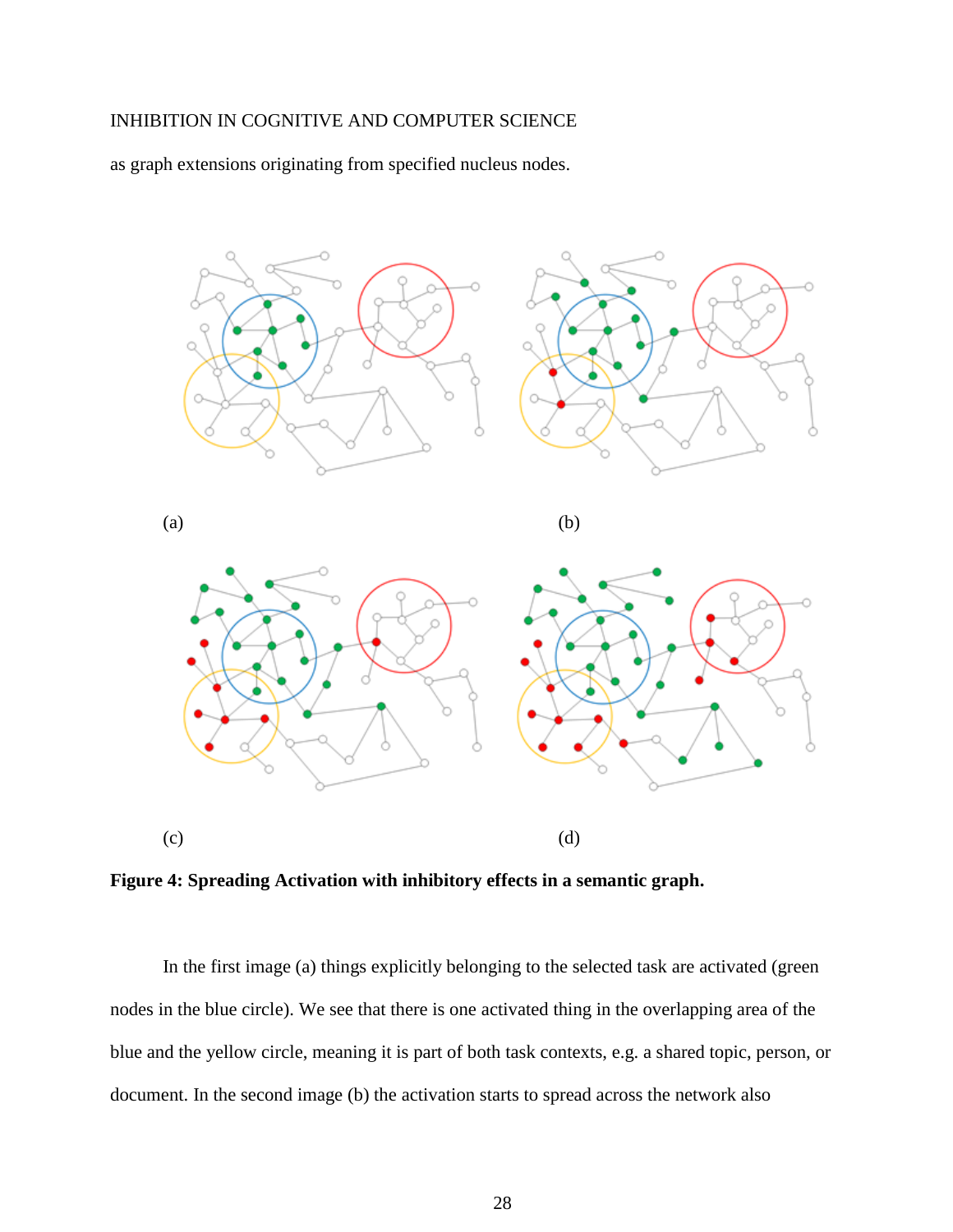stimulating those things that are not directly confirmed to be in the blue context but are strongly associated with it (green nodes outside the circle). Traditional spreading activation would also activate the red nodes. But since they are explicitly belonging to a different context (associated with the yellow task), we do not want them to interfere with the currently selected context (the blue one). Therefore, they are inhibited (i.e. not activated here). In (c) and (d) the activation spreads even further across the network, again leaving out those things either directly belonging to another task or if they can only be reached by crossing another context.

#### **3.4 Temporariness**

Inhibition is not permanent in human memory. Therefore, neither should inhibitive computational methods be. Inhibition serves to decrease the activation under certain circumstances for a limited period of time. Pure time lapsing is the most obvious choice when referring to temporal aspects, as it is responsible of document aging (losing relevance over time) and potential loss of sharpness in human memory, However, it makes sense to complement pure aging with usage-related information. Older, but recently accessed documents should stay vivid in the digital working memory, while unused ones (even if more recent) could be inhibited. Implementing inhibition linked to task context in Personal Information Management matches exactly this requirement by only keeping up inhibition of task-unrelated information items as long as work on the current task continues.

More generally, similar approaches have been adopted in the exploitation of usage data and behaviors in a wide range of problems, such as, for predicting short-term user interest (White et al., 2010) and surfing behaviors (Awad et al., 2008) during web searches, for caching and prefetching query results (Fagni et al., 2006), for query log mining (Silvestri, 2009), for predicting upcoming user actions in different domains (Fitchett & Cockburn, 2012), for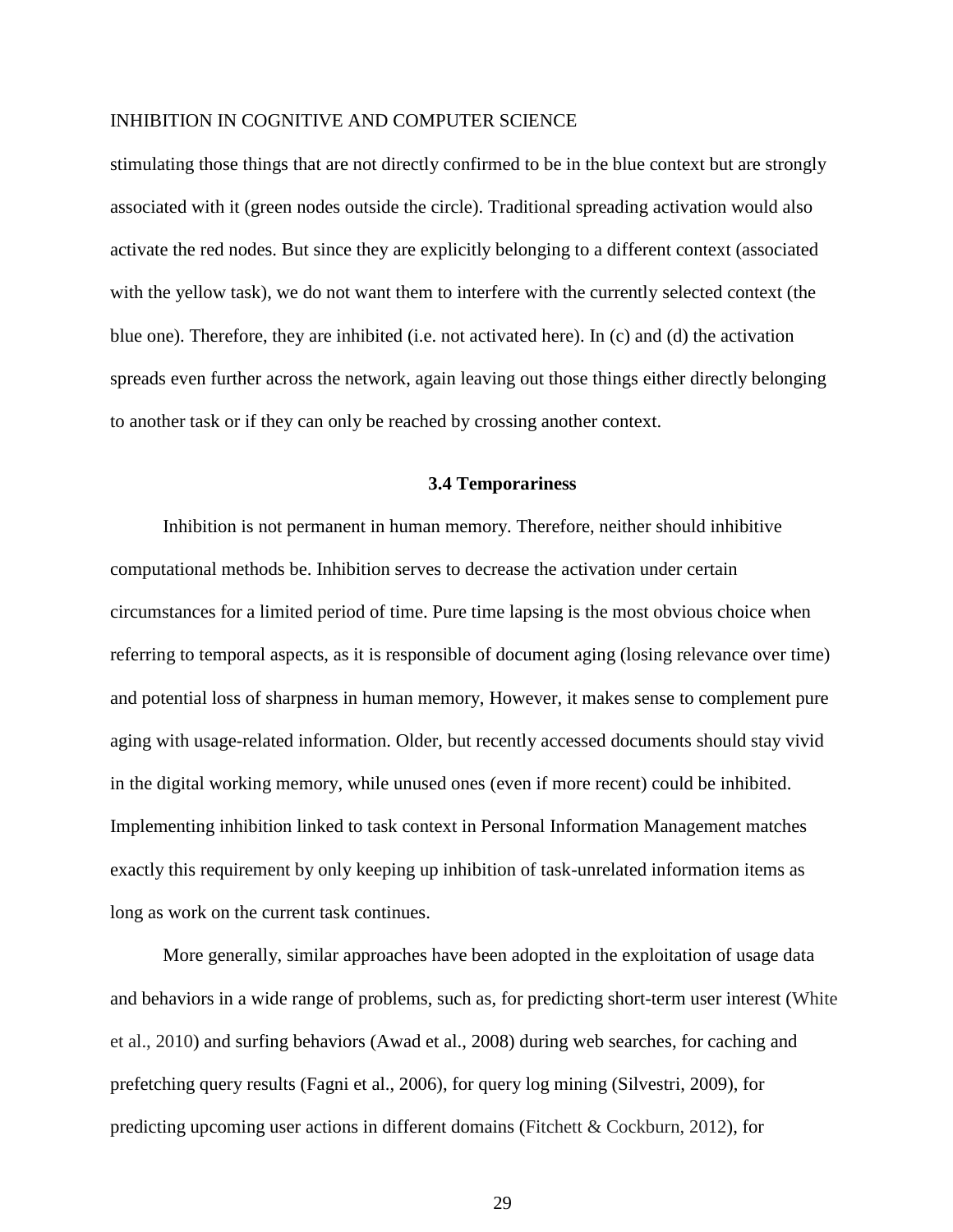recommending web pages (Nguyen et al., 2014) or personal documents (Rhodes & Starner, 1996). Regarding personal information management, resource usage activity has been leveraged for deriving retrieval cues to ease personal document re-finding (Lamming & Newman, 1992; Dumais et al., 2016) as well as for mining temporal semantic relationships between documents (Soules & Ganger, 2005; Chen et al., 2009; Katifori et al., 2010; Tran et al., 2016). This last group of works is of particular interest for the present article, because (i) they estimate the temporary relevance of resources to a current task based on their usage activity over time and (ii) they propagate such relevance by "activating" semantically related information items, although they might not have been accessed explicitly. While these approaches traditionally focus on resource importance/relevance instead, recent developments open them to an integration of inhibition, as described above. Their explicit notions of temporariness and semantic associations/propagations enable a broad application of inhibitory mechanisms in these systems.

#### **4. Concluding remarks**

We reviewed studies documenting a variety of effects speaking of inhibition in human memory and described recent efforts of incorporating the principle of cognitive inhibition in computer systems, particularly regarding Personal Information Management. For future developments, we believe that a particularly promising approach will be to continue linking contexts in Personal Information Management with inhibitory mechanisms. Figure 5 depicts a general approach that may guide such efforts of combining insights from Cognitive Psychology with applications in computer systems and their effects on computing efficiency as well as supporting the user's mental processes. A current focus of the work on contexts is on automatization of context creation, that is, requiring fewer explicit categorizations by users but identifying which context a user is working in by his or her actions. This implies that the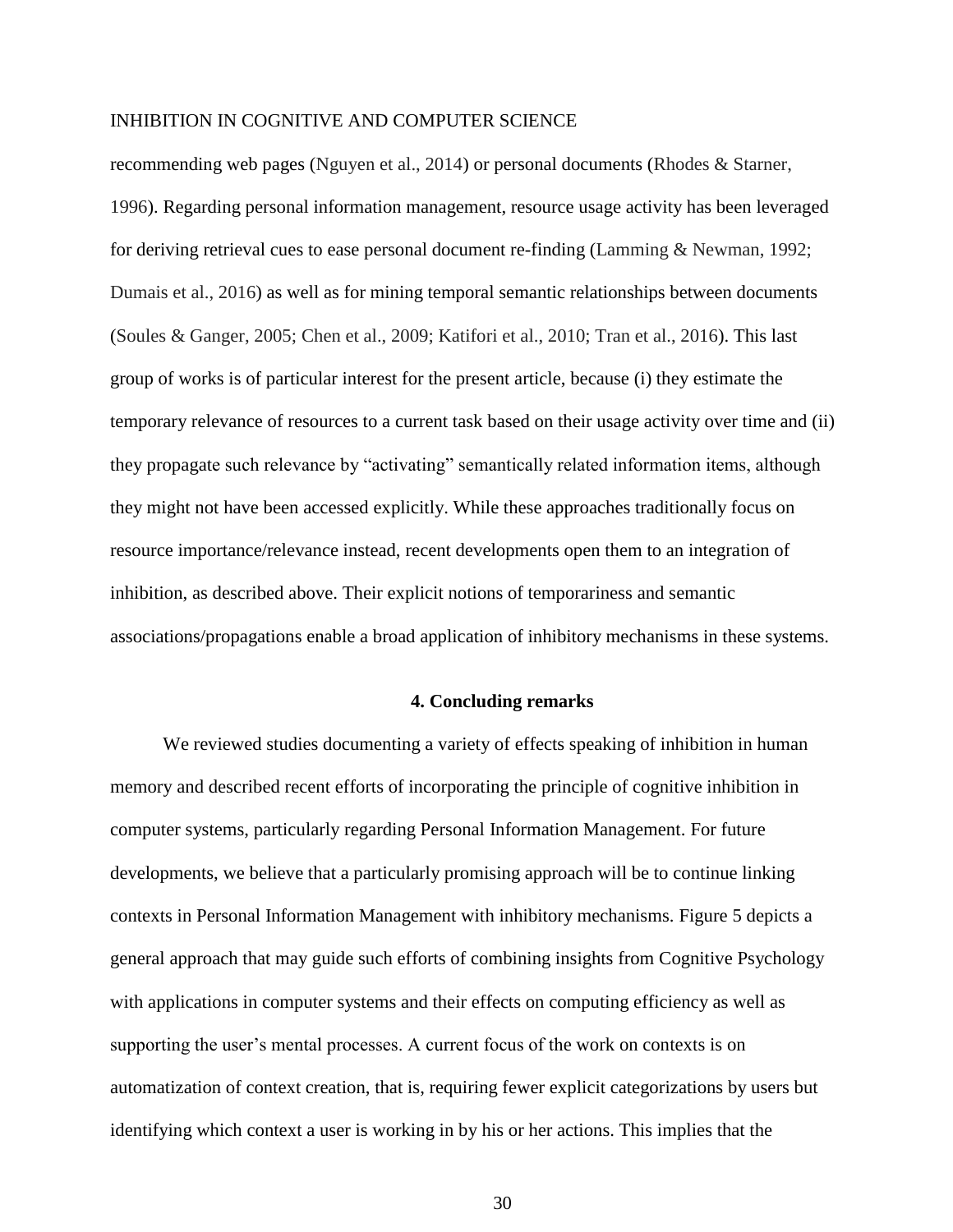computer recognizes when active tasks switch and supports such switches with changing the context within, for example, the Semantic Desktop. Also, novel contexts might be suggested to the user when his or her actions do not match an already existing context because a new task has been begun. Inhibition can facilitate recognizing context switches as well as the creation of novel contexts because it intensifies the contrast between active an inactive contexts. The targeted access of documents from a currently inhibited context indicates a potential task switch more reliably because there is a sharper contrast between an active context and an inactive and inhibited context than between active and inactive contexts not affected by inhibition. Thus, task switches are detected more easily. Novel contexts could be suggested when a number of documents (or other elements) from different currently inhibited contexts are accessed, hence, the access pattern does not match any stored context. If contexts are only defined for things that had been relevant for a certain task before but are inhibited because they are irrelevant during work on a current task, access of inhibited items from different contexts signals that they become relevant again but for a novel task. In contrast, if previously relevant items were not inhibited, they would be treated in the same manner as anything that had been relevant at some point before, irrespective of the context, and their activation differed to the same amount from activation of things that never had been relevant for any task so far. Crucially, the concept of inhibition implies that processing efficiency is increased by temporarily weakening irrelevant information that might interfere with current intentions precisely because it had been relevant before and may become relevant again. Therefore, accessing an inhibited item is important information for a context switch and accessing it in the absence of a pattern corresponding to a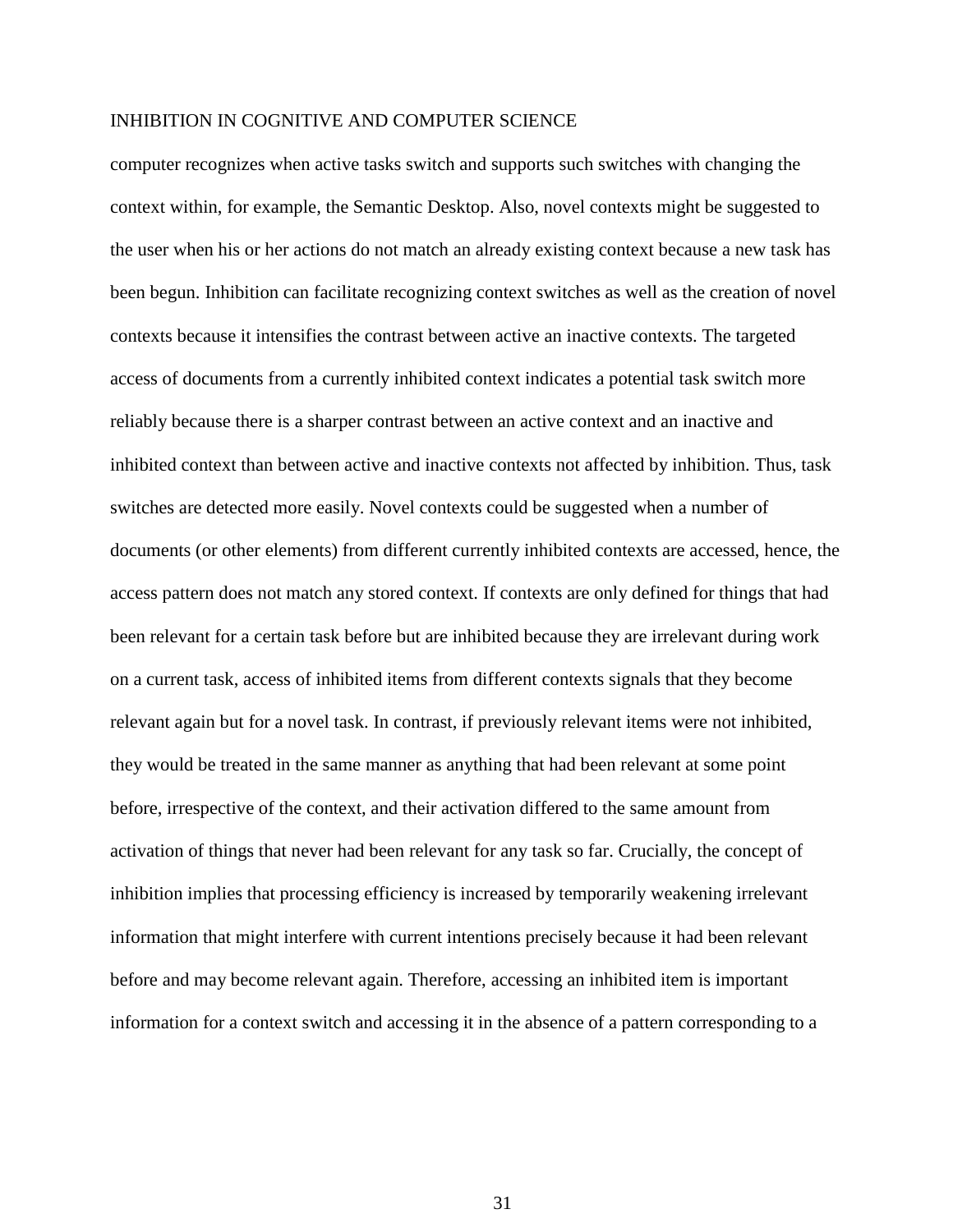stored context suggests the creation of a novel context.





In the past, Cognitive Psychology mainly has been inspired by Computer Science, not vice versa. Cognitive Psychology partly owes its existence as a scientific discipline to Computer Science. The computer served as an important metaphor during the cognitive revolution. The transition from behaviorism to cognitive models as the leading theoretical framework in scientific psychology was enabled by adopting information-processing ideas from Computer Science. Distinctions, for example, between hard- and software or between storage units and working units have been highly valuable stimulations for cognitive theorizing. Inhibition, however, is no processing principle of computers, whereas, as explained above, psychological research of the last decades has documented much evidence for inhibition to be a processing quality on its own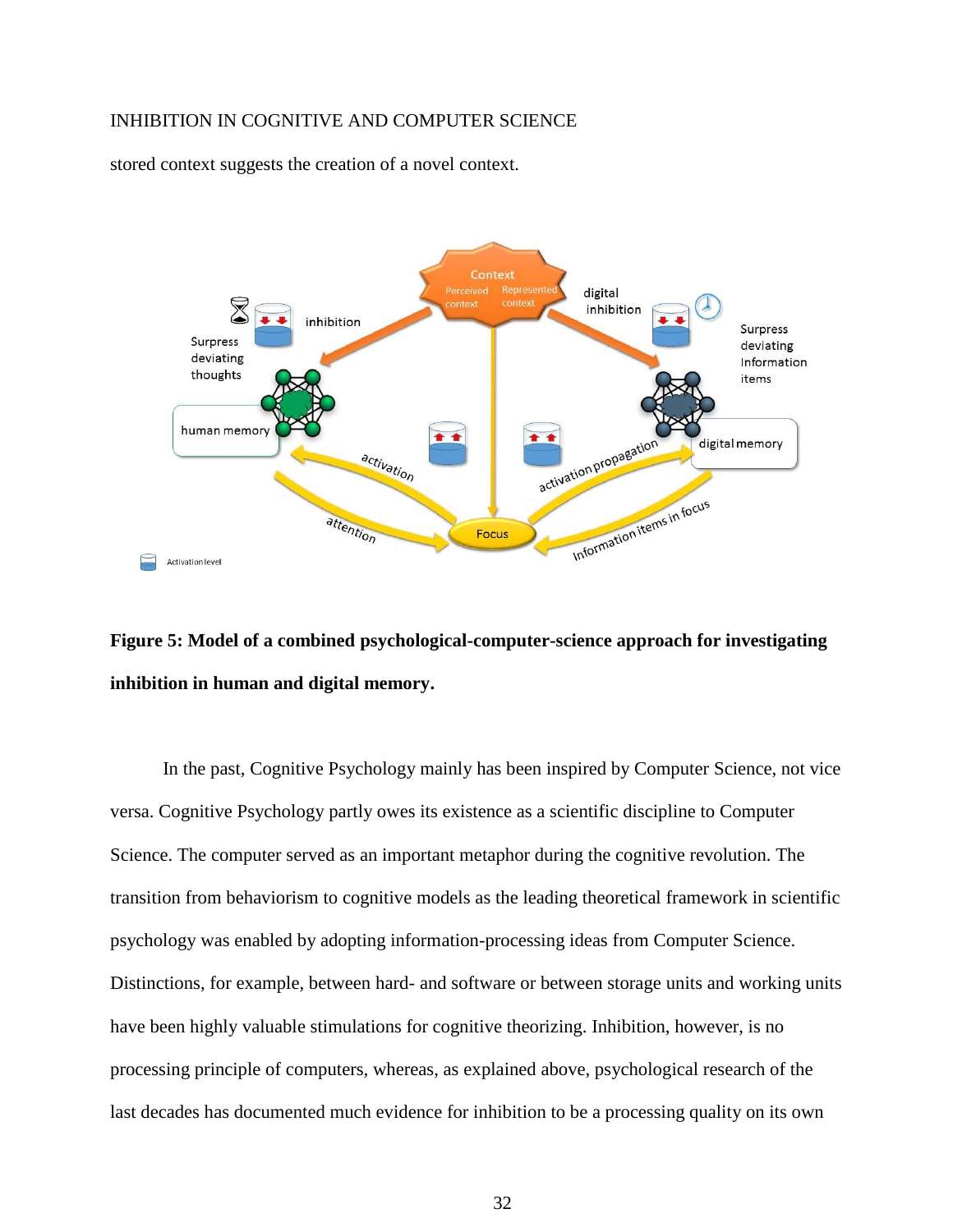in cognition. We believe that Computer Science today benefits from incorporating this quality into their models. The implementations described in the present article are only a beginning, yet promising. They strongly suggest that inhibitory mechanisms can be used to enhance efficiency in human users as well as the efficiency of machine processing. Cognitive Psychology finally can give something back. We have learned much about the human mind by applying the computer metaphor. Now, it is time for computers to learn from the human mind.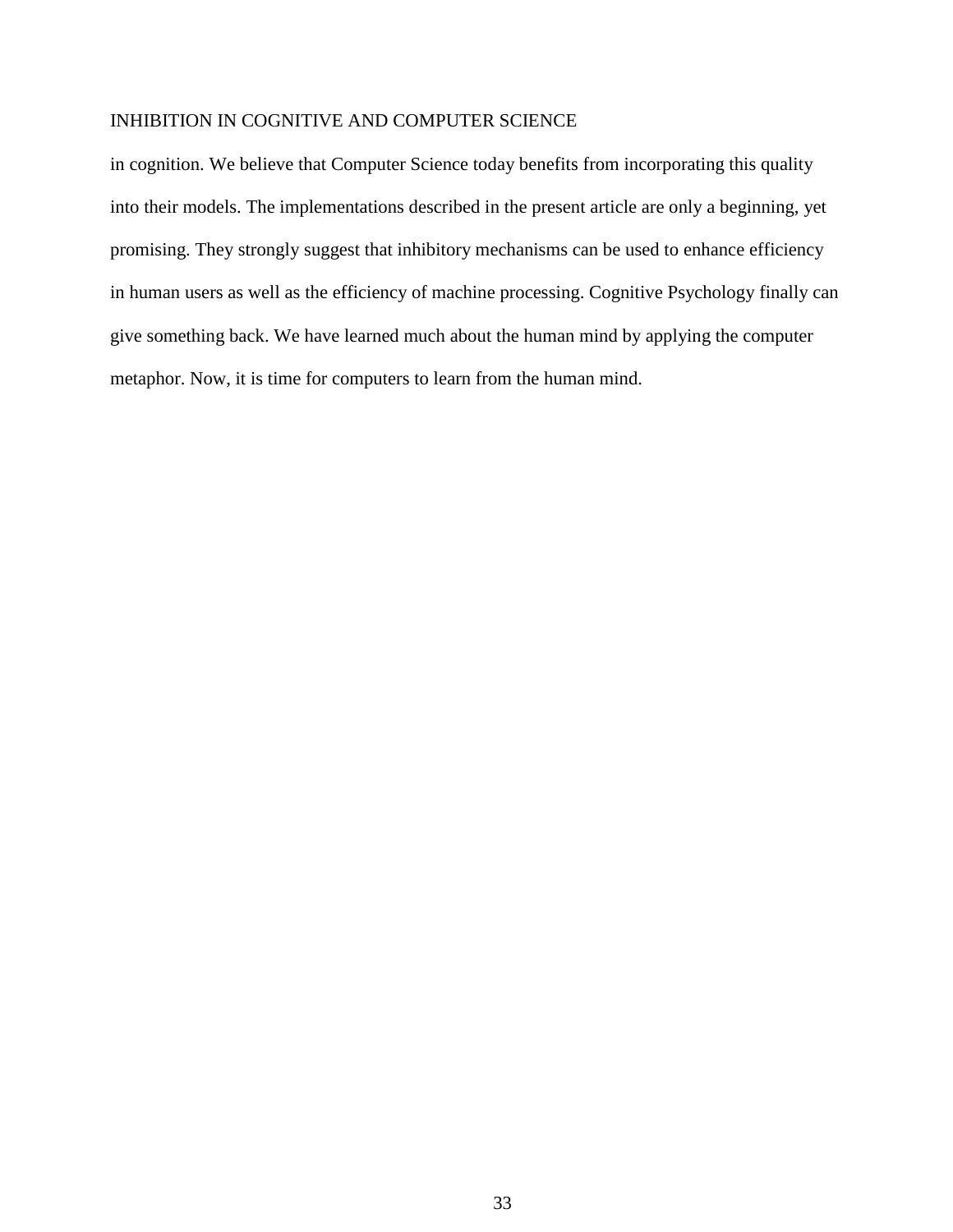#### **References**

- Adamczyk, P. D., & Bailey, B. P. (2004). If not now, when? The effects of interruption at different moments within task execution. In *Proceedings of the SIGCHI conference on Human factors in computing systems* (pp. 271-278). ACM. DOI: [10.1145/985692.985727](https://doi.org/10.1145/985692.985727)
- Anderson, J. R. (1974). Retrieval of propositional information from long-term memory. *Cognitive Psychology, 6*, 451-474. DOI: [10.1016/0010-0285\(74\)90021-8](http://dx.doi.org/10.1016/0010-0285(74)90021-8)
- Anderson, M. C., & Bell, T. (2001). Forgetting our facts: The role of inhibitory processes in the loss of propositional knowledge. *Journal of Experimental Psychology: General, 130*, 544- 570. DOI: [10.1037/0096-3445.130.3.544](http://psycnet.apa.org/doi/10.1037/0096-3445.130.3.544)
- Anderson, M. C., Bjork, R. A., & Bjork, E. L. (1994). Remembering can cause forgetting: Retrieval dynamics in long-term memory. *Journal of Experimental Psychology: Learning, Memory, and Cognition, 20*, 1063-1087. DOI: [10.1037/0278-7393.20.5.1063](http://psycnet.apa.org/doi/10.1037/0278-7393.20.5.1063)
- Anderson, M. C., & Green, C. (2001). Suppressing unwanted memories by executive control. *Nature, 410,* 366–369. DOI: 10.1038/35066572
- Anderson M. C., Ochsner K. N., Kuhl B., Cooper J., Robertson E., Gabrieli S. W., Glover, G. H., & Gabrieli J. D. E. (2004). Neural systems underlying the suppression of unwanted memories. *Science, 303*, 232–235. DOI: 10.1126/science.1089504
- Anderson, M. C., & Spellman, B. A. (1995). On the status of inhibitory mechanisms in cognition: Memory retrieval as a model case. *Psychological Review, 102*, 68-100. DOI: [10.1037/0033-295X.102.1.68](http://psycnet.apa.org/doi/10.1037/0033-295X.102.1.68)
- Awad, M., Khan, L., & Thuraisingham, B. (2008). Predicting WWW surfing using multiple evidence combination. *The VLDB Journal—The International Journal on Very Large Data Bases*, *17*, 401-417. DOI: [10.1007/s00778-006-0014-1](https://doi.org/10.1007/s00778-006-0014-1)
- Basden, B. H., & Basden, D. R. (1996). Directed forgetting: Further comparisons of the item and list methods. *Memory, 4*, 633–653. DOI: [10.1080/741941000](http://dx.doi.org/10.1080/741941000)
- Baeza-Yates, R., Gionis, A., Junqueira, F., Murdock, V., Plachouras, V., & Silvestri, F. (2007). The impact of caching on search engines. In *Proceedings of the 30th annual international ACM SIGIR conference on Research and development in information retrieval* (pp. 183-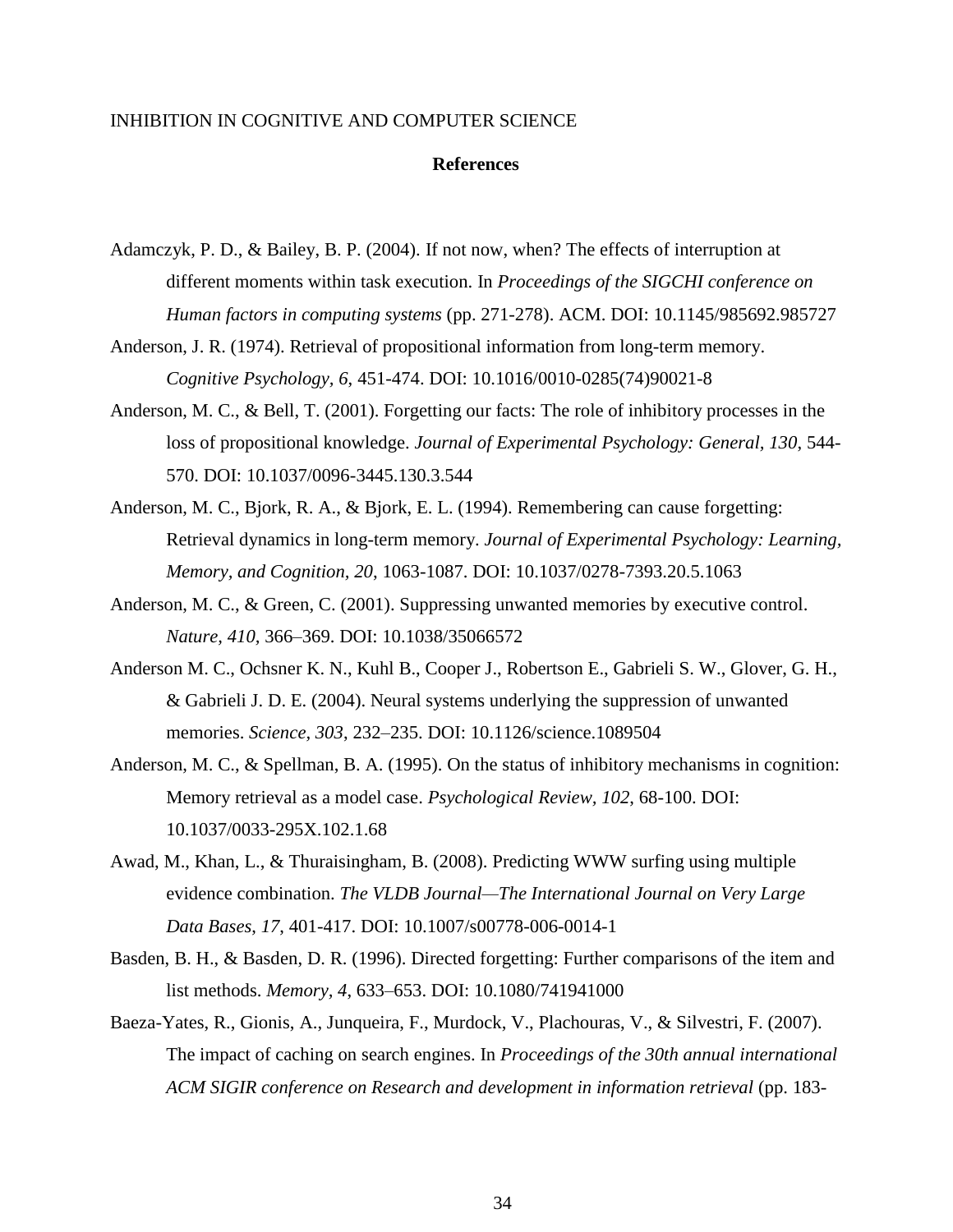190). ACM. DOI: [10.1145/1277741.1277775](https://doi.org/10.1145/1277741.1277775)

- Bawden, D., & Robinson, L. (2009). The dark side of information: overload, anxiety and other paradoxes and pathologies. *Journal of information science*, *35*, 180-191. DOI: 10.1177/0165551508095781
- Biedert, R., Schwarz, S., & Roth-Berghofer, T. R. (2008). Designing a context-sensitive dashboard for an adaptive knowledge worker assistant. In *Workshop on Modeling and Reasoning in Context, HCP* (Vol. 8).
- Bjork, R. A. (1989). Retrieval inhibition as an adaptive mechanism in human memory. In H. L. Roediger III & F. I. M. Craik (Eds.), *Varieties of memory and consciousness: Essays in honour of Endel Tulving* (pp. 309–330). Hillsdale, NJ: Erlbaum.
- Billinghurst, M., Clark, A., & Lee, G. (2015). A survey of augmented reality. *Foundations and Trends® Human–Computer Interaction*, *8*, 73-272. DOI: [10.1561/1100000049](http://dx.doi.org/10.1561/1100000049)
- Blanzieri, E., & Bryl, A. (2008). A survey of learning-based techniques of email spam filtering. *Artificial Intelligence Review*, *29*, 63-92. DOI: 10.1007/s10462-009-9109-6
- Booth, P. (2014). *An Introduction to Human-Computer Interaction (Psychology Revivals)*. Psychology Press.
- Brainerd, C. J., & Dempster, F. N. (Eds.). (1995). *Interference and inhibition in cognition*. Academic Press.
- Brézillon, P. (1999). Context in Artificial Intelligence: I. A survey of the literature. *Computers and artificial intelligence*, *18*, 321-340.
- Brézillon, P., Turner, R., & Penco, C. (Eds.). Modeling and Using Context. 10th International and Interdisciplinary Conference (CONTEXT 2017). *Springer LNCS, vol. 10257*. DOI: 10.1007/978-3-319-57837-8
- Carroll, M., Campbell-Ratcliffe, J., Murnane, H., & Perfect, T. (2007). Retrieval-induced forgetting in educational contexts: Monitoring, expertise, text integration, and test format. *European Journal of Cognitive Psychology*, *19*, 580-606. DOI: 10.1080/09541440701326071
- Carmel, D., Cohen, D., Fagin, R., Farchi, E., Herscovici, M., Maarek, Y. S., & Soffer, A. (2001). Static index pruning for information retrieval systems. In *Proceedings of the 24th annual international ACM SIGIR conference on Research and development in information*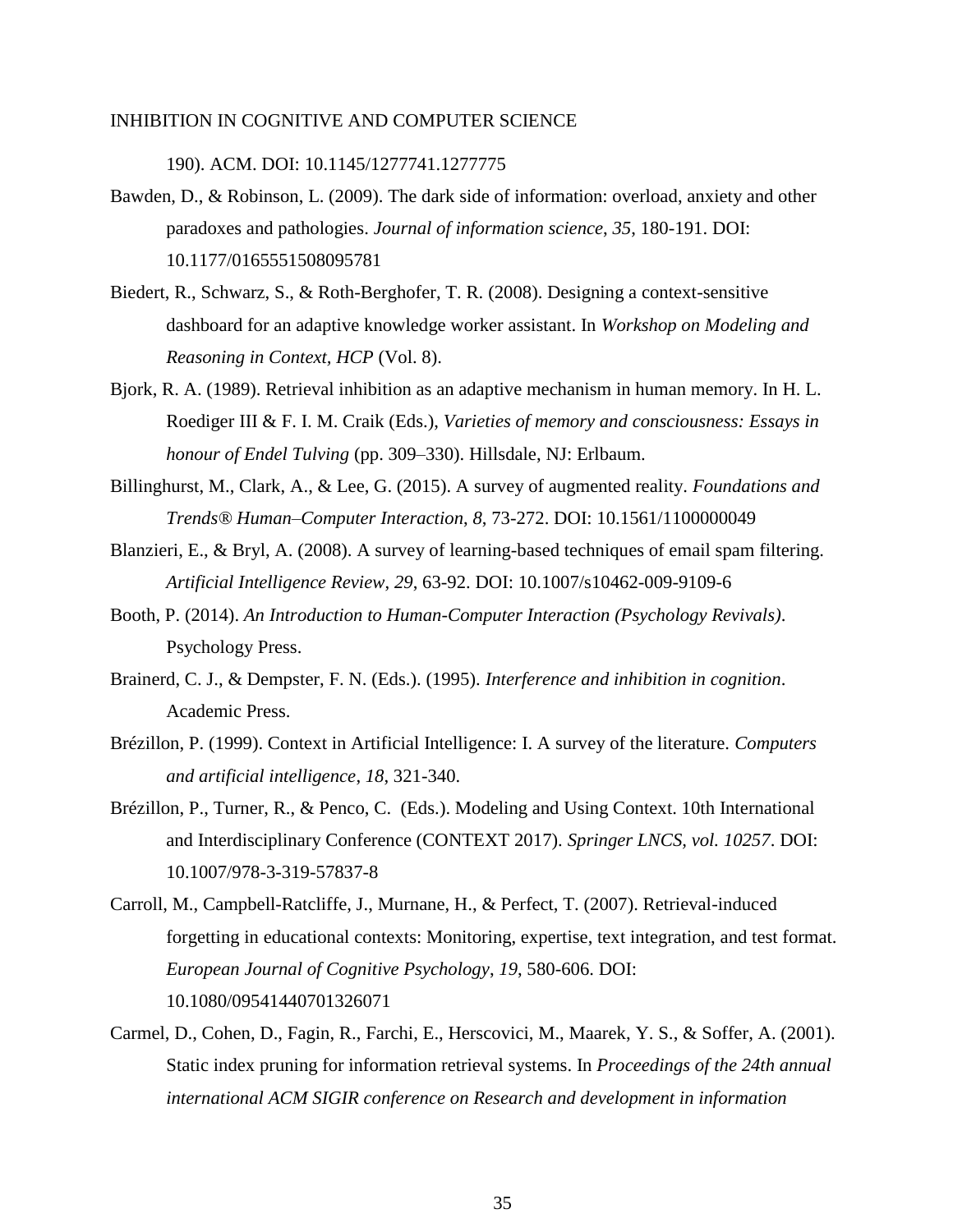*retrieval* (pp. 43-50). ACM. DOI: [10.1145/383952.383958](https://doi.org/10.1145/383952.383958)

- Chan, C. K., Erdman, M. R., & Davis, S. D. (2015). Retrieval induces forgetting, but only when nontested items compete for retrieval: Implication for interference, inhibition, and context reinstatement. *Journal of Experimental Psychology: Learning, Memory, and Cognition, 41*, 1298-1315. DOI: 10.1037/0278-7393.20.5.1063
- Chen, J., Guo, H., Wu, W., & Wang, W. (2009). iMecho: an associative memory based desktop search system. In *Proceedings of the 18th ACM conference on Information and knowledge management* (pp. 731-740). DOI: [10.1145/1645953.1646046](https://doi.org/10.1145/1645953.1646046)
- Ciranni, M. A., & Shimamura, A. P. (1999). Retrieval-induced forgetting in episodic memory. *Journal of Experimental Psychology: Learning, Memory, and Cognition*, *25*, 1403-1414. DOI: [10.1037/0278-7393.25.6.1403](http://psycnet.apa.org/doi/10.1037/0278-7393.25.6.1403)
- Crestani, F., & Lee, P. L. (2000). Searching the web by constrained spreading activation. *Information Processing & Management*, *36*, 585-605. DOI: [10.1016/S0306-](https://doi.org/10.1016/S0306-4573(99)00073-4) [4573\(99\)00073-4](https://doi.org/10.1016/S0306-4573(99)00073-4)
- Dagenbach, D., & Carr, T. H. (Eds.). (1994). *Inhibitory processes in attention, memory, and language.* San Diego, CA: Academic Press.
- Delaney, P. F., Nghiem, K. N., & Waldum, E. R. (2009). The selective directed forgetting effect: Can people forget only part of a text? *The Quarterly Journal of Experimental Psychology*, *62*(8), 1542-1550. DOI: [10.1080/17470210902770049](http://dx.doi.org/10.1080/17470210902770049)
- Depue, B. E., Curran, T., & Banich, M. T. (2007). Prefrontal regions orchestrate suppression of emotional memories via a two-phase process. *Science, 317,* 215–219. DOI:10.1126/science.1139560
- De Vito, D., & Fenske, M. J. (2017). Suppressing memories of words and familiar objects results in their affective devaluation: Evidence from Think/No-think tasks. *Cognition, 162*, 1-11. DOI: [10.1016/j.cognition.2017.01.020](http://dx.doi.org/10.1016/j.cognition.2017.01.020)
- Dey, A. K. (2001). Understanding and using context. *Personal and ubiquitous computing*, *5*, 4-7. DOI: [10.1007/s007790170019](https://doi.org/10.1007/s007790170019)
- Dourish, P. (2004). What we talk about when we talk about context. *Personal and ubiquitous computing*, *8*, 19-30. DOI: [10.1007/s00779-003-0253-8](https://doi.org/10.1007/s00779-003-0253-8)
- Dumais, S., Cutrell, E., Cadiz, J. J., Jancke, G., Sarin, R., & Robbins, D. C. (2016). Stuff I've seen: a system for personal information retrieval and re-use. In *ACM SIGIR Forum* (Vol.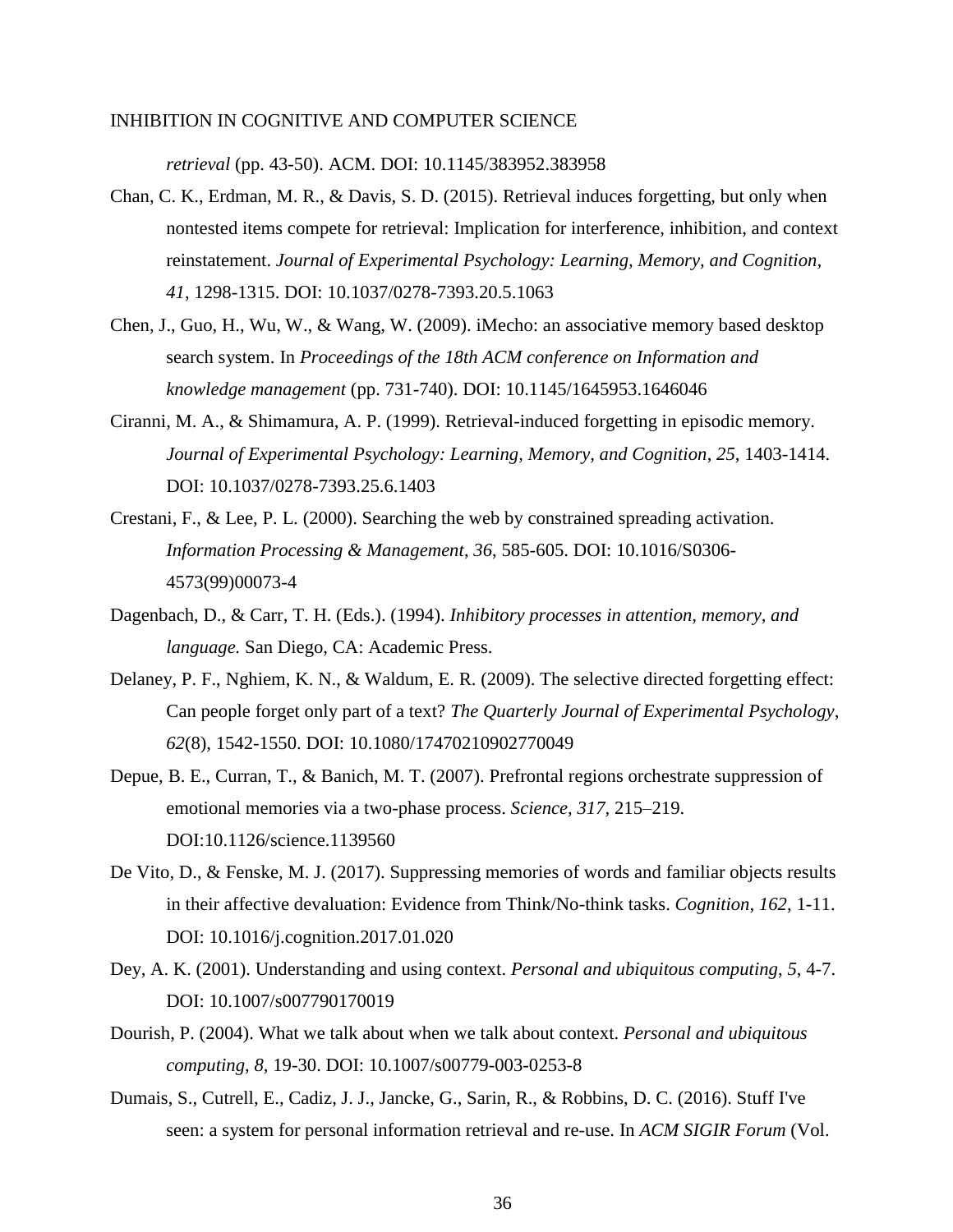49, No. 2, pp. 28-35). ACM. DOI: [10.1145/2888422.2888425](https://doi.org/10.1145/2888422.2888425)

- Elmqvist, N., & Fekete, J. D. (2010). Hierarchical aggregation for information visualization: Overview, techniques, and design guidelines. *IEEE Transactions on Visualization and Computer Graphics*, *16*, 439-454. DOI: [10.1109/TVCG.2009.84](https://doi.org/10.1109/TVCG.2009.84)
- Elsweiler, D., Baillie, M., & Ruthven, I. (2008). Exploring memory in email refinding. *ACM Transactions on Information Systems (TOIS)*, *26*, 21. DOI: [10.1145/1402256.1402260](https://doi.org/10.1145/1402256.1402260)
- Fagni, T., Perego, R., Silvestri, F., & Orlando, S. (2006). Boosting the performance of web search engines: Caching and prefetching query results by exploiting historical usage data. *ACM Transactions on Information Systems (TOIS)*, *24*, 51-78. DOI: [10.1145/1125857.1125859](https://doi.org/10.1145/1125857.1125859)
- Fitchett, S., & Cockburn, A. (2012). Accessrank: predicting what users will do next. In *Proceedings of the SIGCHI Conference on Human Factors in Computing Systems* (pp. 2239-2242). ACM. DOI: [10.1145/2207676.2208380](https://doi.org/10.1145/2207676.2208380)
- Frings, C., Schneider, K. K., & Fox, E. (2015). The negative priming paradigm: An update and implications for selective attention. *Psychonomic bulletin & review*, *22*, 1577-1597. DOI: 10.3758/s13423-015-0841-4.
- Geiselman, R. E., Bjork, R. A., & Fishman, D. (1983). Disrupted retrieval in directed forgetting: A link with posthypnotic amnesia. *Journal of Experimental Psychology: General, 112*, 58-72. DOI: [10.1037/0096-3445.112.1.58](http://psycnet.apa.org/doi/10.1037/0096-3445.112.1.58)
- Godden, D., & Baddeley, A. D. (1975). Context-dependent memory in two natural environments: On land and underwater. *British Journal of Psychology, 66*, 325–331. DOI: 10.1111/j.2044-8295.1975.tb01468.x
- Goldberg, D., Nichols, D., Oki, B. M., & Terry, D. (1992). Using collaborative filtering to weave an information tapestry. *Communications of the ACM*, *35*, 61-70. DOI: [10.1145/138859.138867](https://doi.org/10.1145/138859.138867)
- Gomez-Perez, J. M., Grobelnik, M., Ruiz, C., Tilly, M., & Warren, P. (2009). Using task context to achieve effective information delivery. In *Proceedings of the 1st Workshop on Context, Information and Ontologies*. ACM. DOI: [10.1145/1552262.1552265](https://doi.org/10.1145/1552262.1552265)
- Gorfein, D. S., & MacLeod, C. M. (2007). *Inhibition in cognition*. American Psychological Association. DOI: [10.1037/11587-000](http://psycnet.apa.org/doi/10.1037/11587-000)
- Graupe, D. (2013). *Principles of artificial neural networks* (Vol. 7). World Scientific.
- Hertel, P. T., & Calcaterra, G. (2005). Intentional forgetting benefits from thought substitution.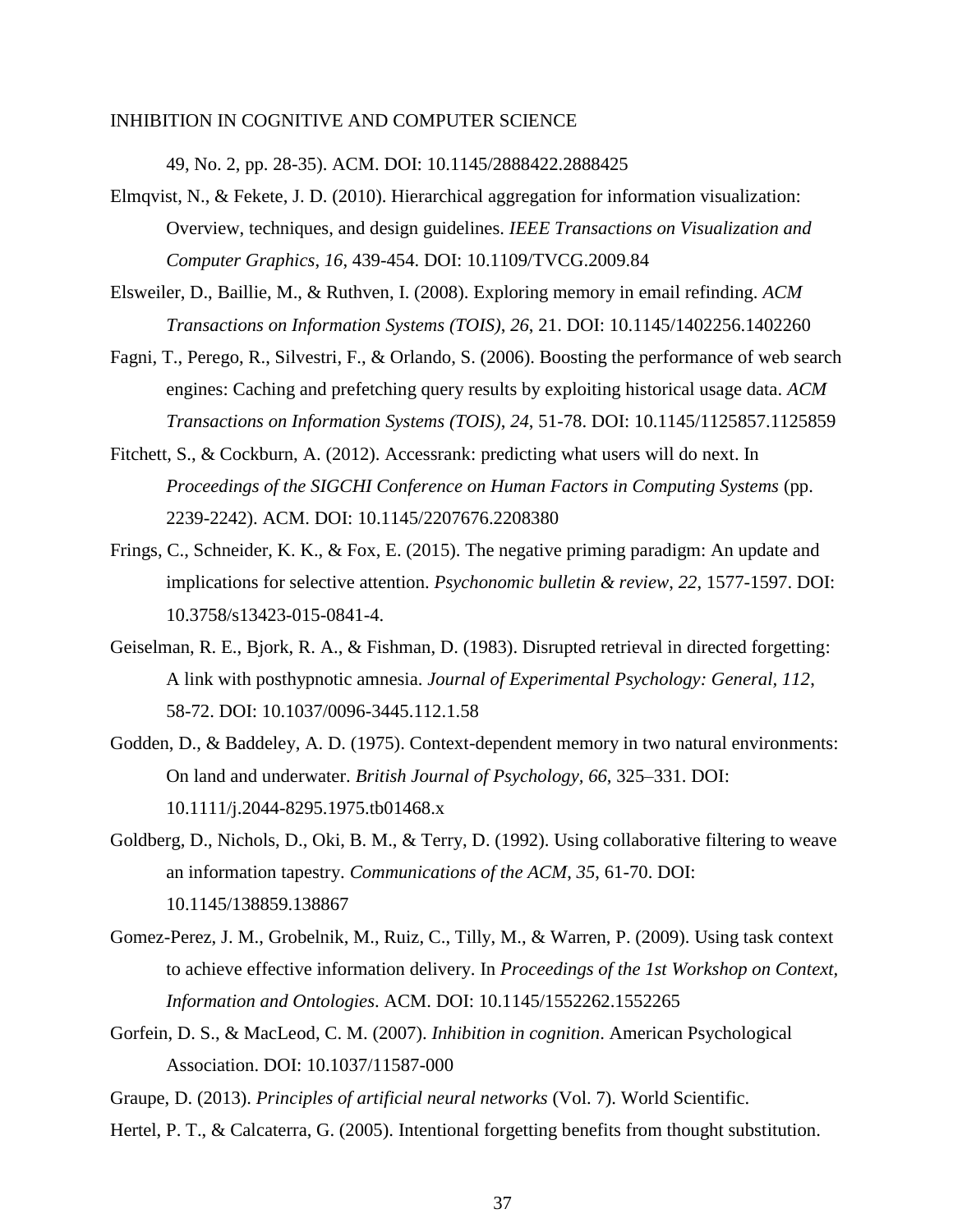*Psychonomic Bulletin & Review, 12,* 484–489. DOI: 10.3758/BF03193792

- Hicks, J. L., & Starns, J. J. (2004). Retrieval-induced forgetting occurs in tests of item recognition. *Psychonomic Bulletin & Review, 11*, 125-130. DOI: 10.3758/BF03206471
- Horvitz, E., & Apacible, J. (2003). Learning and reasoning about interruption. In *Proceedings of the 5th international conference on Multimodal interfaces* (pp. 20-27). ACM. DOI: [10.1145/958432.958440](https://doi.org/10.1145/958432.958440)
- Horvitz, E. C. M. C. E. (2001). Notification, disruption, and memory: Effects of messaging interruptions on memory and performance. In *Human-computer Interaction: INTERACT'01: IFIP TC. 13 International Conference on Human-Computer Interaction, 9th-13th July 2001, Tokyo, Japan* (pp. 263-269). IOS Press.
- Hoseini-Tabatabaei, S. A., Gluhak, A., & Tafazolli, R. (2013). A survey on smartphone-based systems for opportunistic user context recognition. *ACM Computing Surveys (CSUR)*, *45*(3), 27. DOI: [10.1145/2480741.2480744](https://doi.org/10.1145/2480741.2480744)
- Hourihan, K. L., Ozubko, J. D., & MacLeod, C. M. (2009). Directed forgetting of visual symbols: Evidence for nonverbal selective rehearsal. *Memory & Cognition, 37*, 1059–1068. DOI: 10.3758/MC.37.8.1059
- Hulbert, J. C., Shivde, G. & Anderson, M. C. (2012). Evidence against associative blocking as a cause of cue-independent retrieval-induced forgetting. *Experimental Psychology, 59*, 11- 21. DOI: [10.1027/1618-3169/a000120](http://psycnet.apa.org/doi/10.1027/1618-3169/a000120)
- Jilek, C., Schwarz, S., Maus, H., & Dengel, A. (2016). Managed forgetting, data condensation  $\&$ preservation in application. In *Proceedings of the 2016 ACM International Joint Conference on Pervasive and Ubiquitous Computing: Adjunct* (pp. 1046-1053). ACM. DOI: [10.1145/2968219.2968567](https://doi.org/10.1145/2968219.2968567)
- Jones, W. (2007). Personal information management. *Annual review of information science and technology*, *41*, 453-504. DOI: 10.1002/aris.2007.1440410117
- Jonker T. R., Seli P., MacLeod C. M. (2015). Retrieval-induced forgetting and context. *Current Directions in Psychological Science, 24*, 273–278. DOI:10.1177/0963721415573203
- Katifori, A., Vassilakis, C., & Dix, A. (2010). Ontologies and the brain: Using spreading activation through ontologies to support personal interaction. *Cognitive Systems Research*, *11*, 25-41. DOI: [10.1016/j.cogsys.2009.02.001](https://doi.org/10.1016/j.cogsys.2009.02.001)
- Kiesel, A., Steinhauser, M., Wendt, M., Falkenstein, M., Jost, K., Phillip, A. M., & Koch, I.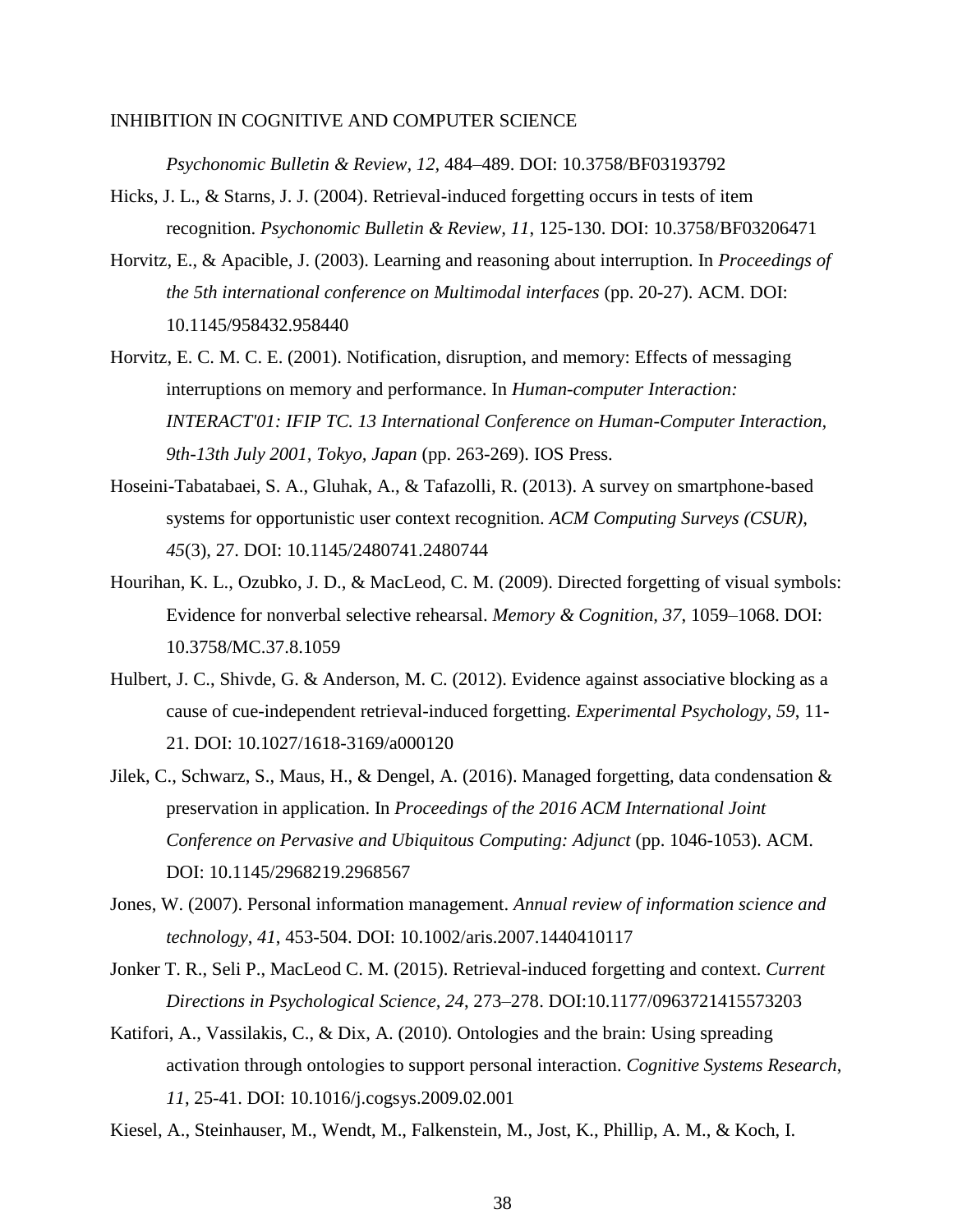(2010). Control and interference in task switching: A review. *Psychological Bulletin, 136*, 849–874. DOI: 10.1037/a0019842

- Kliegl, O., Pastötter, B., & Bäuml, K.-H. T. (2013). List-method directed forgetting can be selective: Evidence from the 3-list and the 2-list tasks. *Memory & Cognition, 41*, 452– 464. DOI: 10.3758/s13421-012-0264-7
- Koutstaal, W., Schacter, D. L., Johnson, M. K., & Galluccio, L. (1999). Facilitation and impairment of event memory produced by photograph review. *Memory & Cognition, 27*, 478-493. DOI: 10.3758/BF03211542
- Küpper C. S., Benoit R. G., Dalgleish T., & Anderson M. C. (2014). Direct suppression as a mechanism of controlling unpleasant memories in daily life. *Journal of Experimental Psychology: General, 143*, 1443–1449. DOI: 10.1037/a0036518
- Lamming, M. G., & Newman, W. M. (1992). Activity-based Information Retrieval: Technology in Support of Personal Memory. In *IFIP Congress (3)* (Vol. 14, pp. 68-81).
- Lansdale, M. W. (1988). The psychology of personal information management. *Applied ergonomics*, *19*, 55-66. DOI: [10.1016/0003-6870\(88\)90199-8](https://doi.org/10.1016/0003-6870(88)90199-8)
- Lansdale, M., & Edmonds, E. (1992). Using memory for events in the design of personal filing systems. *International Journal of Man-Machine Studies*, *36*, 97-126. DOI: [10.1016/0020-](https://doi.org/10.1016/0020-7373(92)90054-O) [7373\(92\)90054-O](https://doi.org/10.1016/0020-7373(92)90054-O)
- Lenat, D. (1998). The dimensions of context-space. *CYCorp Report*, 1-78.
- Levy, B. J., & Anderson, M. C. (2008). Individual differences in the suppression of unwanted memories: the executive deficit hypothesis. *Acta psychologica*, *127*, 623-635. DOI: 10.1016/j.actpsy.2007.12.004
- Liu, Y., Gummadi, K. P., Krishnamurthy, B., & Mislove, A. (2011). Analyzing facebook privacy settings: user expectations vs. reality. In *Proceedings of the 2011 ACM SIGCOMM conference on Internet measurement conference* (pp. 61-70). ACM. DOI: [10.1145/2068816.2068823](https://doi.org/10.1145/2068816.2068823)
- Logan, G. D., & Cowan, W. B. (1984). On the ability to inhibit thought and action: A theory of an act of control*. Psychological Review, 91*, 295–327. DOI: [10.1037/0033-295X.91.3.295](http://psycnet.apa.org/doi/10.1037/0033-295X.91.3.295)
- MacLeod, C. M. (1998). *Directed forgetting*. In J. M. Golding & C. M. MacLeod (Eds.), Intentional forgetting: Interdisciplinary approaches (pp. 1–57). Mahwah, NJ: Erlbaum.

MacLeod, M. D., & Macrae, C. N. (2001). Gone but not forgotten: The transient nature of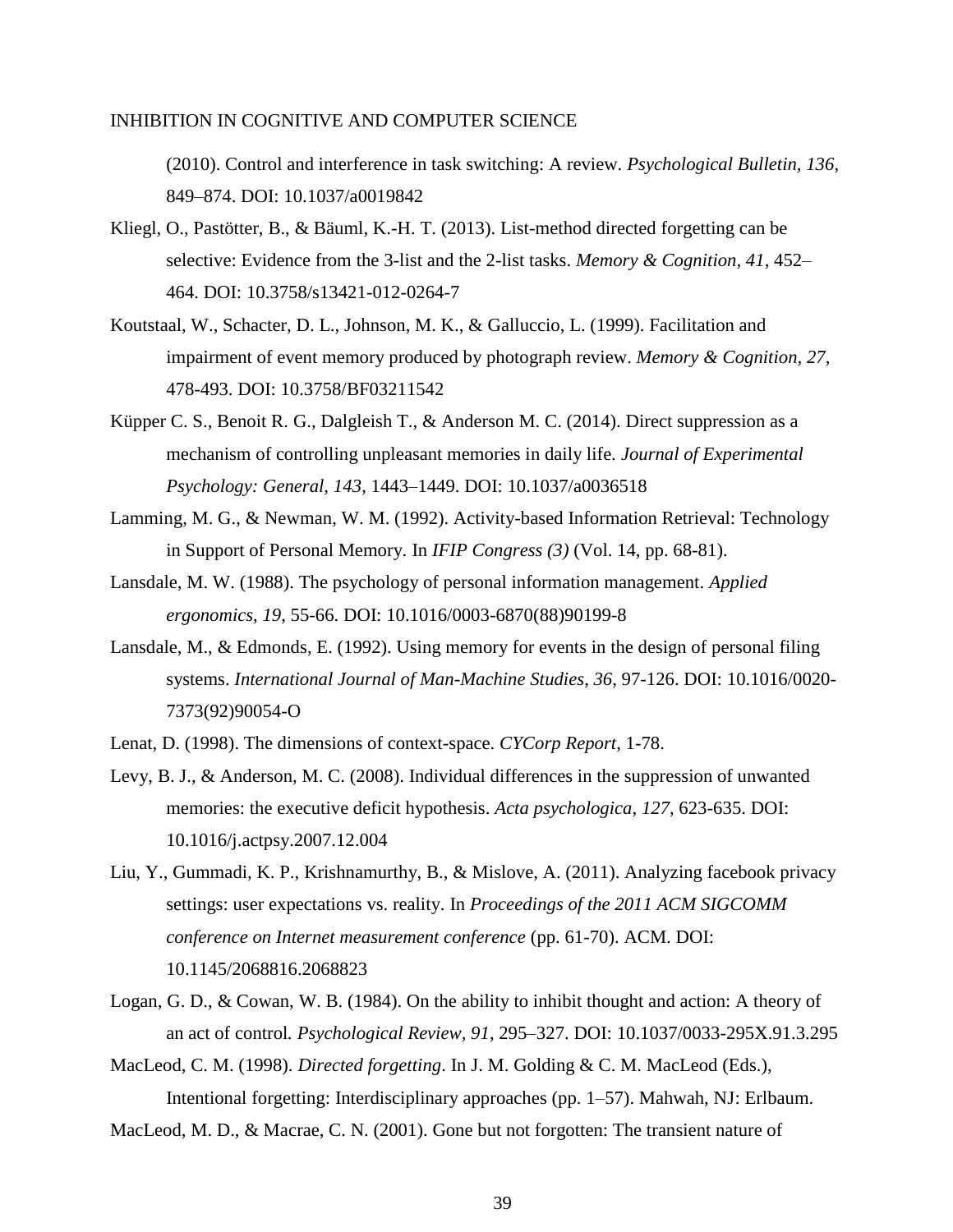retrieval-induced forgetting. *Psychological Science*, *12*, 148-152. DOI: 10.1111/1467- 9280.00325

- Manning, C., Raghavan, P., & Schütze, H. (2008). *Introduction to Information Retrieval*. Cambridge University Press.
- Maus, H., Schwarz, S., Haas, J., & Dengel, A. (2011). CONTASK: Context-sensitive task assistance in the semantic desktop. In *International Conference on Enterprise Information Systems* (pp. 177-192). Springer, Berlin, Heidelberg. DOI: [10.1007/978-3-642-19802-](https://doi.org/10.1007/978-3-642-19802-1_13) [1\\_13](https://doi.org/10.1007/978-3-642-19802-1_13)
- Maus, H., Schwarz, S., & Dengel, A. (2013). Weaving personal knowledge spaces into office applications. In *Integration of Practice-Oriented Knowledge Technology: Trends and Prospectives* (pp. 71-82). Springer Berlin Heidelberg. DOI: [10.1007/978-3-642-34471-](https://doi.org/10.1007/978-3-642-34471-8_6) [8\\_6](https://doi.org/10.1007/978-3-642-34471-8_6)
- Müller, G. E., & Pilzecker, A. (1900). Experimentelle Beiträge zur Lehre vom Gedächtnis. *Zeitschrift für Psychologie, 1*, 1-300.
- Nguyen, T. T. S., Lu, H. Y., & Lu, J. (2014). Web-page recommendation based on web usage and domain knowledge. *IEEE Transactions on Knowledge and Data Engineering*, *26*(10). DOI: [10.1109/TKDE.2013.78](https://doi.org/10.1109/TKDE.2013.78)
- Niederée, C., Kanhabua, N., Gallo, F., & Logie, R. H. (2015). Forgetful digital memory: Towards brain-inspired long-term data and information management. *ACM SIGMOD Record*, *44*, 41-46. DOI: [10.1145/2814710.2814718](https://doi.org/10.1145/2814710.2814718)
- Nørby, S., Lange, M., & Larsen, A. (2010). Forgetting to forget: On the duration of voluntary suppression of neutral and emotional memories. *Acta Psychologica, 133*, 73–80. DOI: 10.1016/j.actpsy.2009.10.002
- Noreen, S., & MacLeod, M. D. (2013). It's all in the detail: Intentional forgetting of autobiographical memories using the autobiographical think/no-think task. *Journal of Experimental Psychology: Learning, Memory, and Cognition*, *39*(2), 375. DOI: [10.1037/a0028888](http://psycnet.apa.org/doi/10.1037/a0028888)
- Pastötter, B., & Bäuml, K. H. (2007). The crucial role of postcue encoding in directed forgetting and context-dependent forgetting. *Journal of Experimental Psychology: Learning, Memory, and Cognition*, *33*, 977. DOI: [10.1037/0278-7393.33.5.977](http://psycnet.apa.org/doi/10.1037/0278-7393.33.5.977)

Pastötter, B., & Bäuml, K. H. (2010). Amount of postcue encoding predicts amount of directed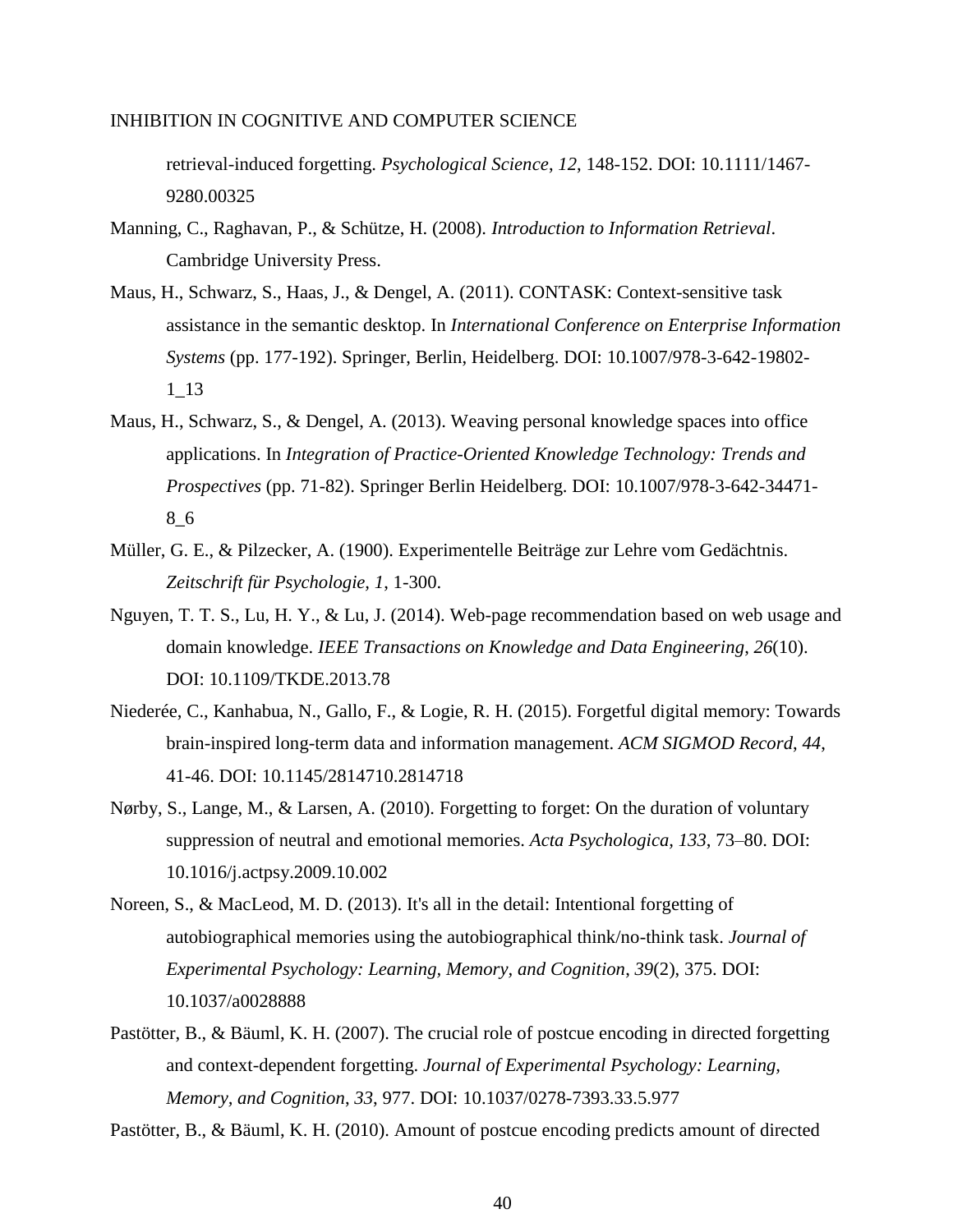forgetting. *Journal of Experimental Psychology: Learning, Memory, and Cognition*, *36*, 54. DOI: [10.1037/a0017406](http://psycnet.apa.org/doi/10.1037/a0017406)

- Perfect, T. J., Moulin, C. J. A., Conway, M. A., & Perry, E. (2002). Assessing the inhibitory account of retrieval-induced forgetting with implicit memory tests. *Journal of Experimental Psychology: Learning, Memory, and Cognition, 28,* 1111-1119. DOI[:](http://psycnet.apa.org/doi/10.1037/0278-7393.28.6.1111) [10.1037/0278-7393.28.6.1111](http://psycnet.apa.org/doi/10.1037/0278-7393.28.6.1111)
- Posner, M. I., Choate, L. S., Rafal, R. D., & Vaughn, J. (1985). Inhibition of return: Neural mechanisms and function*. Cognitive Neuropsychology, 2*, 211–228. DOI: [10.1080/02643298508252866](http://dx.doi.org/10.1080/02643298508252866)
- Racsmány, M., Conway, M. A., Garab, E. A., & Nagymáté, G. (2008). Memory awareness following episodic inhibition. *The Quarterly Journal of Experimental Psychology*, *61*, 525-534. DOI: [10.1080/17470210701728750](http://dx.doi.org/10.1080/17470210701728750)
- Rhodes, B., & Starner, T. (1996). Remembrance Agent: A continuously running automated information retrieval system. In *The Proceedings of The First International Conference on The Practical Application Of Intelligent Agents and Multi Agent Technology* (pp. 487- 495).
- Rocha, C., Schwabe, D., & Aragao, M. P. (2004). A hybrid approach for searching in the semantic web. In *Proceedings of the 13th international conference on World Wide Web* (pp. 374-383). ACM. DOI: [10.1145/988672.988723](https://doi.org/10.1145/988672.988723)
- Quinlan, C. K., Taylor, T. L., & Fawcett, J. M. (2010). Directed forgetting: Comparing pictures and words. *Canadian Journal of Experimental Psychology, 64*, 41–46. DOI: [10.1037/a0016569](http://psycnet.apa.org/doi/10.1037/a0016569)
- Sahakyan, L., & Foster, N. L. (2009). Intentional forgetting of actions: Comparison of listmethod and item-method directed forgetting. *Journal of Memory and Language, 61*, 134– 152. DOI: [10.1016/j.jml.2009.02.006](http://psycnet.apa.org/doi/10.1016/j.jml.2009.02.006)
- Sahakyan, L., & Goodmon, L. B. (2007). The influence of directional associations on directed forgetting and interference. *Journal of Experimental Psychology: Learning, Memory, and Cognition*, *33*, 1035. DOI: [10.1037/0278-7393.33.6.1035](http://psycnet.apa.org/doi/10.1037/0278-7393.33.6.1035)
- Sahakyan, L., & Kelley, C. M. (2002). A contextual change account of the directed forgetting effect. *Journal of Experimental Psychology: Learning, Memory, and Cognition, 28*,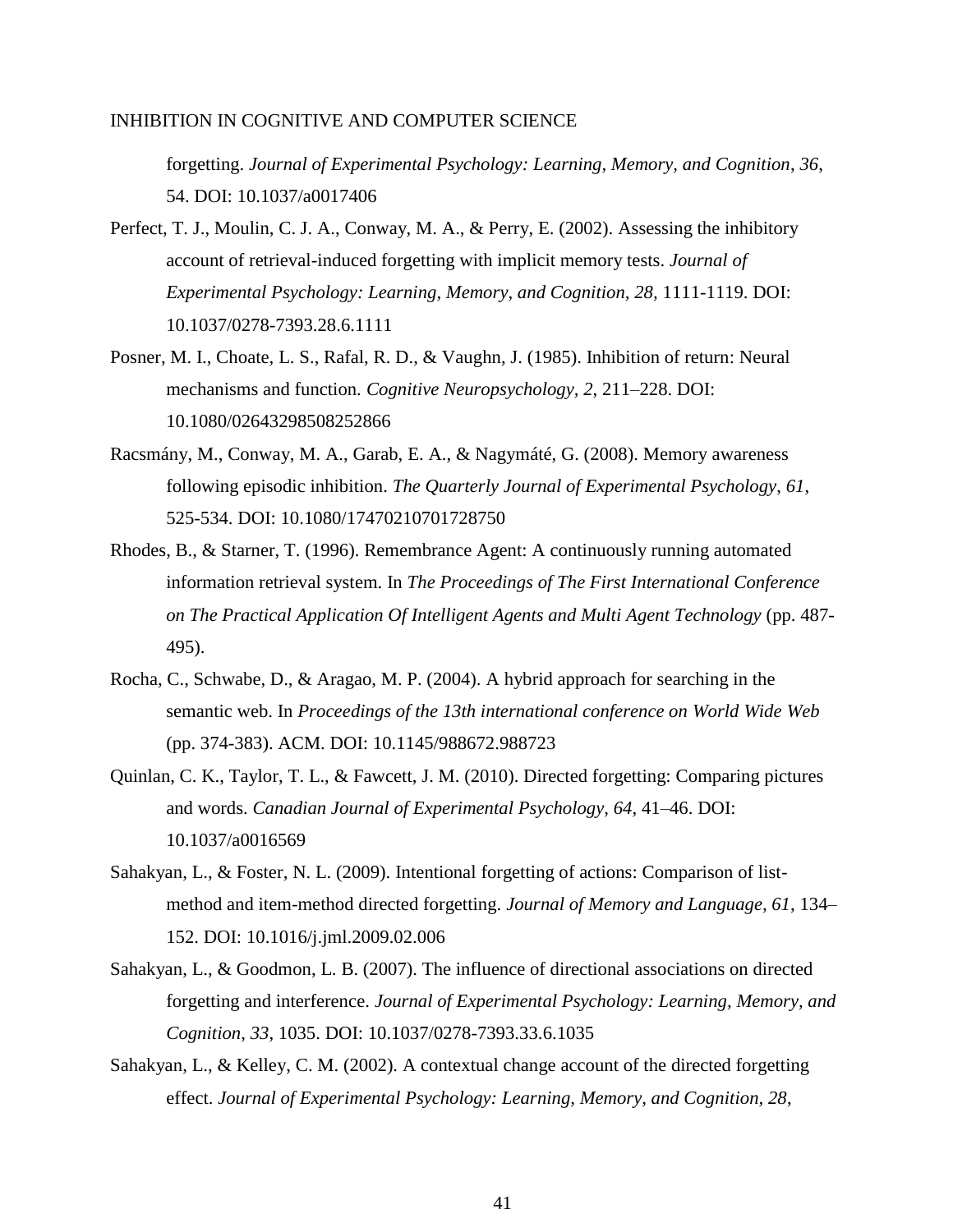1064–1072. DOI: [10.1037/0278-7393.28.6.1064](http://psycnet.apa.org/doi/10.1037/0278-7393.28.6.1064)

- Sahami, M., Dumais, S., Heckerman, D., & Horvitz, E. (1998). A Bayesian approach to filtering junk e-mail. In *Learning for Text Categorization: Papers from the 1998 workshop* (Vol. 62, pp. 55-62).
- Sauermann, L., Bernardi, A., & Dengel, A. (2005). Overview and outlook on the semantic desktop. In *Proceedings of the 2005 International Conference on Semantic Desktop Workshop: Next Generation Information Management D Collaboration Infrastructure-Volume 175* (pp. 74-91). CEUR-WS. org.
- Sauermann, L., Van Elst, L., & Dengel, A. (2007). Pimo-a framework for representing personal information models. *Proceedings of I-Semantics*, *7*, 270-277.
- Schwarz, S. (2010). *Context-Awareness and Context-Sensitive Interfaces for Knowledge Work.* Dissertation. University of Kaiserslautern.
- Schwarz, S., Kiesel, M., & Van Elst, L. (2008). Adapting the multi-desktop paradigm towards a multi-context interface. *HCP-2008 Proc., Part II, MRC*, 63-74.
- Sculley, D., & Wachman, G. M. (2007). Relaxed online SVMs for spam filtering. In *Proceedings of the 30th annual international ACM SIGIR conference on Research and development in information retrieval* (pp. 415-422). ACM. DOI: [10.1145/1277741.1277813](https://doi.org/10.1145/1277741.1277813)
- Shaw, J. S. III, Bjork, R. A., & Handal, A. (1995). Retrieval-induced forgetting in an eyewitnessmemory paradigm. *Psychonomic Bulletin and Review, 2*, 249-253. DOI: 10.3758/BF03210965
- Shneiderman, B. (1996). The eyes have it: A task by data type taxonomy for information visualizations. In *Visual Languages, 1996. Proceedings, IEEE Symposium on Visual Languages* (pp. 336-343). IEEE. DOI: [10.1109/VL.1996.545307](https://doi.org/10.1109/VL.1996.545307)
- Silvestri, F. (2009). Mining query logs: Turning search usage data into knowledge. *Foundations and Trends® in Information Retrieval*, *4*, 1-174. DOI**:** 10.1561/1500000013
- Skobeltsyn, G., Junqueira, F., Plachouras, V., & Baeza-Yates, R. (2008). ResIn: a combination of results caching and index pruning for high-performance web search engines. In *Proceedings of the 31st annual international ACM SIGIR conference on Research and development in information retrieval* (pp. 131-138). ACM. DOI: [10.1145/1390334.1390359](https://doi.org/10.1145/1390334.1390359)

Smith, A. D. (1971). Output interference and organized recall from long-term memory. *Journal*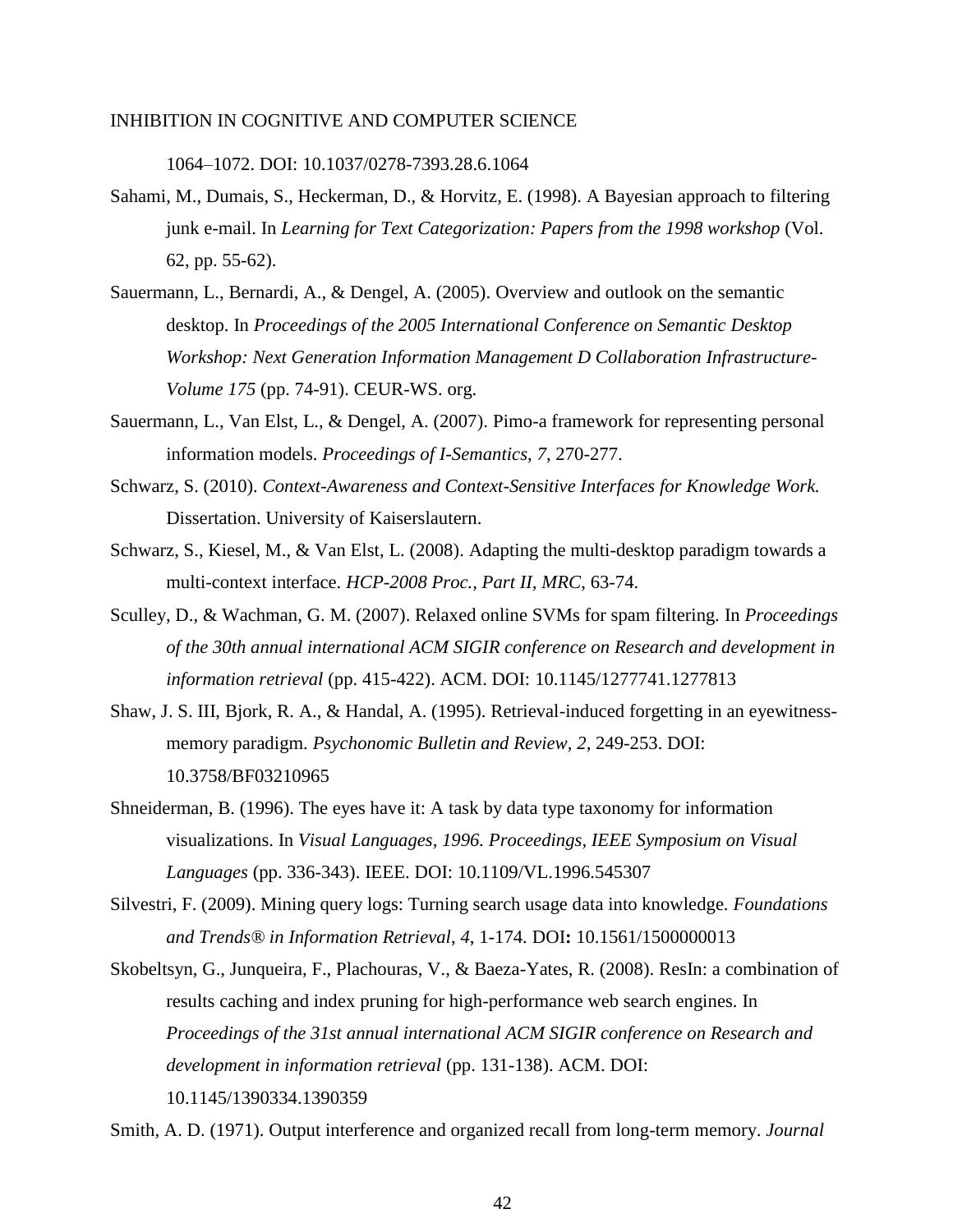*of Verbal Learning and Verbal Behavior, 10*, 400-408. DOI: [10.1016/S0022-](http://psycnet.apa.org/doi/10.1016/S0022-5371(71)80039-7) [5371\(71\)80039-7](http://psycnet.apa.org/doi/10.1016/S0022-5371(71)80039-7)

- Smith, S. M., & Vela, E. (2001). Environmental context-dependent memory: A review and metaanalysis. *Psychonomic Bulletin & Review, 8,* 203–220. DOI: [10.3758/BF03196157](https://doi.org/10.3758/BF03196157)
- Soules, C. A., & Ganger, G. R. (2005). Connections: using context to enhance file search. *ACM SIGOPS operating systems review*, *39*, 119-132. DOI: [10.1145/1095809.1095822](https://doi.org/10.1145/1095809.1095822)
- Spitzer, B., & Bäuml, K. H. (2007). Retrieval-induced forgetting in item recognition: evidence for a reduction in general memory strength. *Journal of Experimental Psychology: Learning, Memory, and Cognition*, *33*, 863. DOI: [10.1037/0278-7393.33.5.863](http://psycnet.apa.org/doi/10.1037/0278-7393.33.5.863)
- Staudigl, T., Hanslmayr, S. & Bäuml, K.-H. (2010). Theta oscillations reflect the dynamics of interference in episodic memory retrieval. *The Journal of Neuroscience, 30*, 11356- 11362. DOI: [10.1523/JNEUROSCI.0637-10.2010](http://psycnet.apa.org/doi/10.1523/JNEUROSCI.0637-10.2010)
- Storm, B. C., Bjork, E. L., & Bjork, R. A. (2012). On the durability of retrieval-induced forgetting. *Journal of Cognitive Psychology, 24*, 617-629. DOI: 10.1080/20445911.2012.674030
- Storm, B. C., & Nestojko, J. F. (2010). Successful inhibition, unsuccessful retrieval: Manipulating time and success during retrieval pratice. *Memory, 18*, 99-114. DOI: 10.1080/09658210903107853
- Tempel, T., Aslan, A., & Frings, C. (2016). Competition dependence of retrieval-induced forgetting in motor memory. *Memory & Cognition, 44*, 671-680. DOI: 10.3758/s13421- 015-0578-3
- Tempel, T., & Frings, C. (2017). Retrieval-induced forgetting is retrieval-modality specific: Evidence from motor memory. *Cognition, 162*, 143-152. DOI: 10.1016/j.cognition.2017.02.005
- Tempel, T., & Frings, C. (2016a). How motor practice shapes memory: Retrieval but not extra study can cause forgetting. *Memory, 24*, 903-915. DOI: 10.1080/09658211.2015.1059858
- Tempel, T., & Frings, C. (2016b). Directed forgetting benefits motor sequence encoding. *Memory & Cognition, 44*, 413-419. DOI: 10.3758/s13421-015-0565-8
- Tempel, T., & Frings, C. (2015a). Interference in episodic memory: Retrieval-induced forgetting of unknown words. *Psychological Research, 79*, 795-800*.* DOI: 10.1007/s00426-014-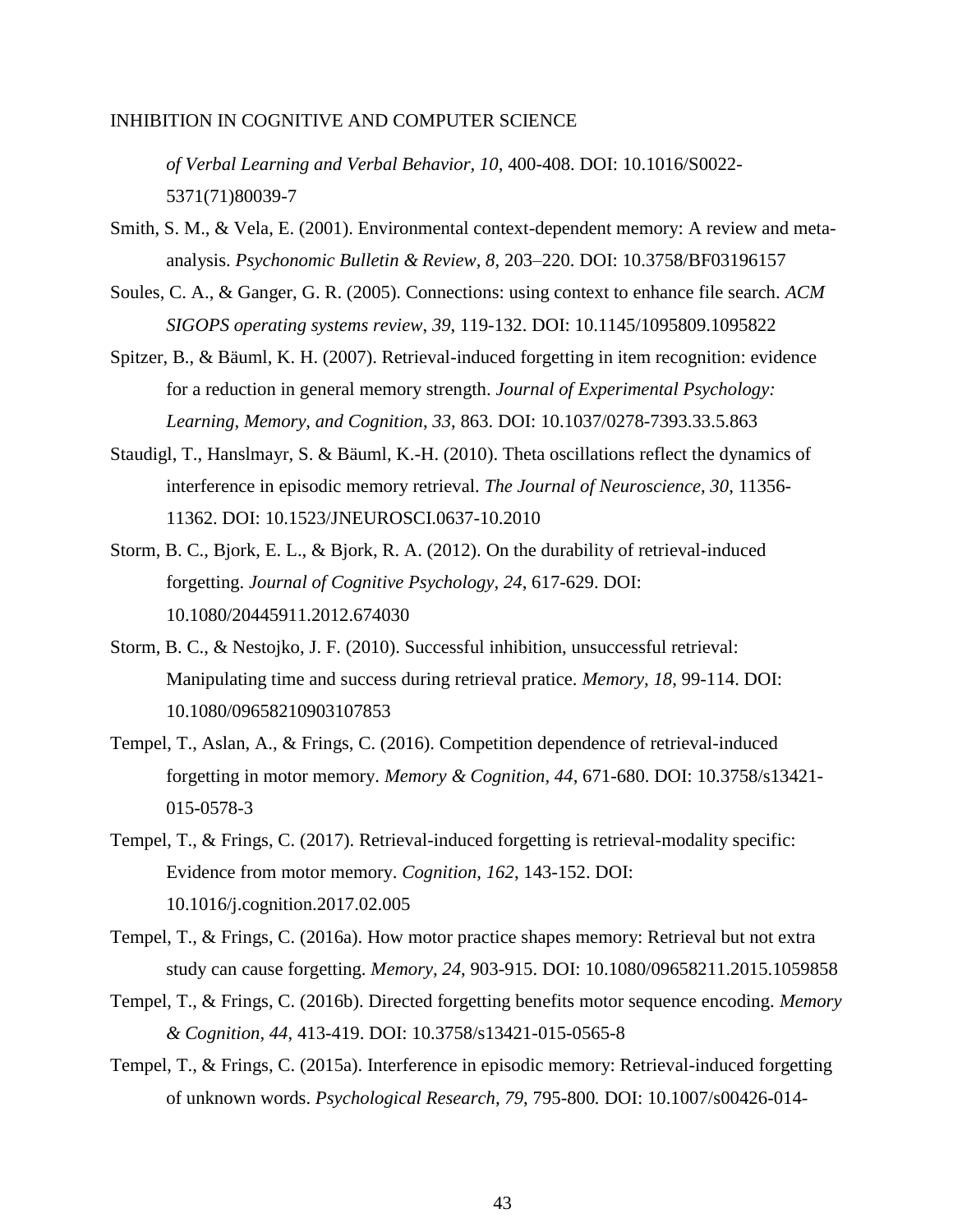0604-2

- Tempel, T., & Frings, C. (2015b). Categorization by movement direction: Retrieval-induced forgetting of motor sequences grouped by motion features. *Quarterly Journal of Experimental Psychology, 68*, 473–486*.* DOI: 10.1080/17470218.2014.945098
- Tempel, T., & Frings, C. (2014a). Interference within hands: Retrieval-induced forgetting of left and right hand movements. *Acta Psychologica, 148*, 1–5*.* DOI: 10.1016/j.actpsy.2014.01.003
- Tempel, T., & Frings, C. (2014b). Forgetting motor programmes: Retrieval dynamics in procedural memory. *Memory, 22*, 1116–1125*.* DOI: 10.1080/09658211.2013.871293
- Tempel, T., & Frings, C. (2013). Resolving interference between body movements: Retrievalinduced forgetting of motor sequences. *Journal of Experimental Psychology: Learning, Memory, and Cognition, 39*, 1152–1161*.* DOI: 10.1037/a0030336
- Tempel, T., Loran, I., & Frings, C. (2015). Dancing your moves away: How memory retrieval shapes complex motor action. *Journal of Experimental Psychology: Applied*, *21*, 300. DOI: [10.1037/xap0000052](http://psycnet.apa.org/doi/10.1037/xap0000052)
- Tran, T. A., Schwarz, S., Niederée, C., Maus, H., & Kanhabua, N. (2016). The Forgotten Needle in My Collections: Task-Aware Ranking of Documents in Semantic Information Space. In *Proceedings of the 2016 ACM on Conference on Human Information Interaction and Retrieval* (pp. 13-22). ACM. DOI: [10.1145/2854946.2854971](https://doi.org/10.1145/2854946.2854971)
- Tulving, E., & Pearlstone, Z. (1966). Availability versus accessibility of information in memory for words. *Journal of Verbal Learning and Verbal Behavior*, *5*, 381-391. DOI: [10.1016/S0022-5371\(66\)80048-8](https://doi.org/10.1016/S0022-5371(66)80048-8)
- Underwood, B. J. (1948). Retroactive and proactive inhibition after five and forty-eight hours. *Journal of Experimental Psychology, 38*, 29-38. DOI: [10.1037/h0062470](http://psycnet.apa.org/doi/10.1037/h0062470)
- van Schie, K., Geraerts, E., & Anderson, M. C. (2013). Emotional and non-emotional memories are suppressible under direct suppression instructions. *Cognition & Emotion, 27*, 1122– 1131. DOI:10.1080/02699931.2013.765387
- Vavoula, G. N., & Sharples, M. (2009). Lifelong learning organisers: Requirements for tools for supporting episodic and semantic learning. *Educational Technology & Society*, *12*, 82-97.
- Veling, H., & van Knippenberg, A. (2004). Remembering can cause inhibition: retrieval-induced inhibition as cue independent process. *Journal of Experimental Psychology: Learning,*